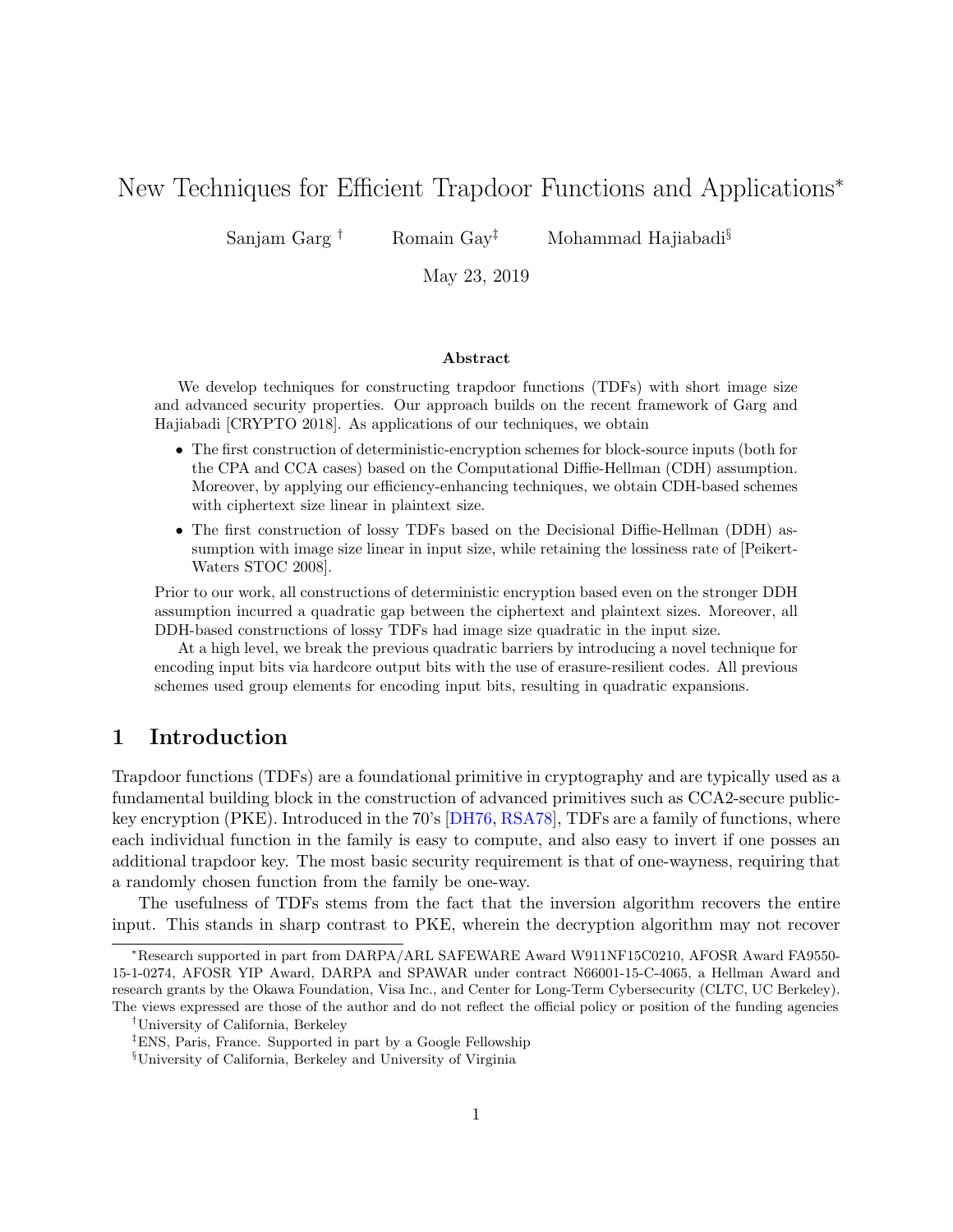<span id="page-1-1"></span>the underlying randomness. This input recovery feature of TDFs is what makes them a useful tool, especially in applications where proofs of well-formedness are required.

On the other hand, building TDFs turns out to be much more difficult than building PKE, mostly due to the requirement of recovering the entire input, which in turn is the reason behind the lack of black-box transformations from PKE to TDFs [\[GMR01\]](#page-32-1). Specifically, in groups with discrete-log based hardness assumptions, this restricts the use of operations such as *exponentiation*, for which we do not have a generic trapdoor. Furthermore, in some applications we need TDFs to be robust, providing enhanced security properties rather than mere one-wayness (e.g., [\[BBO07,](#page-31-0) [PW08,](#page-33-1) [PW11,](#page-33-2) [PVW08,](#page-33-3) [BFOR08,](#page-31-1) [RS09\]](#page-33-4)).

Recently, Garg and Hajiabadi [\[GH18\]](#page-32-2) introduced a new approach for building TDFs, obtaining the first construction of TDFs from the Computational Diffie-Hellman (CDH) assumption. Although their approach gives new feasibility results, their constructed TDFs are limited in certain ways: (a) Their TDFs are not robust enough — for example, it is not clear how to go beyond onewayness, obtaining more advanced properties such as those required by deterministic encryption [\[BBO07,](#page-31-0) [BFOR08,](#page-31-1) [BFO08\]](#page-31-2) or CCA2 security; and (b) The length of their TDF images grows (at least) quadratically with the length of the input.

We stress that Point (b) is not just an artifact of the construction of [\[GH18\]](#page-32-2). In fact, we do not know of any TDF constructions (even based on the stronger decisional Diffie-Hellman (DDH) assumption) with advanced properties, such as deterministic-encryption security, with images grow-ing linearly in their inputs.<sup>[1](#page-1-0)</sup> Since TDFs are typically used as building blocks in more advanced primitives, designing more efficient TDFs translates into the same features in target applications. For example, lossy TDFs [\[PW08,](#page-33-1) [PW11\]](#page-33-2) are an extremely versatile primitive with a long list of applications; e.g., [\[BFOR08,](#page-31-1) [BHY09,](#page-31-3) [BBN](#page-31-4)+09, [MY10,](#page-33-5) [BCPT13\]](#page-31-5).

#### 1.1 Our Results

We develop techniques for constructing efficient and robust TDFs. As concrete applications of our new techniques, we obtain the first construction of deterministic encryption for block sources (in the sense of [\[BFO08\]](#page-31-2)) under the CDH assumption. We give both CPA and CCA2 versions of our constructions. We stress that prior to our work we knew how to build (even) CPA-secure deterministic encryption only from decisional assumptions, including DDH, QR, DCR and LWE [\[BFO08,](#page-31-2) [Wee12\]](#page-33-6). Thus, in addition, we also obtain instantiations under the hardness of factoring assumption.

Furthermore, we show how to use our efficiency techniques to obtain:

- 1. The first CDH-based deterministic encryption schemes with ciphertext size linear in plaintext size. Additionally, our CDH-based deterministic-encryption schemes beat all the previous DDH-based schemes in terms of ciphertext size. The sizes of other parameters (e.g., the secret key and public key) remain the same. See Table [1](#page-2-0) for a comparison.
- 2. The first construction of lossy TDFs ([\[PW08,](#page-33-1) [PW11\]](#page-33-2)) from DDH with image size linear in input size. Our DDH-based lossy TDFs achieve the same lossiness rate as in [\[PW08,](#page-33-1) [PW11\]](#page-33-2). All previous DDH-based lossy TDF constructions (achieving non-trivial lossiness rates) resulted in images quadratically large in their inputs.

<span id="page-1-0"></span><sup>&</sup>lt;sup>1</sup>We note that building a TDF providing mere one-wayness with linear-size images is simple: if  $\text{TDF.F}(ik, \cdot)$  maps *n*-bit inputs to *n*<sup>c</sup>-bit outputs, define TDF.F'(ik, x||x'), where  $|x| = n$  and  $|x'| = n<sup>c</sup>$ , as TDF.F(ik, x)||x'. Although this transformation results in TDFs with linear-image size, it destroy more advanced properties such as CCA2 security, deterministic-encryption security and the lossiness rate.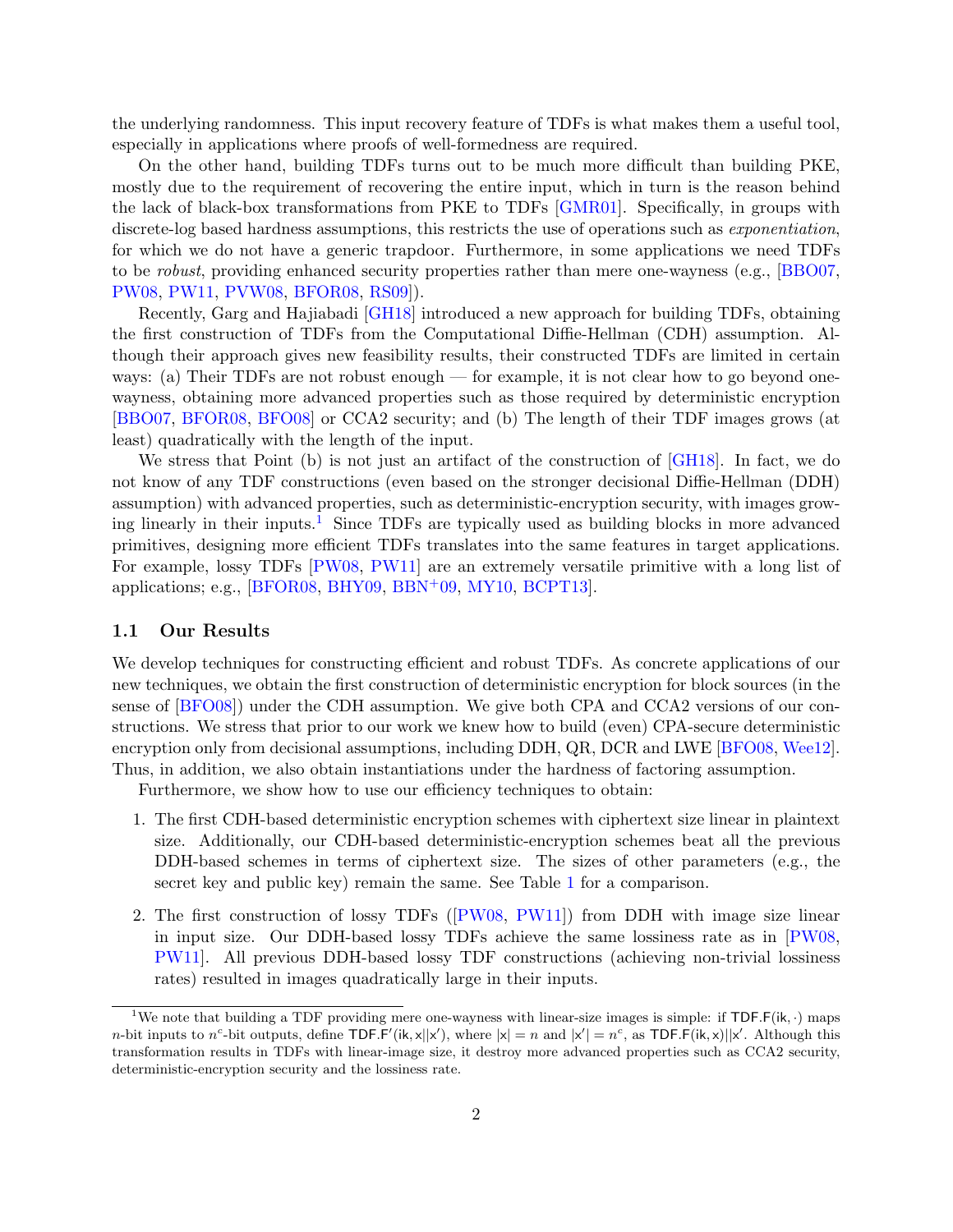<span id="page-2-1"></span><span id="page-2-0"></span>

| work          | assumption | primitive       | index key                       | trapdoor             | image                |
|---------------|------------|-----------------|---------------------------------|----------------------|----------------------|
|               |            |                 |                                 | key                  |                      |
| ours          | <b>CDH</b> | CCA2 DE         | $\overline{\Theta(n^2 \log p)}$ | $\Theta(n^2 \log p)$ | $\log p + \Theta(n)$ |
| <b>BFO08</b>  | <b>DDH</b> | CCA2 DE         | $\overline{\Theta(n^2 \log p)}$ | $\Theta(n^2 \log p)$ | $\Theta(n \log p)$   |
| ours          | <b>DDH</b> | $(n, \log p)$ - | $\Theta(n^2 \log p)$            | $\Theta(n^2 \log p)$ | $\log p + \Theta(n)$ |
|               |            | <b>TDF</b>      |                                 |                      |                      |
| PW08,         | <b>DDH</b> | $(n, \log p)$ - | $\Theta(n^2 \log p)$            | $\Theta(n^2 \log p)$ | $\Theta(n \log p)$   |
| <b>PW11,</b>  |            | <b>LTDF</b>     |                                 |                      |                      |
| $\bf FGK^+10$ |            |                 |                                 |                      |                      |

Table 1: Bit complexity:  $p$  is the order of the group and  $n$  is the bit size of the TDF input. Here  $(n, k)$ -LTDF means lossy TDFs where in lossy mode the image-space size is at most  $2<sup>k</sup>$ . We call  $1 - k/n$  the lossiness rate.

#### 1.2 Technical Overview

In this section we give an overview of our techniques for constructing robust and efficient TDFs. We will build TDFs with several abstract properties, and we will apply these techniques to the setting of deterministic encryption and lossy TDFs as concrete applications.

Our constructions rely on the same primitive of recyclable one-way function with encryption  $(OWFE)$  used by [\[GH18\]](#page-32-2), so we first review this notion. An OWFE consists of a one-way function  $f(pp, \cdot): \{0,1\}^n \to \{0,1\}^{\nu}$ , where pp is a public parameter, along with encapsulation/decapsulation algorithms (E, D). Specifically, E takes as input pp, an image  $y \in \{0,1\}^{\nu}$  of  $f(pp, \cdot)$ , a target index  $i \in [n]$  and a target bit  $b \in \{0, 1\}$ , and produces an *encapsulated ciphertext* ct and a corresponding key bit  $e \in \{0,1\}$ . The algorithm D allows us to retrieve e from ct using any pre-image x of y, if  $x_i = b$ . For security, letting  $y := f(p, x)$ , we require that if  $(ct, e) \stackrel{\$}{\leftarrow} E(p, y, (i, 1 - x_i))$ , then even knowing both x and  $ct$ , one cannot distinguish e from a truly random bit. Finally, letting  $E_1$ and  $E_2$  refer to the first and second output pars of  $E$ , the recyclability requirement says that the output of  $\mathsf{E}_1$  does not depend on y, namely, we have:  $\mathsf{ct} = \mathsf{E}_1(\mathsf{pp}, (i, b))$  and  $\mathsf{e} = \mathsf{E}_2(\mathsf{pp}, y, (i, b))$ . (See Definition [3.1.](#page-9-0)) The work of [\[GH18\]](#page-32-2) gives CDH instantiations of this notion; see Section [3.1.](#page-10-0)

**Approach of [\[GH18\]](#page-32-2).** A property implied by recyclable OWFE is the following: given  $x \in$  $\{0,1\}^n$  and two fresh encapsulated ciphertexts  $(ct_0, ct_1)$  made w.r.t.  $y := f(p, x)$  and an arbitrary target index  $i$  and target bits 0 and 1 (respectively), one cannot distinguish the values of the corresponding two key bits  $(e_0, e_1)$  from a pair in which we replace  $e_{1-x_i}$  with a random bit. Exploiting this property, [\[GH18\]](#page-32-2) set their index key to contain encapsulated ciphertexts  $ct_{i,b}$  made w.r.t. each value of  $i \in [n]$  and  $b \in \{0,1\}$  — they put all the corresponding randomness values  $[r_{i,b}]$  in the trapdoor key. The input to their TDF contains  $x \in \{0,1\}^n$  and the output u consists of y :=  $f(p, x)$  as well as a 2 × n matrix **M** of bits  $(e_{i,b})_{i \in [n], b \in \{0,1\}}$ , where for all i, they set  $e_{i,x_i} := \mathsf{D}(\mathsf{pp}, \mathsf{x}, \mathsf{ct}_{i,x_i})$  and set  $e_{i,1-x_i}$  to be a random bit. Since TDFs are not allowed to make use of randomness, they draw  $e_{i,1-x_i}$  for all i from an additional part of their input which they call the blinding part. For inverting  $u := (y, M)$ , the inverter may make use of its knowledge of all the randomness values underlying  $ct_{i,b}$ 's to form the corresponding key bits w.r.t. y. Then the inverter may check each column of the resulting matrix,  $M'$ , against the corresponding column of the matrix M, and look for a matched coordinate. This would enable recovering half of the input bits (on average). The one-wayness of their scheme follows by the property alluded to above. Namely, for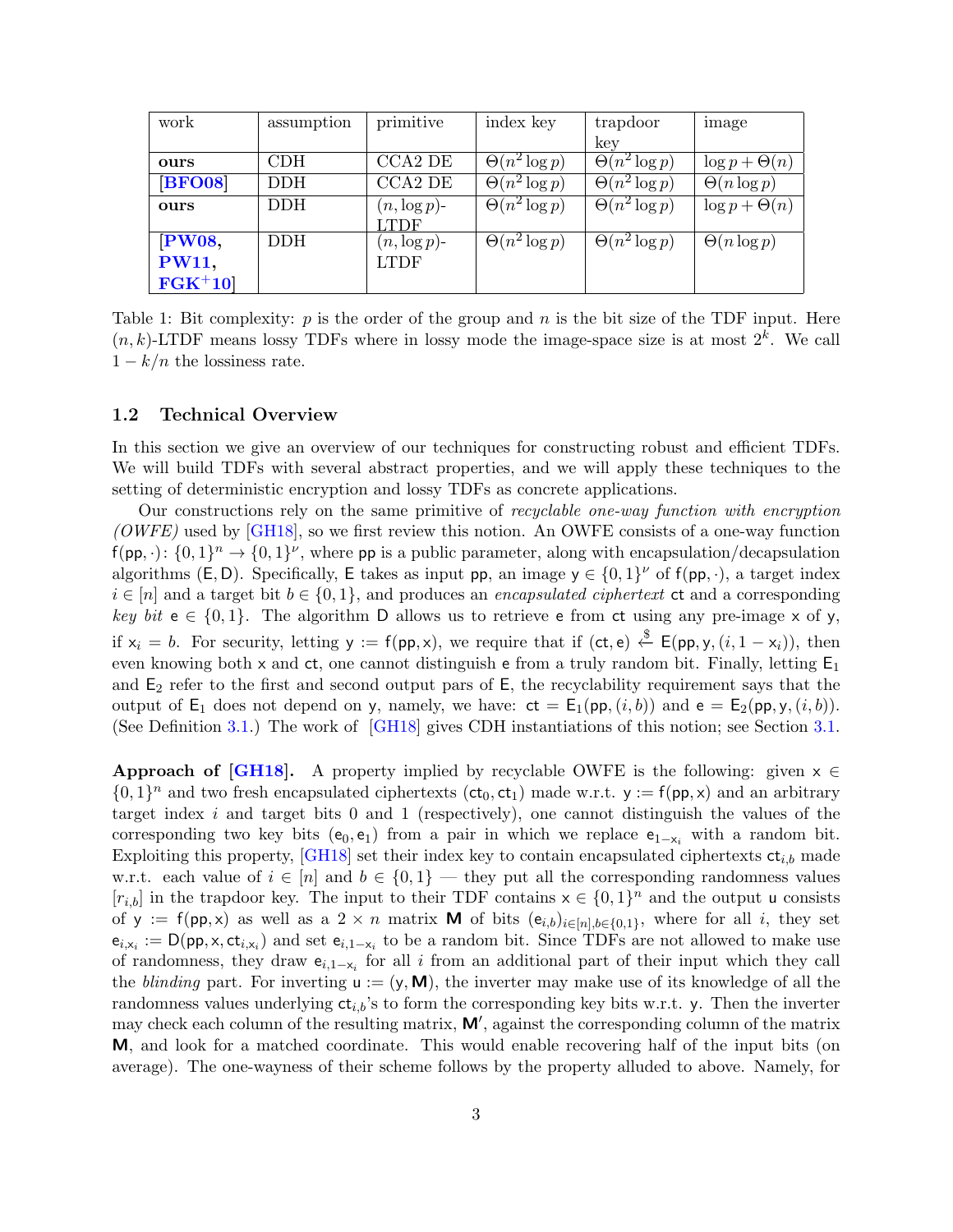<span id="page-3-2"></span>any  $i \in [n]$ , we may switch  $e_{1-x_i}$  from uniformly random to  $\mathsf{E}_2(\mathsf{pp}, \mathsf{y}, (i, 1-x_i); r_{i,1-x_i})$ . Consequently, the image of the trapdoor function becomes:  $(y, (e_{i,b})_{i,b})$ , where  $e_{i,b} := E_2(p, y, (i, b); r_{i,b})$  for all  $i \in [n]$  and  $b \in \{0,1\}$ . In other words, the entire view of a TDF adversary may be computed from y alone. At this point, the one-wayness of the TDF follows from the one-wayness of the underlying OWFE. Finally, [\[GH18\]](#page-32-2) boosts correctness by repeating the above process in parallel. For future reference, we call the above initial TDF (which enables recovery of half of the bits) TDF gadget.

Lack of perfect correctness in [\[GH18\]](#page-32-2). The TDF of [GH18] only achieves a weak form of correctness, under which the inversion algorithm may fail w.r.t. any index/trapdoor keys for a negligible fraction of the inputs. This severely restricts the applicability of CCA2-enhancing techniques, such as those of [\[RS09,](#page-33-4) [KMO10\]](#page-33-7), for obtaining CCA2 secure primitives. Even for the CPA case, the lack of perfect correctness hindered the construction of CPA-secure deterministic encryption schemes. Deterministic public-key encryption schemes [\[BBO07\]](#page-31-0) are TDFs which hide information about plaintexts drawn from high min-entropy sources. There are various forms of this definition, e.g., [\[BBO07,](#page-31-0) [BFO08,](#page-31-2) [BFOR08,](#page-31-1) [BS11,](#page-31-6) [MPRS12\]](#page-33-8). Strong versions of this notion have so far been realized in the random oracle model [\[BBO07\]](#page-31-0) and are subject to impossibility results [\[Wic13\]](#page-33-9). Boldyreva, Fehr and O'Neill [\[BFO08\]](#page-31-2) formulated a relaxation of this notion (called block-source security), and showed how to realize this relaxed notion under standard assumptions such as DDH and LWE. Informally, block-source security requires that the (deterministic) encryptions of any two sources with high min entropy (more than a threshold  $k$ ) remain computationally indistinguishable.<sup>[2](#page-3-0)</sup> Ideally, we want  $k \ll n$ , where *n* is plaintext size.

The TDF of [\[GH18\]](#page-32-2) does not achieve block-source security for the same reason that degraded their correctness property: The TDF input contains a blinding part, which in turn is copied in the clear in the output (but in hidden spots). To see how this breaks security, consider two sources, where the first one fixes the blinding part to all zeros, and the second one fixes it to all ones. Then it would be easy to distinguish between the outputs of the TDF w.r.t. these two sources — even though the two sources have both high min entropy.

Enhancing to perfect correctness. We fix the imperfect correctness of [\[GH18\]](#page-32-2) via a mirroring technique. Recall that the bits of the blinding input were previously used to form the values of  $e_{i,1-x_i}$ . Now, instead of having a blinding part in the input for making up the values of  $e_{i,1-x_i}$ , we set  $e_{i,1-x_i} := a_i - e_{i,x_i}$ , where  $\mathbf{a} := (a_1, \ldots, a_n) \in \{0,1\}^n$  is a random vector that comes from the index key. This way we get rid of inclusion of blinders as part of the input — the input now solely consists of a string  $x \in \{0,1\}^n$ . We show that this method improves correctness: Our TDF is now perfectly correct for all but a negligible fraction of index/trapdoor keys; see Remark [2.2.](#page-8-0)

Lossy-like properties of our TDF toward obtaining deterministic encryption. So far, we showed how to fix the imperfect-correctness problem of [\[GH18\]](#page-32-2), but this by itself does not guarantee deterministic-encryption security. Toward this goal, we show that the mirroring technique allows us to establish a *lossy-like* property for our TDFs, which in turn gives us block-source security.<sup>[3](#page-3-1)</sup> Specifically, let y be an image point of  $f(p, \cdot)$  of the OWFE scheme, and let S be the set of all pre-images of y (which can be of exponential size under our CDH instantiation). We can now set

<span id="page-3-0"></span> $2$ This is the indistinguishability-based, single-message version of their notion, which as they show, is equivalent to the multiple-message version both for the indistinguishability- and simulation-based definitions.

<span id="page-3-1"></span><sup>&</sup>lt;sup>3</sup>We note that this lossiness property is weaker than the one of  $[PW08, PW11]$  $[PW08, PW11]$  $[PW08, PW11]$ , but it can be realized under CDH.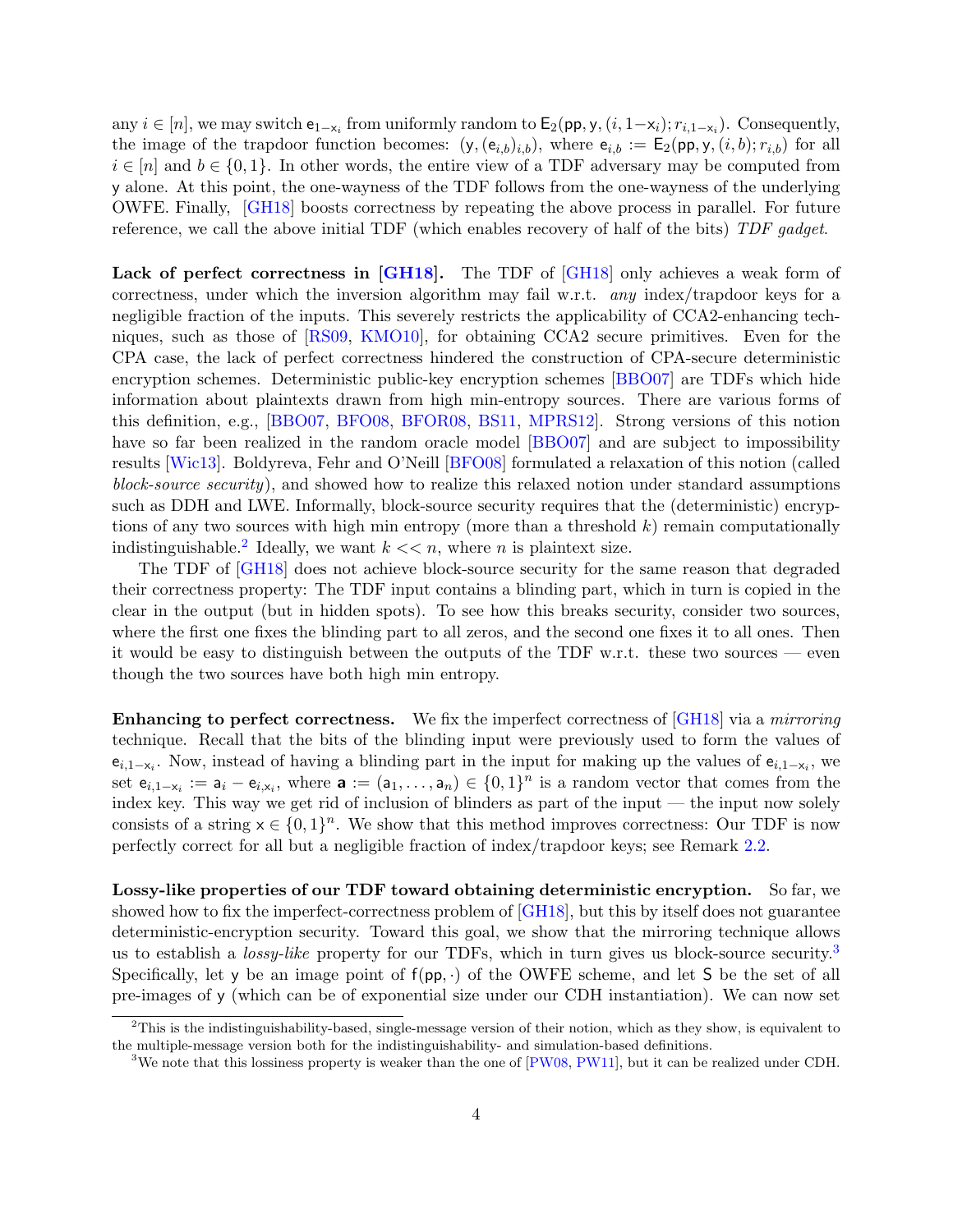<span id="page-4-1"></span>the index key as  $ik_y$ , where (a)  $ik_y$  loses information w.r.t. all pre-images of y: for all  $x, x' \in S$ we have TDF.F( $ik_y, x$ ) = TDF.F( $ik_y, x'$ ) and (b)  $ik_y$  is computationally indistinguishable from an honestly generated ik. We exploit this property to prove block-source security for our TDFs.

Having achieved block-source CPA security, we may boost this scheme into a CCA2-secure deterministic-encryption scheme using the techniques of  $[RS09, KMO10]$  $[RS09, KMO10]$  $[RS09, KMO10]$ <sup>[4](#page-4-0)</sup> Specifically, we show how to use our lossiness property to prove k-repetition security (introduced by [\[RS09\]](#page-33-4)) for our TDF. Intuitively, k-repetition security requires one-wayness to hold even if the given input is evaluated under k-randomly chosen functions. The scheme of  $\lceil$ GH18 $\rceil$  fails to achieve k-repetition security, exactly because of the presence of blinders.

Finally, we mention that based on CDH we do not get lossiness in the sense of [\[PW08,](#page-33-1) [PW11\]](#page-33-2) as the amount of information we lose is negligible over the entire input space. Nevertheless, our weak lossiness property which can be realized under CDH suffices for our deterministic-encryption application, and may find other applications later.

Efficiency of our TDFs so far: quadratically large images. Under CDH instantiations of the above approach, for plaintexts of n bits, the bit-size of the ciphertext is  $\Theta(n^2)$  in the CPA case, and  $\Theta(n^2\omega(\log n))$  in the CCA case. In contrast, the DDH-based constructions of [\[BFO08\]](#page-31-2) give ciphertext size  $\Theta(n^2)$  both for the CPA and CCA cases.

**Sources of inefficiency.** Recall our TDF gadget has image size  $\Theta(n)$ . This TDF gadget may fail to recover any given bit of the input with probability  $1/2$ . Thus, we ran many TDF gadgets in parallel, resulting in  $\Theta(n^2)$  image size. We refer to this as *correctness repetition*. For the CCA2 case, since we relied on techniques of [\[RS09,](#page-33-4) [KMO10\]](#page-33-7) we needed to perform yet another repetition, which we call *CCA2 repetition*. This justifies the further blowup in CCA2 image size.

We develop techniques for avoiding both these repetitions, sketched below.

Erasure-resilient codes to the rescue: linear-image TDFs. We give techniques involving the use of erasure-resilient codes for making the size of our TDF images linear, while preserving other properties. Recall that under our TDF gadget, for a randomly chosen input  $x \in \{0,1\}^n$  and for any index  $i \in [n]$ , the inversion algorithm either recovers  $x_i$  correctly, or outputs  $\bot$  for this bit position (with probability  $1/2$ ). Notice that the inversion process has a *local property*, in the sense that each bit individually may be recovered or not with probability 1/2.

Now instead of performing parallel repetition which results in a quadratic-size blowup, we boost correctness through the use of erasure-resilient codes. Suppose (Encode, Decode) is an erasureresilient code, where Encode:  $\{0,1\}^n \rightarrow \{0,1\}^m$  (for  $m = cn \in O(n)$ ), and where Decode only needs  $c_1n$  (noise-free) bits of a codeword  $\mathsf{Encode}(x)$  — for  $c_1$  sufficiently smaller than  $c$  — in order to recover x. Such codes may be built from Reed-Solomon codes by adapting them to bit strings; see Definition [5.1.](#page-15-0)

The starting point of our technique is the following: On input  $x \in \{0,1\}^n$ , apply the TDF gadget on the encoded input  $z :=$  Encode(x). To invert, we no longer need to recover all the m bits of z; recovering  $c_1n$  of them will do. Unfortunately, for codes over binary alphabets, the value of  $c_1/c$  is much greater than  $1/2$  and our TDF gadget may be incapable of recovering that many bits. We get around this issue by doing repetition but for a constant number of times: Instead of

<span id="page-4-0"></span><sup>&</sup>lt;sup>4</sup>We mention that the transformation of [\[RS09\]](#page-33-4) results in CCA-secure PKE schemes which use randomness, but this can be avoided by using the techniques of [\[KMO10\]](#page-33-7) to get CCA2-secure TDFs.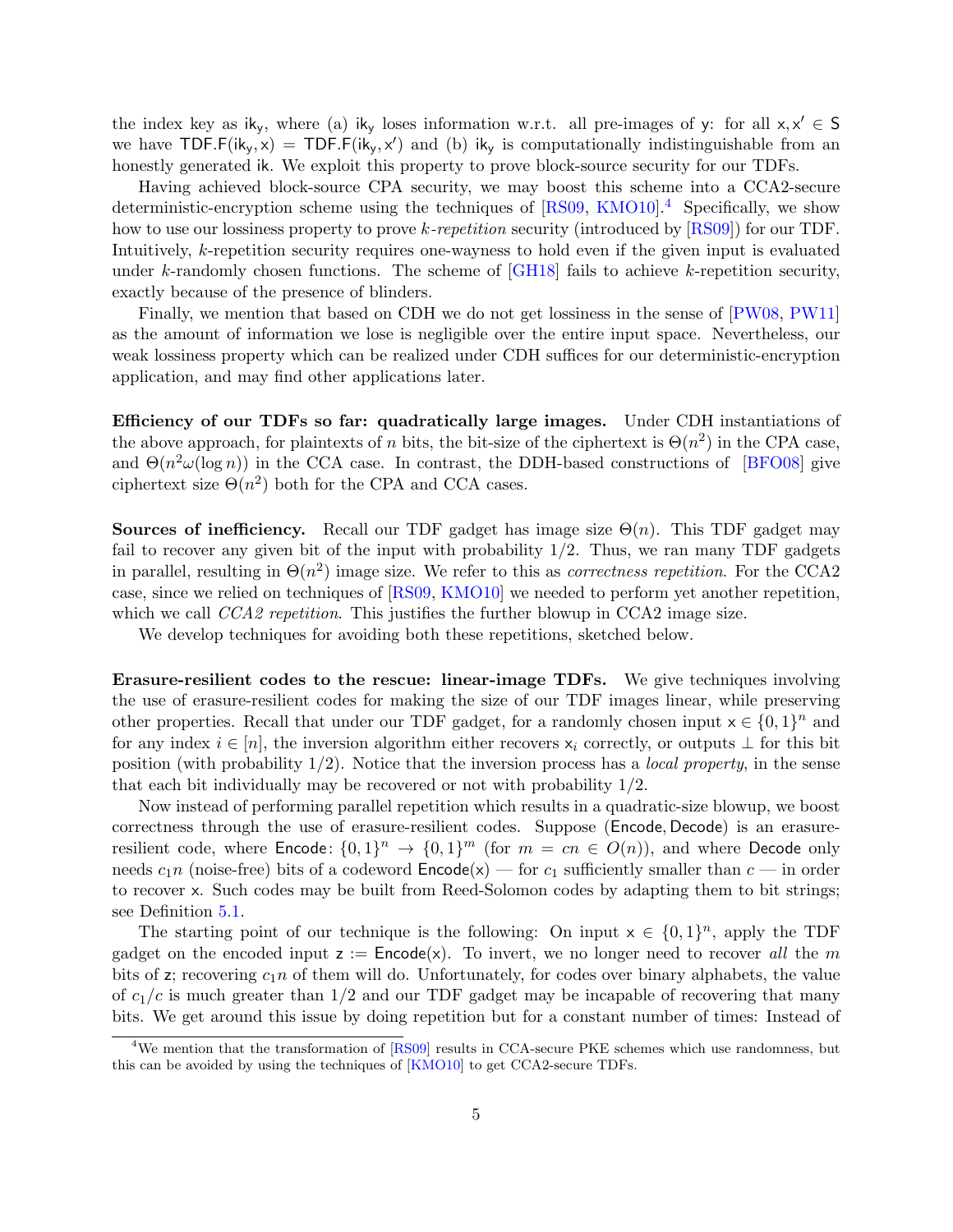<span id="page-5-1"></span>applying the TDF gadget to  $z := z_1 \dots z_m$ , apply it to the *t*-repetition copy of z where we repeat each bit of  $z t$  times. By choosing the constant  $t$  appropriately and using the mirroring idea, we can ensure perfect correctness for all but a negligible fraction of index/trapdoor keys. This way, images will grow linearly. The proof of CPA block-source security follows almost similarly as before.

Concretely, under CDH instantiations, CPA ciphertexts (for plaintexts of n bits) consist of one group element and  $c'n$  bits for  $c' \in O(1)$ .<sup>[5](#page-5-0)</sup> This substantially improves the ciphertext size of previous DDH-based schemes under which a ciphertext consists of n group elements.

Keeping image size linear in CCA-like applications. So far, we showed how to build linearimage TDFs with additional properties (e.g., block-source CPA security). Typically, TDFs with enhanced properties (such as k-repetition security [\[RS09\]](#page-33-4) or lossy properties [\[PW08,](#page-33-1) [PW11\]](#page-33-2)) can be boosted into CCA2 primitives, but this requires "parallel repetition" of the base object, increasing the sizes. Our linear-image TDF turns out to be k-repetition secure, but we cannot afford to use previous techniques for getting CCA2 security, because we would like to keep image size linear. Here is where our other techniques come into play: We develop a half-simulation method for proving CCA2 security for our same TDF scheme without any further modifications. For this, we just need to choose the constant c in  $m = cn$  big enough. Our CCA techniques are different from those of [\[PW08,](#page-33-1) [PW11,](#page-33-2) [RS09\]](#page-33-4), which implicitly or explicitly relied on repetition.

As an application, we will get a CDH-based block-source CCA-secure deterministic encryption, beating the ciphertext size of DDH-based schemes. We now sketch our techniques.

Let (Encode, Decode) be a code obtained by repeating the output bit of a codeword (which in turn is obtained based on a linear-size-output error-correcting code)  $t$  times for a constant  $t$ . See Definition [5.2.](#page-16-0) A codeword z may be thought of as a string of  $m/t$  blocks, each consisting entirely of either t zeros or t ones.

Recall that a trapdoor key tk consists of all randomness values  $r_{i,b}$ 's used to form  $ct_{i,b}$ 's (which are in turn fixed in the index key ik). On input  $x \in \{0,1\}^n$  we form  $z :=$  Encode $(x) \in \{0,1\}^m$  and return  $u := (y, M := \begin{pmatrix} e_{1,0},...,e_{m,0} \\ e_{1,1},...,e_{m,1} \end{pmatrix})$ , where  $y := f(pp,z)$ ,  $e_{i,z_i} = D(pp,z,ct_{i,z_i})$  and  $e_{i,1-z_i} = a_i - e_{i,z_i}$ , where  $\mathbf{a} := (a_1, \ldots, a_m) \in \{0,1\}^m$  is sampled in ik. The inversion algorithm will recover the *i*th bit of z iff  $e_{i,1-z_i} = 1 - \mathsf{E}_2(\mathsf{pp}, \mathsf{y}, (i, 1-z_i); r_{i,1-z_i})$ . Say the *i*th column of **M** is *hung* if  $e_{i,1-z_i} =$  $\mathsf{E}_2(\mathsf{pp}, \mathsf{y}, (i, 1-\mathsf{z}_i); r_{i,1-\mathsf{z}_i})$  — if this happens, then the inverter cannot decide on the *i*th bit of z.

Let us argue CCA2 security w.r.t. two sources  $S_0$  and  $S_1$ : The adversary should distinguish (ik, TDF.F(ik, x<sub>0</sub>)) from (ik, TDF.F(ik, x<sub>1</sub>)), where  $x_b \stackrel{\$}{\leftarrow} S_b$ . For deterministic encryption we may assume all CCA queries happen after seeing the index key and challenge ciphertext (Definition [2.3\)](#page-8-1).

Our CCA2 simulation is based on a half-trapdoor simulation technique under which we forget one randomness value from each pair  $(r_{i,0}, r_{i,1})$  in the trapdoor. Specifically, letting  $x^*$  be the challenge plaintext, imagine a half-trapdoor key obtained based on  $x^*$  from tk as  $tk_{rd,z^*} := (r_{1,z_1^*}, \ldots, r_{m,z_m^*}),$ where  $z^* =$  Encode(x<sup>\*</sup>). We perform half-trapdoor inversion of a given point  $u := (y, \begin{pmatrix} e_{1,0},...,e_{m,0} \\ e_{1,1},...,e_{m,1} \end{pmatrix})$ w.r.t.  $tk_{rd,z^*}$  as follows: Build (potentially) a noisy codeword z as follows: in order to recover the bits of the jth block, if at least for *one* index i in this block we have  $e_{i,z_i^*} = 1 - E_2(pp, y, (i, z_i^*); r_{i,z_i^*}),$ set all the bits of z in this block to  $1-z_i^*$ ; otherwise, set all those bits to the corresponding bit values of  $z^*$  in those coordinates. Once z is formed, decode it to get a string and check if the re-encryption of that string gives back u. If so, return the string.

Letting  $x^*$  be the challenge plaintext (and recalling that all CCA queries are post-challenge), we first show we may use  $tk_{\text{rd},z^*}$  (instead of the full key  $tk$ ) to reply to the CCA queries, without

<span id="page-5-0"></span><sup>&</sup>lt;sup>5</sup>We have not yet optimized nor tried to get tight upper bounds on the constants.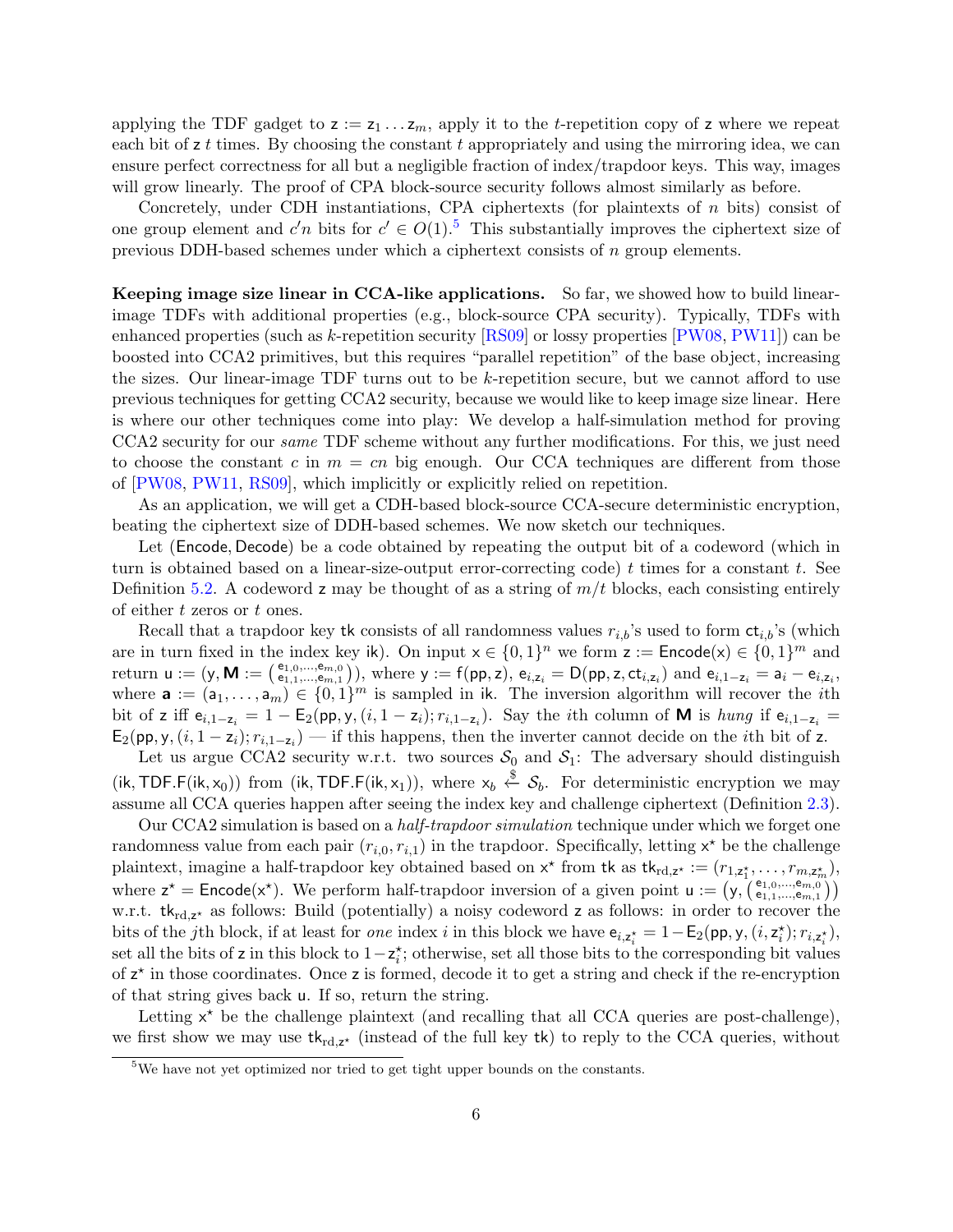<span id="page-6-0"></span>the adversary noticing any difference, using the following two facts. First, for a queried point u, if u is not a valid image (i.e., it does not have a pre-image), then both (full and half) inversions return ⊥. This is because at the end of either inversion we re-encrypt the result to see whether we get the given image point back. So suppose for the queried  $u := (y, M) = (\epsilon_{1,1,\dots,\epsilon_{m,1}}^{e_{1,0},\dots,e_{m,0}})$  we have  $u := \textsf{TOP.F}(\mathsf{ik}, x)$  for some  $x \in \{0,1\}^n \setminus \{x^*\}.$  (If  $x = x^*$ , then u will be the challenge ciphertext itself and hence not a permitted query.) Let  $S \subseteq [m/t]$  contain the indices of those blocks on which z and  $z^*$  differ, where  $z :=$  Encode(x). Note the half-trapdoor inversion w.r.t.  $tk_{rd,z^*}$  will correctly recover all the bits of z that correspond to the blocks which are not in S.

For the blocks in S, we show that by choosing the constants appropriately, then for sufficientlymany indices  $j \in S$ , the jth block of **M** is not hung; namely, for at least one index i in this block we have  $e_{i,1-z_i} = 1 - \mathsf{E}_2(\mathsf{pp}, \mathsf{y}, (i, 1-z_i); r_{i,1-z_i})$ . For any index  $j \in \mathsf{S}$  such that the above holds, the half-inversion process (w.r.t.  $tk_{rd,z^*}$ ) will recover the *j*th block of z (by definition). We will use these facts to argue we will have enough correctly generated bits in order to able to do error correction.

Once we solely use  $tk_{rd,z^*}$  to reply to decryption queries, letting  $u^* := \left(y^*, \left(\begin{matrix} e_{1,0}^*, \ldots, e_{m,0}^* \\ e_{1,1}^*, \ldots, e_{m,1}^* \end{matrix}\right)\right)$  be the corresponding challenge ciphertext, we may replace each  $e_{i,1-z_i^*}^*$  with  $E_2(pp, y^*, (i, 1-z_i^*); r_{i,1-z_i^*})$ , and simultaneously set the *i*th bit of the vector **a** of the index key as  $a_i := E_2(pp, y^*, (i, z_i^*); r_{i, z_i^*}) +$  $\mathsf{E}_2(pp, y^\star, (i, 1 - z_i^\star); r_{i,1-z_i^\star})$ . This change goes unnoticed by the security of the OWFE. At this point the challenge ciphertext and index key only depend on  $y^*$  and we only use  $z^*$  to decide which randomness value from each pair of tk to forget. We will now switch back to using the full trapdoor, with analysis similar to before. At this point, the entire view of the adversary may be simulated using  $y^* := f(p, z^*)$ , and thus we have block-source security in this hybrid similar to the CPA case.

Lossy TDFs. Recall that a TDF is lossy [\[PW08,](#page-33-1) [PW11\]](#page-33-2) if one may generate index keys in a lossy way which is (1) indistinguishable from honestly generated index keys and (2) which results in statistical loss of information if used during the evaluation algorithm. We show we can adapt the trapdoor functions of [\[PW08,](#page-33-1) [PW11\]](#page-33-2) using our erasure-resilient code based technique for encoding input bits via hardcore output bits. This allows us to obtain lossy TDFs based on DDH with image size linear in input size. All previous DDH-based constructions of lossy TDFs incur a quadratic blowup in image size  $[PW08, PW11, FGK<sup>+</sup>10, Wee12]$  $[PW08, PW11, FGK<sup>+</sup>10, Wee12]$  $[PW08, PW11, FGK<sup>+</sup>10, Wee12]$  $[PW08, PW11, FGK<sup>+</sup>10, Wee12]$  $[PW08, PW11, FGK<sup>+</sup>10, Wee12]$  $[PW08, PW11, FGK<sup>+</sup>10, Wee12]$  $[PW08, PW11, FGK<sup>+</sup>10, Wee12]$ . We defer the reader to Section 6 for details. We leave open the exciting problem of constructing lossy trapdoor functions from CDH.

Other related work. OWFE is a relaxation of the notion of (chameleon) hash encryption and its variants, which in turn imply strong primitives such as laconic oblivious transfer and identity-based encryption (IBE) in a non-black-box way [\[CDG](#page-32-4)<sup>+</sup>17, [DG17b,](#page-32-5) [DG17a,](#page-32-6) [BLSV18,](#page-31-7) [DGHM18\]](#page-32-7).

Freeman et al.  $[FGK^+10]$  $[FGK^+10]$  give additional constructions and simplifications to the TDF construction of [\[PW08,](#page-33-1) [PW11\]](#page-33-2). Further constructions of (lossy) TDFs from various assumptions are given in [\[Wee12,](#page-33-6) [HO12,](#page-32-8) [HO13\]](#page-32-9). As for efficient TDFs, Boyen and Waters show that in the bilinear setting one may drastically shorten the index-key size of the Peikert-Waters lossy-TDF construction from a quadratic number of group elements to linear [\[BW10\]](#page-32-10).

Concurrent work. In an exciting independent and concurrent work, Koppula and Waters [\[KW18\]](#page-33-10) show that TDF techniques can be used to upgrade any attribute-based encryption or predicate encryption scheme to its CCA secure variant. Similarly to this work, Koppula and Waters build on the ideas from the CDH-based TDF construction of Garg and Hajiabadi [\[GH18\]](#page-32-2). In particular,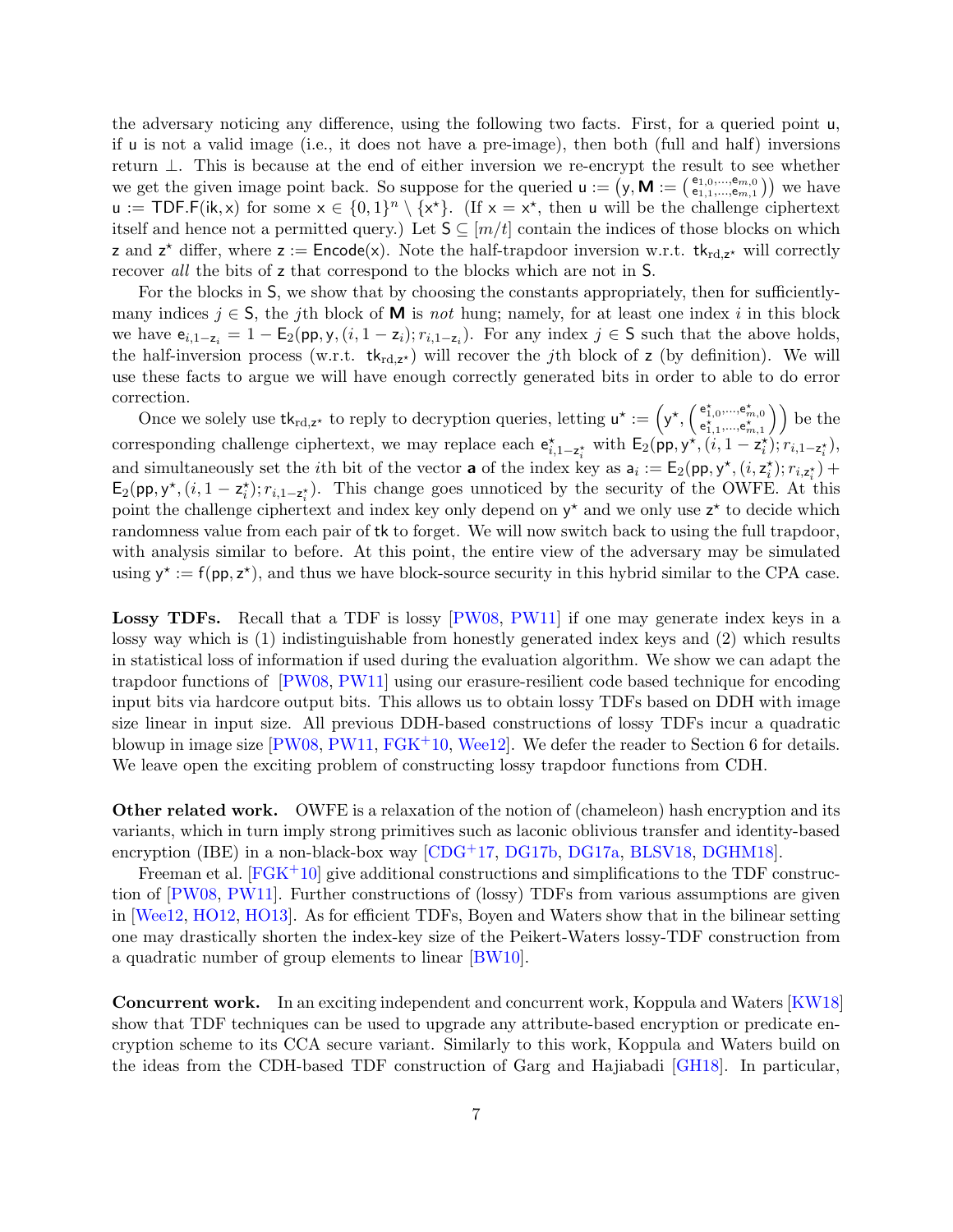<span id="page-7-2"></span>Koppula and Waters [\[KW18\]](#page-33-10) independently came up with a similar version of the mirroring technique along the way, which we also developed in this paper. However, the focus of our work is very different from that of Koppula and Waters. In particular, we develop efficient techniques for applications such as TDFs, deterministic encryption and lossy trapdoor functions.

Open problems. The main open problem is to build lossy TDFs from CDH. Also, it would be interesting to see if our techniques help us to get adaptively-secure deterministic encryption schemes in the sense of [\[RSV18\]](#page-33-11).

Paper organization. We give standard definitions and lemmas in Section [2](#page-7-0) and OWFE-related definitions in Section [3.](#page-9-1) We give our (inefficient) construction of TDFs with deterministic-encryption security in Section [4](#page-11-0) and give our efficient construction in Section [5.](#page-15-1) Finally, we give our DDH-based lossy TDF construction with linear image size in Section [6.](#page-27-0)

### <span id="page-7-0"></span>2 Preliminaries

**Notation.** We use  $\lambda$  for the security parameter. We use  $\stackrel{c}{\equiv}$  to denote computational indistinguishability between two distributions and use  $\equiv$  to denote two distributions are identical. For any  $\varepsilon > 0$ , we write  $\approx_{\varepsilon}$  to denote that two distributions are statistically close, within statistical distance  $\varepsilon$ , and use  $\stackrel{s}{\equiv}$  for statistical indistinguishability. For a distribution S we use  $x \stackrel{\$}{\leftarrow} S$  to mean x is sampled according to S and use  $y \in S$  to mean  $y \in \text{sup}(S)$ , where sup denotes the support of a distribution. For a set S we overload the notation to use  $x \stackrel{\$}{\leftarrow} S$  to indicate that x is chosen uniformly at random from S. If  $A(x_1, \ldots, x_n)$  is a randomized algorithm, then  $A(a_1, \ldots, a_n)$ , for deterministic inputs  $a_1, \ldots, a_n$ , denotes the random variable obtained by sampling random coins r uniformly at random and returning  $A(a_1, \ldots, a_n; r)$ .

The min-entropy of a distribution S is defined as  $H_{\infty}(S) \triangleq -\log(\max_{x} \Pr[S=x])$ . We call a distribution S a  $(k, n)$ -source if  $H_{\infty}(S) \geq k$  and  $\sup(S) \subseteq \{0, 1\}^n$ .

#### 2.1 Standard Definitions

<span id="page-7-1"></span>**Definition 2.1** (Trapdoor functions (TDFs)). Let  $n = n(\lambda)$  be a polynomial. A family of trapdoor functions TDF with domain  $\{0,1\}^n$  consists of three PPT algorithms TDF.KG, TDF.F and TDF.F<sup>-1</sup> with the following syntax and security properties.

- TDF.KG(1<sup> $\lambda$ </sup>): Takes the security parameter 1<sup> $\lambda$ </sup> and outputs a pair (ik, tk) of index/trapdoor keys.
- TDF.F(ik, x): Takes an index key ik and a domain element  $x \in \{0,1\}^n$  and deterministically outputs an image element u.
- TDF.F<sup>-1</sup>(tk, u): Takes a trapdoor key tk and an image element u and outputs a value  $x \in$  ${0,1}^n \cup {\{\perp\}}.$

We require the following properties.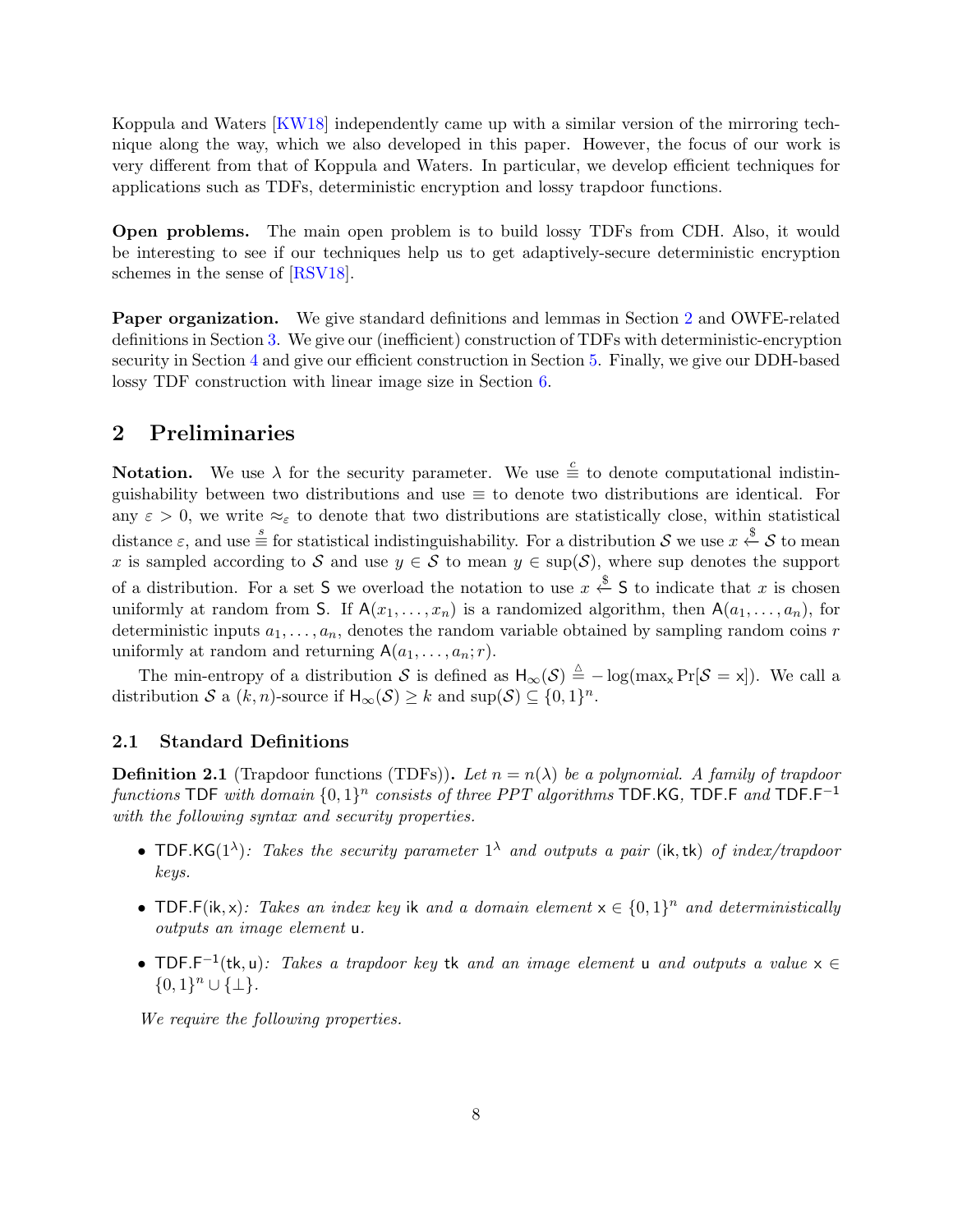#### <span id="page-8-3"></span>• Correctness:

$$
\Pr_{(\mathbf{i}\mathbf{k},\mathbf{tk})}[\exists \mathbf{x} \in \{0,1\}^n \text{ s.t. } \mathsf{TDF.F}^{-1}(\mathsf{tk}, \mathsf{TDF.F}(\mathsf{ik}, \mathbf{x})) \neq \mathbf{x}] = \mathsf{negl}(\lambda),\tag{1}
$$

where the probability is taken over  $(ik, tk) \stackrel{\$}{\leftarrow} \textsf{TDF.KG}(1^{\lambda}).$ 

• One-wayness: For any PPT adversary  $A$ : Pr[ $A$ (ik, u) = x] = negl( $\lambda$ ), where (ik, tk)  $\stackrel{\$}{\leftarrow}$ TDF.KG( $1^{\lambda}$ ),  $x \stackrel{\$}{\leftarrow} \{0,1\}^n$  and  $u := \textsf{TDF.F}(ik, x)$ .

<span id="page-8-0"></span>Remark 2.2. The work of Garg and Hajiabadi (GH18) builds a TDF with a weaker correctness guarantee, under which for any choice of (ik,tk), we are allowed to have a negligible inversion error (over the choice of  $x \stackrel{\$}{\leftarrow} \{0,1\}^n$ ). Although the correctness condition of [\[GH18\]](#page-32-2) implies that for a randomly chosen (ik, tk) and a randomly chosen x, the probability of an inversion error is negligible, it falls short in certain applications, such as CCA2 constructions, for which a stronger correctness condition, as that given in Definition [2.1,](#page-7-1) is needed.

We will now define a single-message-based notion of indistinguishability for deterministic encryption of block sources, which as proved in [\[BFO08\]](#page-31-2), is equivalent to both the simulation-based and indistinguishability-based multiple-message notions.

<span id="page-8-1"></span>**Definition 2.3** (Deterministic-encryption security  $\overline{BFO08}$ ). Let TDF = (TDF.KG, TDF.F, TDF.F<sup>-1</sup>) be as in Definition [2.1.](#page-7-1) We say that TDF is  $(k, n)$ -CPA-indistinguishable if for any two  $(k, n)$ sources  $S_1$  and  $S_2$ : (ik, TDF.F(ik,  $S_1$ ))  $\stackrel{c}{=}$  (ik, TDF.F(ik,  $S_2$ )), where (ik, \*)  $\stackrel{\$}{\leftarrow}$  TDF.KG(1<sup> $\lambda$ </sup>).

We say that TDF is  $(k, n)$ -CCA2-indistinguishable if for any two  $(k, n)$ -sources  $S_0$  and  $S_1$ , and any  $PPT$  adversary  $A$  the following quantity is negligible:

$$
\left|\Pr\left[b=b': \begin{array}{l} (\mathsf{i}\mathsf{k},\mathsf{t}\mathsf{k}) \stackrel{\$}{\leftarrow} \mathsf{TDF}.\mathsf{KG}(1^{\lambda}), b \stackrel{\$}{\leftarrow} \{0,1\}, \mathsf{x}^{\star} \stackrel{\$}{\leftarrow} \mathcal{S}_b, \mathsf{u}^{\star} := \mathsf{TDF}.\mathsf{F}(\mathsf{i}\mathsf{k},\mathsf{x}^{\star})\\ b' \leftarrow \mathcal{A}^{\mathcal{O}_{\text{Dec}}}(\mathsf{i}\mathsf{k},\mathsf{u}^{\star}) \end{array}\right]-\frac{1}{2}\right|\right|\right|
$$

where on input u, the decryption oracle  $\mathcal{O}_{Dec}$  returns  $TDF.F^{-1}(tk, u)$  if  $u \neq u^*$ , and  $\perp$  otherwise.

We remark that considering only CCA2 queries (as opposed to both CCA1 and CCA2 queries) in the CCA2-indistinguishability definition for deterministic encryption is without loss of generality, since the challenge plaintexts are not chosen by the adversary. See [\[BFO08\]](#page-31-2) for further explanation.

Definition 2.4 (Computational Diffie-Hellman (CDH) assumption). Let G be a group-generator scheme, which on input  $1^{\lambda}$  outputs  $(\mathbb{G}, p, g)$ , where  $\mathbb{G}$  is the description of a group, p is the order of the group which is always a prime number and g is a generator for the group. We say that G is CDH-hard if for any PPT adversary A:  $Pr[A(\mathbb{G},p,g,g^{a_1},g^{a_2}) = g^{a_1a_2}] = negl(\lambda)$ , where  $(\mathbb{G}, p, g) \stackrel{\$}{\leftarrow} \mathsf{G}(1^{\lambda})$  and  $a_1, a_2 \stackrel{\$}{\leftarrow} \mathbb{Z}_p$ .

### 2.2 Standard Lemmas

<span id="page-8-2"></span>**Lemma 2.5** (Chernoff inequality). Let  $\mathcal{X}_1, \ldots, \mathcal{X}_m$  be independent Boolean variables each of expected value at least p. Then, for all  $\varepsilon > 0$ :

$$
\Pr\left[\frac{1}{m}\sum_{i=1}^m \mathcal{X}_i < p - \varepsilon\right] < e^{-2\varepsilon^2 m}.
$$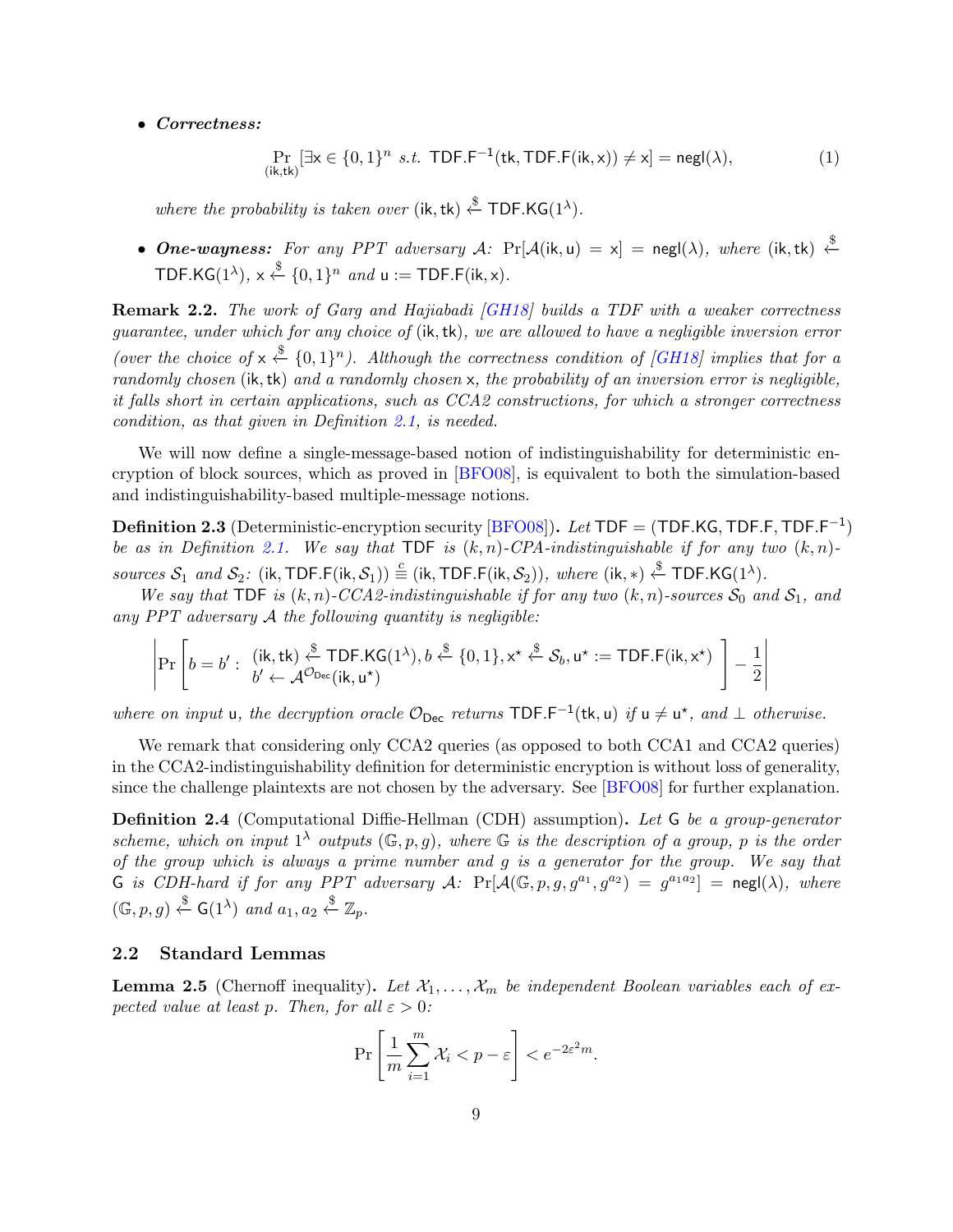<span id="page-9-4"></span><span id="page-9-3"></span>**Lemma 2.6** (Leftover hash lemma [\[ILL89\]](#page-32-11)). Let X be a random variable over X and h :  $S \times X \rightarrow Y$ be a 2-universal hash function, where  $|Y| \le 2^m$  for some  $m > 0$ . If  $m \le H_{\infty}(\mathcal{X}) - 2 \log \left( \frac{1}{\varepsilon} \right)$  $(\frac{1}{\varepsilon})$ , then  $(h(S, \mathcal{X}), S) \approx_{\varepsilon} (\mathcal{U}, S)$ , where S is uniform over S and U is uniform over Y.

## <span id="page-9-1"></span>3 Smooth Recyclable OWFE

We recall the definition of recyclable one-way function with encryption from [\[GH18\]](#page-32-2). We adapt the definition to a setting in which the underlying input distribution is not necessarily uniform. We will also define a smoothness notion, which generalizes the one-wayness notion.

<span id="page-9-0"></span>**Definition 3.1** (Recyclable one-way function with encryption (OWFE)). A recyclable  $(k, n)$ -OWFE scheme consists of the PPT algorithms  $K$ ,  $f$ ,  $E_1$ ,  $E_2$  and D with the following syntax.

- K(1<sup> $\lambda$ </sup>): Takes the security parameter 1<sup> $\lambda$ </sup> and outputs a public parameter pp (by tossing coins) for a function  $f(pp, \cdot)$  from n bits to  $\nu$  bits.
- f(pp,x): Takes a public parameter pp and a preimage  $x \in \{0,1\}^n$ , and deterministically *outputs*  $y \in \{0, 1\}^{\nu}$ .
- $\mathsf{E}_1(\mathsf{pp},(i,b); \rho)$ : Takes a public parameter pp, an index  $i \in [n]$ , a bit  $b \in \{0,1\}$  and randomness  $\rho$ , and outputs a ciphertext  $ct.^6$  $ct.^6$
- $E_2(pp, y, (i, b); \rho)$ : Takes a public parameter pp, a value y, an index  $i \in [n]$ , a bit  $b \in \{0, 1\}$ and randomness  $\rho$ , and outputs a bit e. Notice that unlike  $E_1$ , which does not take  $\gamma$  as input, the algorithm  $E_2$  does take  $\gamma$  as input.
- D(pp, ct, x): Takes a public parameter pp, a ciphertext ct and a preimage  $x \in \{0,1\}^n$ , and deterministically outputs a bit e.

We require the following properties.

- Correctness. For any choice of  $pp \in K(1^{\lambda})$ , any index  $i \in [n]$ , any preimage  $x \in \{0,1\}^n$ and any randomness value  $\rho$ , the following holds: letting  $y := f(p, x)$ ,  $b := x_i$  and  $ct :=$  $E_1(p, (i, x_i); \rho)$ , we have  $E_2(p, y, (i, x_i); \rho) = D(p, ct, x)$ .
- $(k, n)$ -One-wayness: For any  $(k, n)$  source S and any PPT adversary A:

$$
\Pr[f(pp, \mathcal{A}(pp, y)) = y] = \mathsf{negl}(\lambda),
$$

where  $pp \stackrel{\$}{\leftarrow} K(1^{\lambda}), x \stackrel{\$}{\leftarrow} S$  and  $y := f(pp, x)$ .

• Security for encryption: For any  $i \in [n]$  and  $x \in \{0,1\}^n$ :

$$
(x, pp, ct, e) \stackrel{c}{\equiv} (x, pp, ct, e')
$$

where  $pp \stackrel{\$}{\leftarrow} K(1^{\lambda}), \rho \stackrel{\$}{\leftarrow} \{0,1\}^*,$  ct :=  $E_1(pp, (i, 1 - x_i); \rho),$  e :=  $E_2(pp, f(pp, x), (i, 1 - x_i); \rho)$ and  $e' \stackrel{\$}{\leftarrow} \{0,1\}.$ 

<span id="page-9-2"></span><sup>&</sup>lt;sup>6</sup>ct is assumed to contain  $(i, b)$ .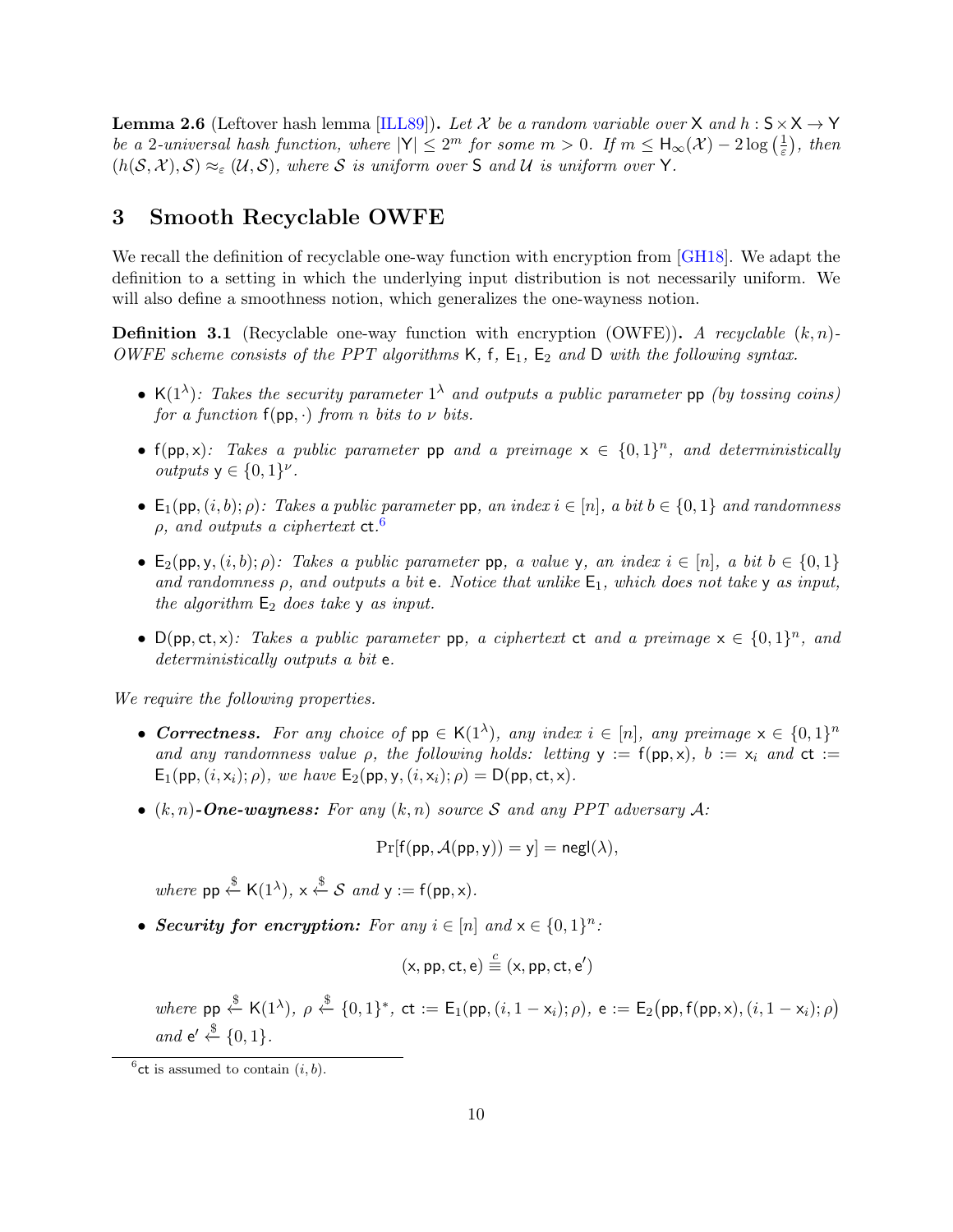<span id="page-10-6"></span>Whenever we say an OWFE scheme (without specifying the parameters), we mean  $k = n$ .

**Notation 3.2.** We define  $\mathsf{E}(pp, y, (i, b); \rho) \triangleq (\mathsf{E}_1(pp, (i, b); \rho), \mathsf{E}_2(pp, y, (i, b); \rho)).$ 

We will now define the notion of smoothness which extends the one-wayness property to an indistinguishability-based property.

<span id="page-10-4"></span>**Definition 3.3** (Smoothness). Let  $(K, f, E, D)$  be as in Definition [3.1.](#page-9-0) We say that  $(K, f, E, D)$ is  $(k, n)$ -smooth if for any two  $(k, n)$ -sources  $S_1$  and  $S_2$ :  $(pp, f(pp, x_1)) \equiv (pp, f(pp, x_2))$ , where  $\mathsf{pp} \stackrel{\$}{\leftarrow} \mathsf{K}(1^{\lambda}), \, \mathsf{x}_1 \stackrel{\$}{\leftarrow} \mathcal{S}_1 \, \text{ and } \mathsf{x}_2 \stackrel{\$}{\leftarrow} \mathcal{S}_2.$ 

#### <span id="page-10-0"></span>3.1 Smooth Recyclable OWFE from CDH

Here we show that the recyclable OWFE from [\[GH18\]](#page-32-2) is  $(k, n)$ -smooth, for any  $k \ge \log p + \omega(\log \lambda)$ , where  $p$  is the order of the underlying CDH-hard group. We first present the construction.

<span id="page-10-3"></span>Construction 3.4 (Smooth recyclable OWFE from CDH [\[GH18\]](#page-32-2)). Let G be a CDH-hard groupgenerator scheme.

• K(1<sup> $\lambda$ </sup>): Sample  $(\mathbb{G}, p, g) \stackrel{\$}{\leftarrow} \mathbb{G}(1^{\lambda})$ . For each  $j \in [n]$  and  $b \in \{0, 1\}$ , choose  $g_{j,b} \stackrel{\$}{\leftarrow} \mathbb{G}$ . Output

<span id="page-10-1"></span>
$$
\mathsf{pp} := \begin{pmatrix} g_{1,0}, g_{2,0}, \dots, g_{n,0} \\ g_{1,1}, g_{2,1}, \dots, g_{n,1} \end{pmatrix} . \tag{2}
$$

- $f(p, x)$ : Parse pp as in Equation [2,](#page-10-1) and output  $y := \prod_{j \in [n]} g_{j, x_j}$ .
- $\mathsf{E}_1(\mathsf{pp}, (i, b); \rho)$ : Parse  $\mathsf{pp}$  as in Equation [2.](#page-10-1) Given the randomness  $\rho \overset{\$}{\leftarrow} \mathbb{Z}_p$ , proceed as follows:
	- $-$  For every  $j \in [n] \setminus \{i\}$ , set  $c_{j,0} := g_j^{\rho}$  $_{j,0}^{\rho}$ , and  $c_{j,1} := g_{j,0}^{\rho}$  $_{j,1}^\rho.$
	- $-$  Set  $c_{i,b} := g_{i,b}^{\rho}$  and  $c_{i,1-b} := \bot$ .
	- Output

<span id="page-10-2"></span>
$$
\mathsf{ct} := \begin{pmatrix} c_{1,0}, c_{2,0}, \dots, c_{n,0} \\ c_{1,1}, c_{2,1}, \dots, c_{n,1} \end{pmatrix} . \tag{3}
$$

- $E_2(pp, (y, i, b); ρ)$ : Given the randomness  $ρ \stackrel{\$}{\leftarrow} \mathbb{Z}_p$ , output HC(y<sup>ρ</sup>), where HC denotes a hardcore function (e.g., the Goldreich-Levin hardcore function).
- D(pp, ct, x): Parse ct as in Equation [3,](#page-10-2) and output  $HC \left(\prod_{j \in [n]} c_{j, x_j}\right)$ .

[\[GH18\]](#page-32-2) showed that this OWFE satisfies the correctness, one-wayness, and security for encryption properties. We show that for any  $k \ge \log p + \omega(\log \lambda)$ , where p is the order of the underlying group, we also have the smoothness property.

<span id="page-10-5"></span>**Lemma 3.5** (CDH implies  $(k, n)$ -smooth recyclable OWFE). Assuming that G is CDH-hard and  $k \geq \log p + \omega(\log \lambda)$ , then the recyclable OWFE of Construction [3.4](#page-10-3) is  $(k, n)$ -smooth.

*Proof.* Let  $S_1$  and  $S_2$  be two  $(k, n)$  sources. The smoothness follows directly from the leftover hash lemma. Namely, assuming  $\mathsf{pp} \overset{\$}{\leftarrow} \mathsf{K}(1^{\lambda}), \mathsf{x}_1 \overset{\$}{\leftarrow} \mathcal{S}_1$  and  $\mathsf{x}_2 \overset{\$}{\leftarrow} \mathcal{S}_2$ , since  $\mathsf{f}$  is a 2-universal hash function, by Lemma [2.6](#page-9-3) we know that the outputs of both  $f(pp, x_1)$  and  $f(pp, x_2)$  are statistically  $\frac{1}{2^{\omega(\log \lambda)}}$  close to the uniform over G, and hence negligibly close (statistically) to each other.  $\Box$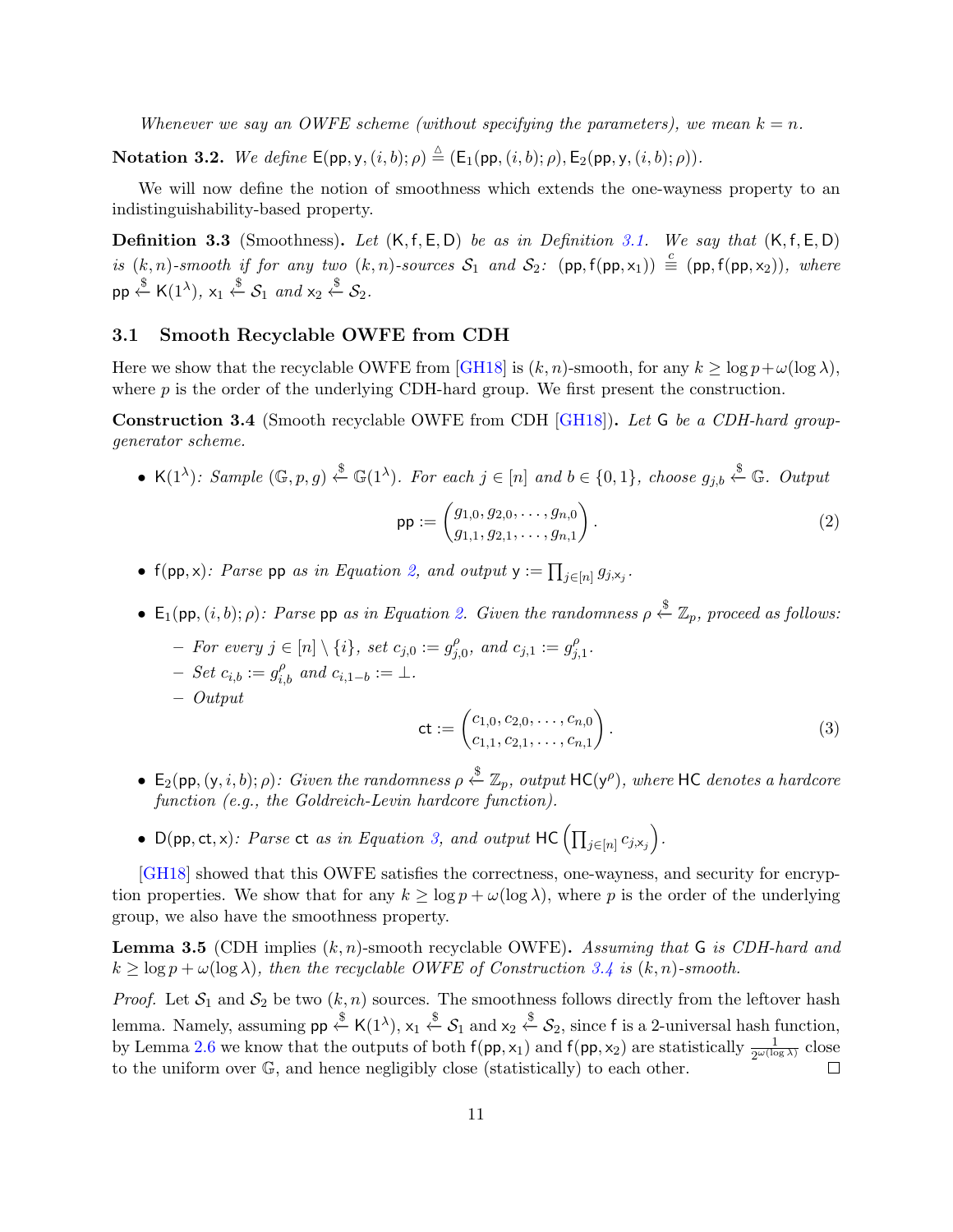## <span id="page-11-3"></span><span id="page-11-0"></span>4 Strong TDFs from Smooth Recyclable OWFE

In this section we show that recyclable OWFE implies the existence of TDFs with almost-perfect correctness in the sense of Definition [2.1.](#page-7-1) This improves the correctness property of [\[GH18\]](#page-32-2); see Remark [2.2.](#page-8-0) Moreover, we show that if the base recyclable OWFE scheme is smooth (Definition [3.3\)](#page-10-4), then the resulting TDF satisfies the notions of security for deterministic encryption (Definition [2.3\)](#page-8-1). We will then use this statement along with Lemma [3.5](#page-10-5) to obtain the first deterministic-encryption scheme based on CDH. In particular, the existence of deterministic encryption (even) with CPA security from CDH has been open until now.

A central new tool developed in this work is a mirroring technique, which we will describe below. As notation, for a matrix  $M \in \mathbb{Z}_2^{k \times n}$ , we define  $\mathsf{RSum}(M) \triangleq M_1 + \cdots + M_k \in \mathbb{Z}_2^n$ , where  $M_i$ for  $i \in [k]$  denotes the *i*th row of **M**.

**Definition 4.1.** (The mirror function Mir) Let  $(K, f, E_1, E_2, D)$  be a recyclable OWFE scheme. For a public parameter pp, a value  $x \in \{0,1\}^n$ , a matrix  $CT := \begin{pmatrix} ct_{1,0}, ct_{2,0},...,ct_{n,0} \\ ct_{1,1}, ct_{2,1},...,ct_{n,1} \end{pmatrix}$  $\left(\mathsf{ct}_{1,0},\mathsf{ct}_{2,0},...,\mathsf{ct}_{n,0}\right) \ \ of \ \ ciphertexts$ outputted by  $\mathsf{E}_1$ , and a vector  $\mathbf{a} \in \{0,1\}^n$ , the function  $\mathsf{Mir}(\mathsf{pp}, \mathsf{x}, \mathsf{CT}, \mathbf{a})$  outputs a matrix  $\mathsf{M} \in \mathbb{Z}_2^{2 \times n}$ , where  $\mathbf{M} := \begin{pmatrix} b_{1,0}, b_{2,0},...,b_{n,0} \\ b_{1,1}, b_{2,1},...,b_{n,1} \end{pmatrix}$  $\left( \mathbf{b}_{1,0} , \mathbf{b}_{2,0}, ..., \mathbf{b}_{n,0} \right)$  is formed deterministically and uniquely according to the following two rules:

1. for all  $i \in [n]: b_{i,x_i} = D(pp, ct_{i,x_i}, x);$  and

2. RSum $(M) = a$ .

Note that the above computation is deterministic and can be done efficiently.

<span id="page-11-2"></span>Construction 4.2 (TDF construction). We now present our TDF construction.

**Base primitive.** A recyclable OWFE scheme  $\mathcal{E} = (K, f, E, D)$ . Let Rand be the randomness space of the algorithm E.

**Construction.** The construction is parameterized over two parameters  $n = n(\lambda)$  and  $r = r(\lambda)$ , where n is the input length to the function  $f(p, \cdot)$ , and r will be instantiated in the correctness proof. The input space of the TDF is  $\{0,1\}^n$ .

- TDF.KG $(1^{\lambda})$ :
	- 1. Sample  $pp \leftarrow K(1^{\lambda})$ .
	- 2. For each  $h \in [r]$ :

$$
\mathbf{P}_h := \begin{pmatrix} \rho_{1,0}^{(h)}, \rho_{2,0}^{(h)}, \dots, \rho_{n,0}^{(h)} \\ \rho_{1,1}^{(h)}, \rho_{2,1}^{(h)}, \dots, \rho_{n,1}^{(h)} \end{pmatrix} \stackrel{\$}{\leftarrow} \text{Rand}^{2 \times n}, \tag{4}
$$

<span id="page-11-1"></span>
$$
\mathbf{CT}_h := \begin{pmatrix} \mathsf{E}_1(\mathsf{pp}, (1,0); \rho_{1,0}^{(h)}), \mathsf{E}_1(\mathsf{pp}, (2,0); \rho_{2,0}^{(h)}), \dots, \mathsf{E}_1(\mathsf{pp}, (n,0); \rho_{n,0}^{(h)}) \\ \mathsf{E}_1(\mathsf{pp}, (1,1); \rho_{1,1}^{(h)}), \mathsf{E}_1(\mathsf{pp}, (2,1); \rho_{2,1}^{(h)}), \dots, \mathsf{E}_1(\mathsf{pp}, (n,1); \rho_{n,1}^{(h)}) \end{pmatrix} . \tag{5}
$$

3. For  $h \in [r]$  sample  $\mathbf{a}_h \stackrel{\$}{\leftarrow} \{0,1\}^n$ .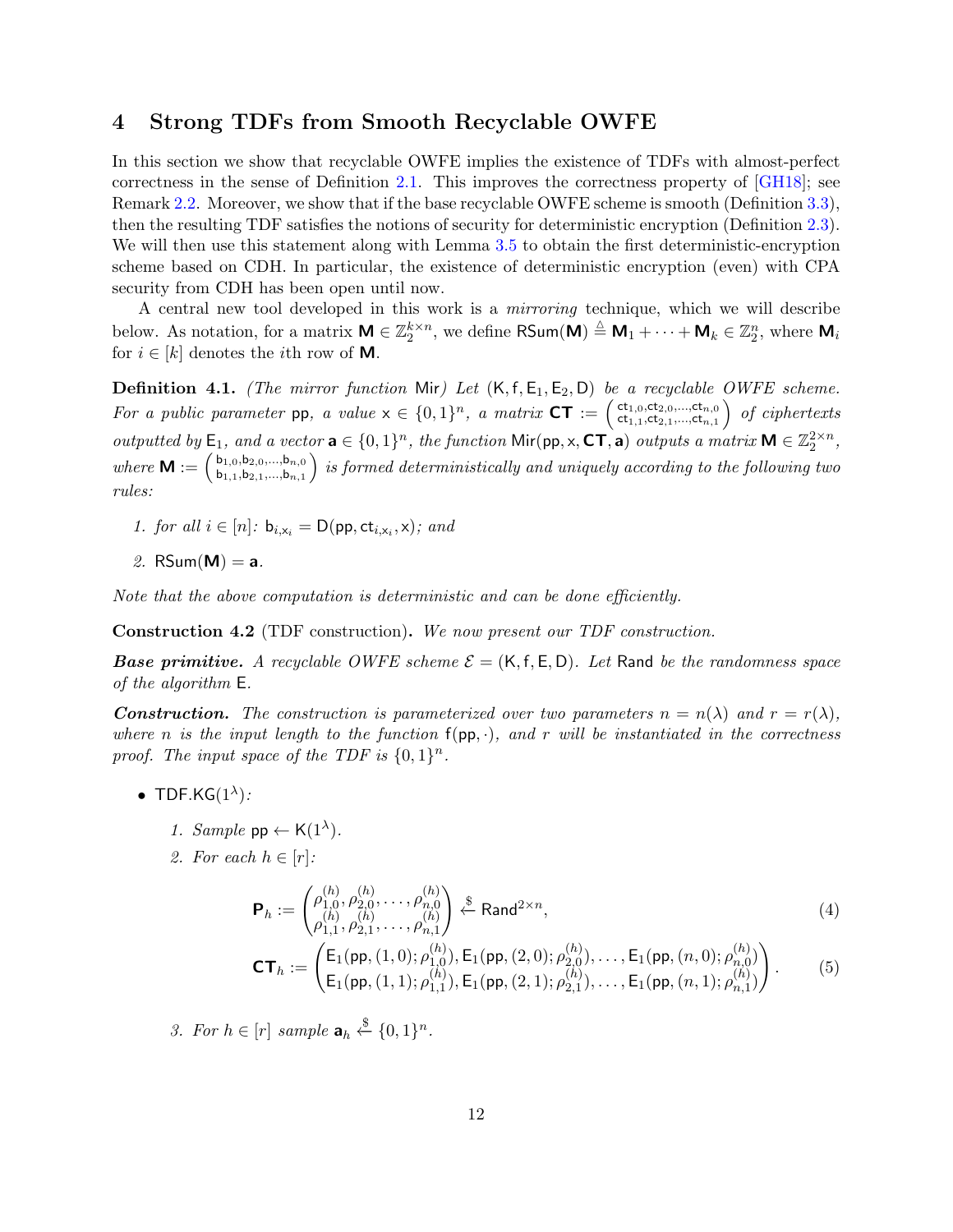4. Form the index key ik and the trapdoor key tk as follows:

<span id="page-12-0"></span>
$$
ik := (pp, CT_1, \dots, CT_r, a_1, \dots, a_r),
$$
\n(6)

$$
\mathsf{tk} := (\mathsf{pp}, \mathsf{P}_1, \dots, \mathsf{P}_r). \tag{7}
$$

• TDF.F(ik, x): Parse ik as in Equation [6.](#page-12-0) Set  $y := f(p, x)$ . Return

$$
\mathbf{u} := (\mathbf{y}, \text{Mir}(\mathsf{pp}, \mathbf{x}, \mathbf{CT}_1, \mathbf{a}_1), \dots, \text{Mir}(\mathsf{pp}, \mathbf{x}, \mathbf{CT}_r, \mathbf{a}_r)).
$$
\n(8)

- TDF.F<sup> $-1$ </sup>(tk, u):
	- 1. Parse tk :=  $(pp, P_1, ..., P_r)$  and parse  $P_h$  for  $h \in [r]$  as in Equation [4.](#page-11-1)
	- 2. Parse  $u := (y, M_1, \ldots, M_r)$ , where for all  $h \in [r]$ ,  $M_h \in \mathbb{Z}_2^{2 \times n}$ .
	- 3. Reconstruct  $x := x_1 \cdots x_n \in \{0,1\}^n$  bit-by-bit as follows. To recover the ith bit of x:
		- (a) If for some  $h \in [r]$ ,  $\mathbf{M}_h[i] = \begin{pmatrix} \mathsf{E}_2(\mathsf{pp},y, (i,0), \rho_i^{(h)}) \\ 1, \mathsf{F}_k(\mathsf{gm}, y, (i,0), (h)) \end{pmatrix}$  $\mathsf{1}\text{--}\mathsf{E}_2(\mathsf{pp},\mathsf{y},(i,\mathsf{1});\rho_{i,\mathsf{1}}^{(h)})$  $\Big), \text{ set } \mathsf{x}_i = 0. \text{ Here } \mathsf{M}_h[i] \text{ denotes }$ the ith column of  $M_h$ .
		- (b) Else, if for some  $h \in [r]$ ,  $\mathbf{M}_h[i] = \begin{pmatrix} 1 \mathsf{E}_2(\mathsf{pp}, y, (i, 0), \rho_{i,0}^{(h)}) \\ \mathsf{E}_k(y, (i, 0), (h)) \end{pmatrix}$  $\mathsf{E}_{2}(\mathsf{pp},\mathsf{y},(i,1);\rho^{(h)}_{i,1})$  $\Big), set x_i = 1.$
		- (c) Otherwise, halt and return  $\perp$ .
	- 4. Return x.

<span id="page-12-1"></span>Lemma 4.3 (TDF correctness). We have

$$
\Pr_{(\mathbf{i}\mathbf{k},\mathbf{tk})}[\exists \mathbf{x} \in \{0,1\}^n \text{ s.t. } \mathsf{TDF.F^{-1}}(\mathsf{tk}, (\mathsf{TDF.F(ik, x)})) \neq \mathbf{x}] \le \frac{n2^n}{2^r},\tag{9}
$$

where the probability is taken over (ik, tk)  $\xi$  TDF.KG(1<sup> $\lambda$ </sup>). For instance, setting:  $r = n + \omega(\log \lambda)$ gives a negligible inversion error.

<span id="page-12-2"></span>**Lemma 4.4** (TDF one-wayness and CPA-indistinguishability security). Assuming  $\mathcal{E}$  is an OWFE scheme (i.e., an  $(n, n)$ -OWFE scheme), the TDF (TDF.KG, TDF.F, TDF.F<sup>-1</sup>) given in Construction  $4.2$  is one-way. That is, for any PPT adversary A

$$
Pr[\mathcal{A}(ik, TDF.F(ik, x)) = x] = negl(\lambda),
$$
\n(10)

where (ik, tk)  $\xleftarrow{\$}$  TDF.KG(1<sup> $\lambda$ </sup>) and  $x \overset{\$}{\leftarrow} \{0,1\}^n$ . Moreover, if  $\mathcal E$  is (k, n)-smooth (Definition [3.3\)](#page-10-4), the constructed TDF is  $(k, n)$ -CPA-indistinguishable (Definition [2.3\)](#page-8-1).

We may now combine Lemmas [3.5,](#page-10-5) [4.3](#page-12-1) and [4.4](#page-12-2) to get the first CPA-secure deterministic encryption scheme from CDH.

Corollary 4.5 (CDH implies deterministic encryption). Let G be a CDH-hard group scheme. For any  $k \geq \log p + \omega(\log \lambda)$  and any  $n \geq k$  (where p is the order of the underlying group), there exists  $a(k, n)$ -CPA-indistinguishable deterministic encryption scheme with plaintext size n (in bits) and ciphertext size  $\Theta(n^2)$ .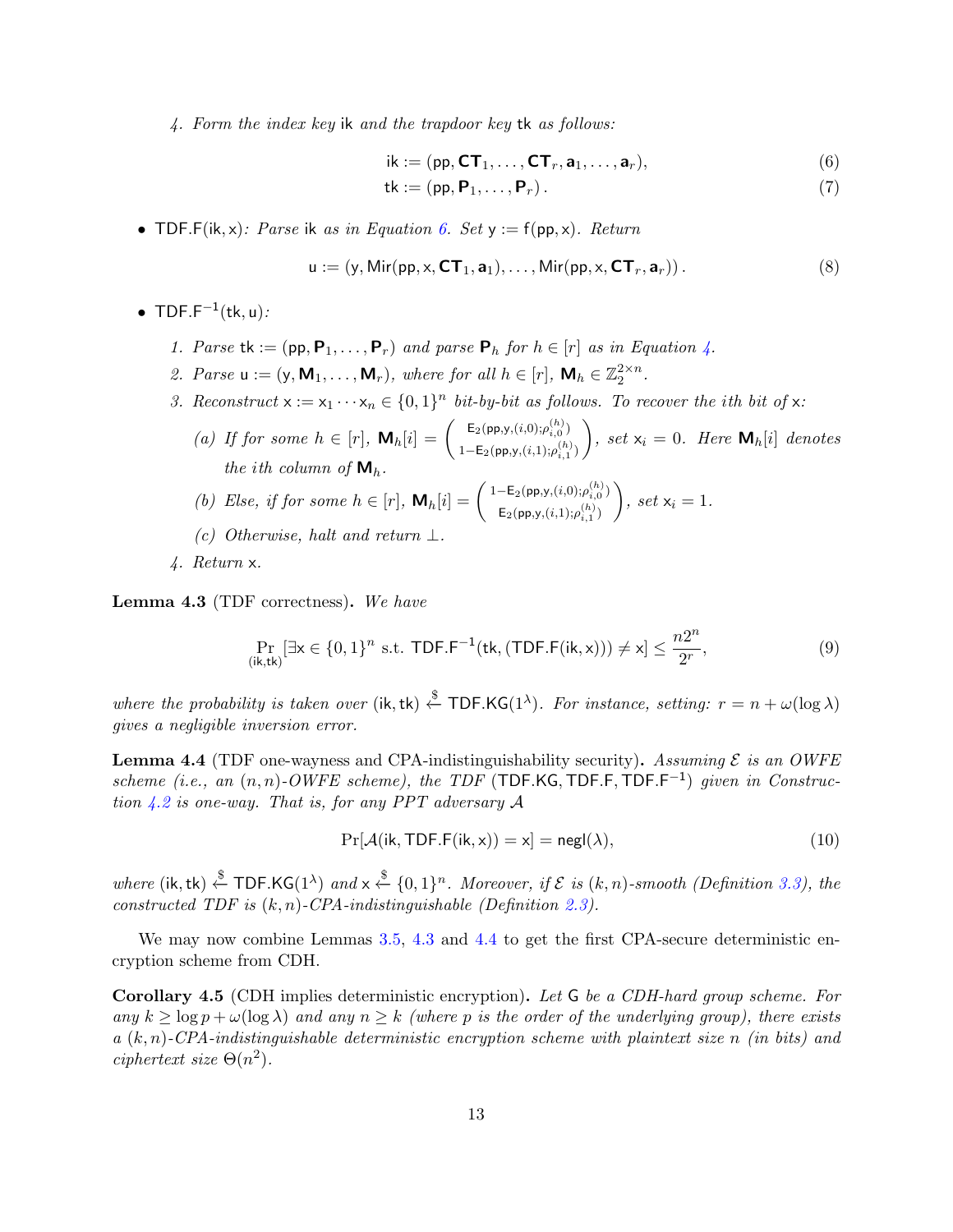#### 4.1 Proof of Correctness: Lemma [4.3](#page-12-1)

*Proof.* We will use notation given in Construction [4.2.](#page-11-2) Note that for a given  $x \in \{0,1\}^n$ , the inversion succeeds unless there exists an index  $i \in [n]$  for which the following bad event happens.

• Bad<sub>x,i</sub>: for all  $h \in [r]$ ,  $a_h[i] = E_2(pp, y, (i, 0); \rho_{i, 0}^{(h)}$  $\tilde{h}_{i,0}^{(h)})+\mathsf{E}_2(\mathsf{pp},\mathsf{y},(i,1);\rho_{i,0}^{(h)})$  $\binom{(h)}{i,0} \in \mathbb{Z}_2$ , where  $\mathbf{a}_h[i]$ denotes the *i*'th coordinate of  $\mathbf{a}_h \in \{0, 1\}^n$ .

Since the bits  $a_h[i]$  for all  $h \in [r]$  are chosen uniformly at random (independently of pp and  $\rho_{i,b}$ 's), we have: Pr[Bad<sub>x,i</sub>] = 2<sup>-r</sup>. Doing a union bound over all column  $i \in [n]$  gives the probability  $n \cdot 2^{-r}$  of an inversion error for a given x. We conclude using a union bound over all  $x \in \{0,1\}^n$ .  $\Box$ 

#### 4.2 Proof of One-Wayness and CPA Security: Lemma [4.4](#page-12-2)

To prove Lemma [4.4](#page-12-2) we first give a simulated way of sampling an index key together with an image point for a target input value.

<span id="page-13-1"></span>**Definition 4.6** (Simulated distribution Sim). Let  $\mathcal{E} = (K, f, E, D)$  be the underlying recyclable OWFE scheme. Fix  $x \in \{0,1\}^n$  and let  $y := f(p, x)$ . We define a simulator  $Sim(p, n, y)$ , which samples a simulated index key  $ik_{sim}$  with a corresponding simulated TDF image  $u_{sim}$  for x, as follows. For  $h \in [r]$  sample  $r_{i,b}^h \overset{\$}{\leftarrow} \{0,1\}^*$  for all  $(i,b) \in [n] \times \{0,1\}$ , and set

$$
(\mathbf{CT}_h, \mathbf{M}_h) \stackrel{\$}{\leftarrow} \begin{pmatrix} \mathsf{E}_1(\mathsf{pp}, (1,0); r_{1,0}^h), \dots, \mathsf{E}_1(\mathsf{pp}, (n,0); r_{n,0}^h) \\ \mathsf{E}_1(\mathsf{pp}, (1,1); r_{1,1}^h), \dots, \mathsf{E}_1(\mathsf{pp}, (n,1); r_{n,1}^h) \end{pmatrix} \\ , \begin{pmatrix} \mathsf{E}_2(\mathsf{pp}, \mathsf{y}, (1,0); r_{1,0}^h), \dots, \mathsf{E}_2(\mathsf{pp}, \mathsf{y}, (n,0); r_{n,0}^h) \\ \mathsf{E}_2(\mathsf{pp}, \mathsf{y}, (1,1); r_{1,1}^h), \dots, \mathsf{E}_2(\mathsf{pp}, \mathsf{y}, (n,1); r_{n,1}^h) \end{pmatrix} . \tag{11}
$$

Let

$$
ik_{\text{sim}} := (pp, \text{CT}_1, \ldots, \text{CT}_r, \text{RSum}(\textbf{M}_1), \ldots, \text{RSum}(\textbf{M}_r))
$$

$$
u_{\text{sim}} := (y, \textbf{M}_1, \ldots, \textbf{M}_r).
$$

Equipped with the above definition, we now give of the proof of Lemma [4.4.](#page-12-2)

*Proof of Lemma [4.4.](#page-12-2)* For any distribution S over  $\{0,1\}^n$ , we show that the sole security-for-encryption requirement of the recyclable OWFE implies that

<span id="page-13-0"></span>
$$
(\mathsf{x}, \mathsf{ik}, \mathsf{TDF.F}(\mathsf{ik}, \mathsf{x})) \stackrel{c}{\equiv} (\mathsf{x}, \mathsf{Sim}(\mathsf{pp}, n, \mathsf{y})),\tag{12}
$$

where  $x \stackrel{\$}{\leftarrow} S$ , pp  $\stackrel{\$}{\leftarrow}$  K(1<sup> $\lambda$ </sup>), (ik, \*)  $\stackrel{\$}{\leftarrow}$  TDF.KG(1<sup> $\lambda$ </sup>) and y := f(pp, x).

We first show how to use Equation [12](#page-13-0) to derive the one-wayness and indistinguishability security of the resulting TDF from the corresponding one-wayness and smoothness of the underlying OWFE scheme, and will then prove Equation [12.](#page-13-0)

For one-wayness, if there exists an inverter  $A$  that with non-negligible probability can compute  $\mathsf{x}$  from (ik, TDF.F(ik,  $\mathsf{x}$ ) — where (ik,  $\ast$ )  $\xi$  TDF.KG(1<sup> $\lambda$ </sup>) and  $\mathsf{x} \stackrel{\$}{\leftarrow} \{0,1\}^n$  — then Equation [12](#page-13-0) implies that with non-negligible probability the adversary A can compute x from  $\textsf{Sim}(pp, n, y)$ ,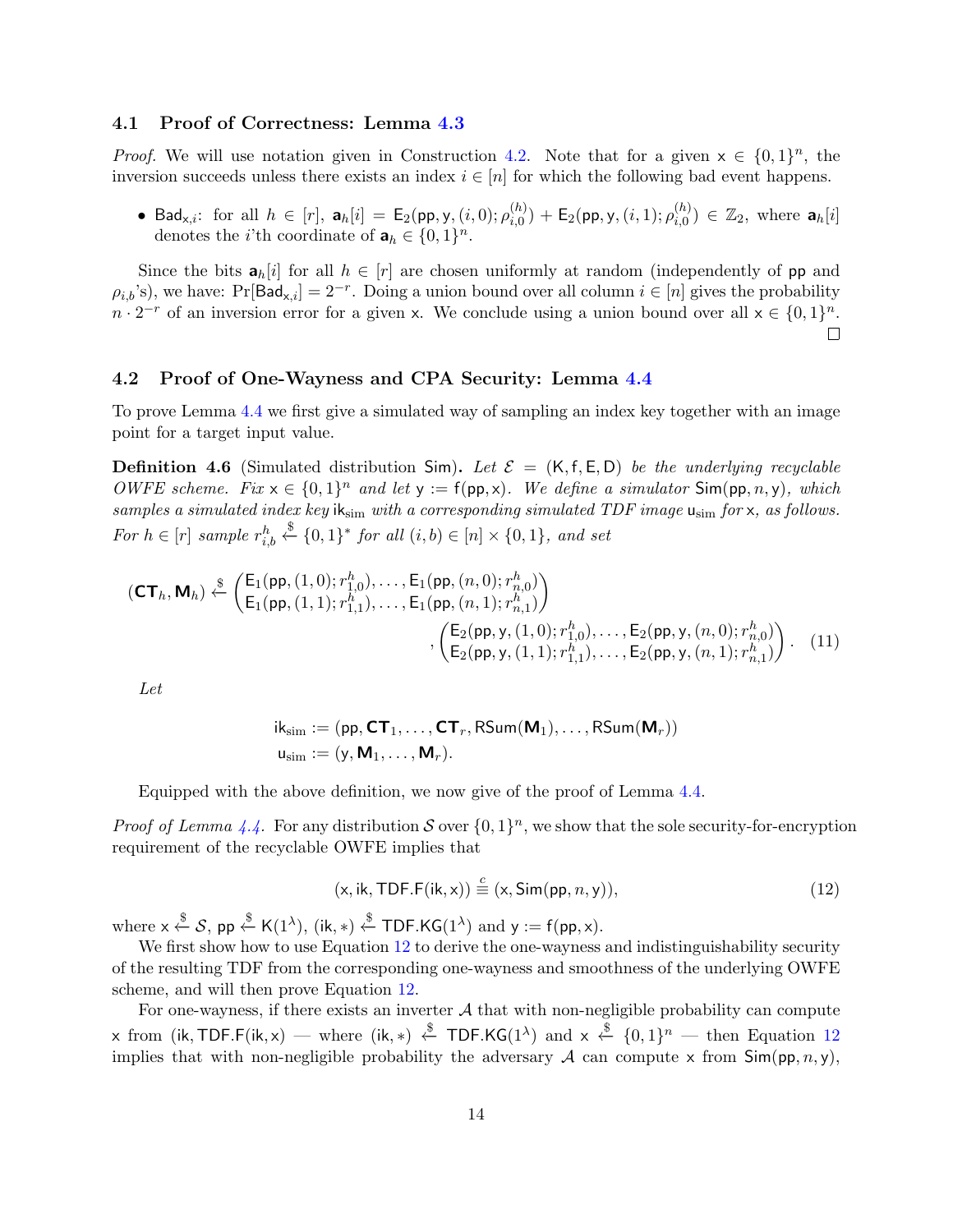<span id="page-14-0"></span>where  $y := f(p, x)$ . However, this latter violates the one-wayness of f, because the computation of  $\mathsf{Sim}(\mathsf{pp}, n, \mathsf{y})$  may be done efficiently with knowledge of pp, n and y.

For indistinguishability security (Definition [2.3\)](#page-8-1) let  $S_0$  and  $S_1$  be two  $(k, n)$  sources and assume that the recyclable OWFE scheme is  $k$ -smooth (Definition [3.3\)](#page-10-4).

Letting (ik,\*)  $\xleftarrow{\$}$  TDF.KG(1<sup> $\lambda$ </sup>), x<sub>0</sub>  $\xleftarrow{\$}$  S<sub>0</sub>, x<sub>1</sub>  $\xleftarrow{\$}$  S<sub>1</sub>, y<sub>0</sub> := f(pp,x<sub>0</sub>) and y<sub>1</sub> := f(pp,x<sub>1</sub>), by Equation [12](#page-13-0) we have

$$
(\mathsf{ik},\mathsf{TDF.F}(\mathsf{ik},\mathsf{x}_0)) \stackrel{c}{\equiv} \mathsf{Sim}(\mathsf{pp},n,\mathsf{y}_0) \stackrel{c}{\equiv} \mathsf{Sim}(\mathsf{pp},n,\mathsf{y}_1) \stackrel{c}{\equiv} (\mathsf{ik},\mathsf{TDF.F}(\mathsf{ik},\mathsf{x}_1)),
$$

where the second indistinguishability follows from the  $k$ -smoothness of the recyclable OWFE scheme, which states  $(pp, y_0) \stackrel{c}{\equiv} (pp, y_1)$ .

We are left to prove Equation [12.](#page-13-0) Fix the distribution  $S$  for which we want to prove Equation 12. To this end, we change the simulator Sim given in Definition [4.6](#page-13-1) to define a new simulator Sim<sup>'</sup> which on input  $Sim'(pp, x)$  samples a pair  $(ik'_{sim}, u'_{sim})$  as follows. Let  $y := f(pp, x)$ . For all  $h \in [r]$ , let  $CT_h$  be sampled as in  $Sim(pp, n, y)$ , but with the following modification to  $M_h$ :

• Letting  $\mathsf{M}_h := \left( \begin{smallmatrix} \mathsf{e}_{1,0}^{(h)},...,\mathsf{e}_{n,0}^{(h)} \ \mathsf{e}_{1,0}^{(h)},...,\mathsf{e}_{n,0}^{(h)} \end{smallmatrix} \right)$  ${\mathsf e}_{1,1}^{(h)},\hspace{-0.1cm} ...,\hspace{-0.1cm} {\mathsf e}_{n,1}^{(h)}$ be formed as in  $\textsf{Sim}(pp, y)$ , for any  $i \in [n]$  change  $e_{i, 1}^{(h)}$ .  $\sum_{i,1-x_i}^{(n)}$  to a random bit (fresh for each index).

Having defined how  $CT_h$  and  $M_h$  are sampled for  $h \in [r]$  during  $Sim'(pp, x)$ , form  $(ik'_{sim}, u'_{sim})$ exactly as how (i $k_{sim}$ ,  $u_{sim}$ ) is formed during  $Sim(p, n, y)$ .

The security-for-encryption requirement of the OWFE scheme implies that  $(x, ik_{sim}, u_{sim}) \equiv$  $(x, ik'_{sim}, u'_{sim})$ , where  $x \stackrel{\$}{\leftarrow} S$ ,  $y := f(pp, x)$ ,  $(ik_{sim}, u_{sim}) \stackrel{\$}{\leftarrow} Sim(pp, n, y)$  and  $(ik'_{sim}, u'_{sim}) \stackrel{\$}{\leftarrow} Sim'(pp, x)$ . Moreover, it is easy to verify that  $(x, ik'_{sim}, u'_{sim})$  is identically distributed to  $(x, ik, TDF.F(ik, x)),$ where (ik, tk)  $\xi$  TDF.KG(1<sup> $\lambda$ </sup>). The proof is now complete.

$$
\qquad \qquad \Box
$$

#### 4.3 CCA2 Security for Construction [4.2](#page-11-2)

The TDF given in Construction [4.2](#page-11-2) is CPA secure (in a deterministic-encryption sense), but it is not hard to show that the construction is not CCA2 secure. Nonetheless, using techniques from [\[RS09,](#page-33-4) [KMO10\]](#page-33-7) one may use the TDF of Construction [4.2](#page-11-2) to build another TDF which is CCA2 secure. This upgrading further increases the ciphertext size, resulting in ciphertext size  $\Theta(n^3)$  (for the CDH-based instantiation), where n is the plaintext size. We skip the details of this construction, because later in Section [5](#page-15-1) we will give constructions of efficient CCA2-secure deterministic encryption schemes with linear-size ciphertexts. In what comes below we explain about a feature of the TDF of Construction [4.2](#page-11-2) which enables the upgrading into CCA2-secure deterministic encryption in the style of [\[RS09,](#page-33-4) [KMO10\]](#page-33-7).

Specifically, Rosen and Segev [\[RS09\]](#page-33-4) show that *t-repetition security*, an extension of the basic notion of one-wayness for TDFs, suffices for the construction of CCA2-secure PKE. We first review this definition, and then show that the TDF of Construction [4.2](#page-11-2) provides t-repetition security for any t. This observation allows us to obtain the first t-repetition secure TDFs from CDH.

**Definition 4.7** (*t*-repetition-secure TDFs [\[RS09\]](#page-33-4)). Let TDF := (TDF.KG, TDF.F, TDF.F<sup>-1</sup>) be as in Definition [2.1.](#page-7-1) We say that TDF is t-repetition secure if for any PPT adversary A we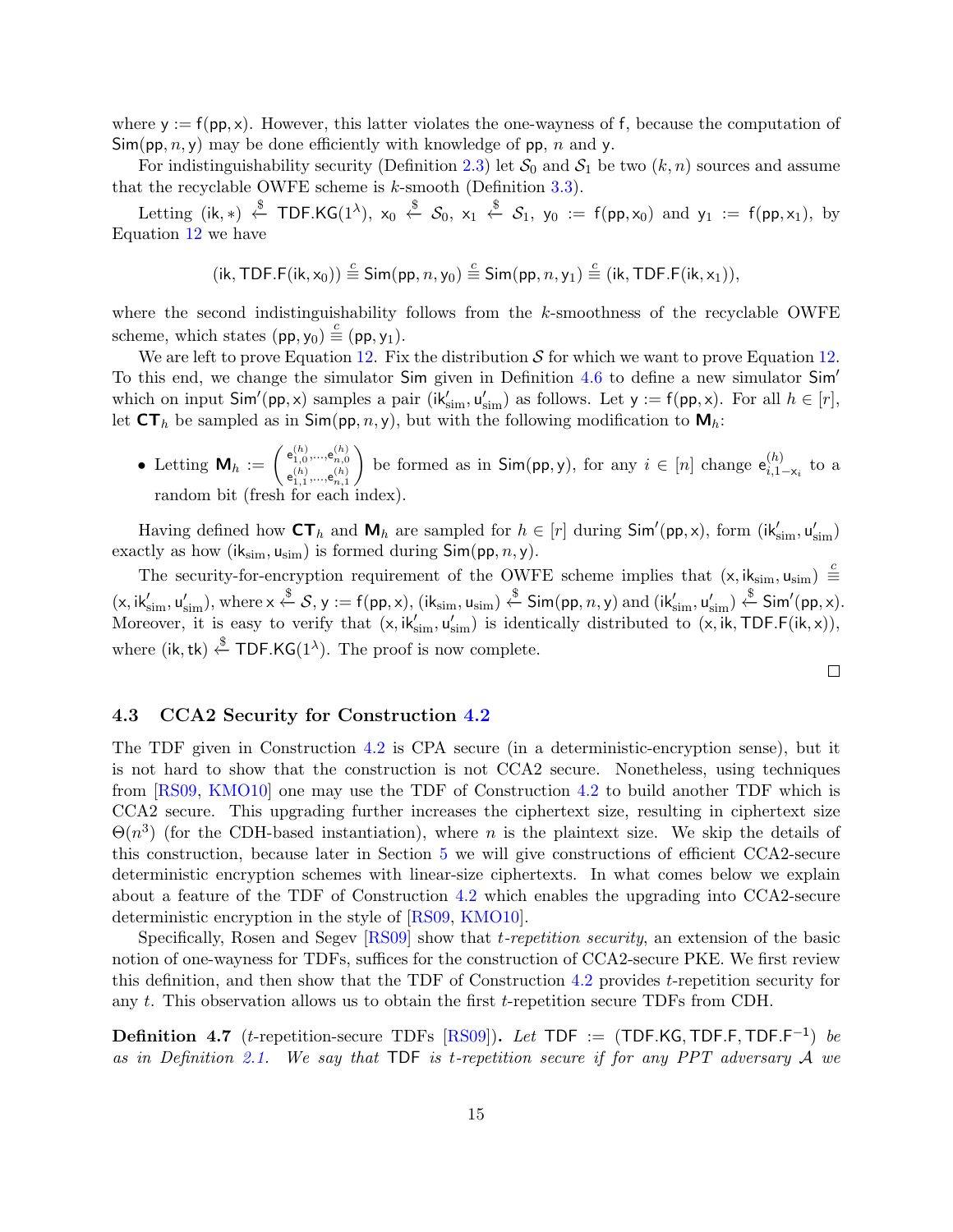<span id="page-15-5"></span>have  $Pr[\mathcal{A}((ik_1, u_1), \ldots, (ik_t, u_t)) = x] = negl(\lambda)$ , where  $x \stackrel{\$}{\leftarrow} \{0, 1\}^n$  and for all  $i \in [t]$ ,  $(ik_i, *) \stackrel{\$}{\leftarrow}$ TDF.KG $(1^{\lambda})$  and  $u_i := \text{TDF.F}(\text{ik}_i, x)$ .

We will now show that our TDF given in Construction [4.2](#page-11-2) provides t-repetition security, for all  $t.^7$  $t.^7$  This gives us the first CDH-based construction of  $t$ -repetition-secure TDFs.

**Lemma 4.8.** Assuming  $\mathcal E$  is a recyclable  $(n, n)$ -OWFE scheme, the TDF (TDF.KG, TDF.F, TDF.F<sup>-1</sup>) given in Construction  $4.2$  is t-repetition secure, for all t.

Proof. The proof is an immediate generalization of the proof of Lemma [4.4.](#page-12-2) Specifically, using a hybrid argument, we may extend Equation [12](#page-13-0) (Page [14\)](#page-13-0) to obtain

<span id="page-15-3"></span>
$$
(\mathsf{x}, \mathsf{ik}_1, \mathsf{TDF.F}(\mathsf{ik}_1, \mathsf{x}), \dots, \mathsf{ik}_t, \mathsf{TDF.F}(\mathsf{ik}_t, \mathsf{x})) \stackrel{c}{\equiv} (\mathsf{x}, \mathsf{Sim}(pp, n, \mathsf{y}; r_1), \dots, \mathsf{Sim}(pp, n, \mathsf{y}; r_t)), \tag{13}
$$

 $\text{where } \mathsf{x} \xleftarrow{\$} \{0,1\}^n, \, \mathsf{pp} \xleftarrow{\$} \mathsf{K}(1^\lambda), \, \mathsf{y} := \mathsf{f}(\mathsf{pp},\mathsf{x}) \text{ and for } i \in [t], \, (\mathsf{ik}_i,\ast) \xleftarrow{\$} \mathsf{TOF}.\mathsf{KG}(1^\lambda) \text{ and } r_i \xleftarrow{\$} \{0,1\}^*.$ Now the t-repetition security of the TDF follows immediately from Equation [13,](#page-15-3) by noting the whole view of the adversary may be formed in a computationally-close way using  $(pp, y)$  only.  $\Box$ 

## <span id="page-15-1"></span>5 Efficient Strong TDFs from Smooth OWFE

The TDF and deterministic encryption presented in Section [4](#page-11-0) have the drawback that the output size grows at least quadratically with the input size. The reason behind this blowup is that we had to do "repetitions," resulting in  $\Theta(n)$  output bits for every single bit of the input. In this section we show how to do away with excessive use of repetition, and to obtain TDFs (and deterministic encryption) whose image/ciphertext size grows linearly with input size. Our main idea involves the use of error-correcting codes, taking advantage of the local inversion property of our basic TDF. As a result, we will obtain the first CPA-secure deterministic encryption scheme with linear ciphertext size based on CDH. We stress that, even relying on DDH, previous DDH-based deterministicencryption and TDF schemes resulted in quadratically large ciphertexts.

<span id="page-15-0"></span>**Definition 5.1**  $((m, n, d)<sub>2</sub>$ -Codes). We recall the notion of  $(m, n, d)<sub>2</sub>$  error-correcting codes. Such a code is given by efficiently computable functions (Encode, Decode), where Encode :  $\{0,1\}^n \rightarrow$  ${0,1}<sup>m</sup>$ , and where

- 1. **Distance.** For any two distinct  $x_1, x_2 \in \{0, 1\}^n$  we have  $H_{dst}(\text{Encode}(x_1), \text{Encode}(x_2)) \geq d$ , where  $H_{dst}$  denotes the Hamming distance.
- 2. **Erasure correction.** For any  $x \in \{0,1\}^n$ , letting  $z :=$  Encode(x), given any string  $z' \in$  $\{0, 1, \perp\}^m$ , which has at most  $d-1 \perp$  symbols, and whose all non- $\perp$  symbols agree with z, we have  $\text{Decode}(z') = x$ .
- <span id="page-15-4"></span>3. Error correction. For any  $x \in \{0,1\}^n$ , letting  $z :=$  Encode(x), given any  $z' \in \{0,1\}^m$  such that  $H_{dst}(z, z') < d/2$ , we have  $Decode(z') = x$ .

We are interested in binary codes with constant rate, constant relative distance, that is:  $m = cn$ , and  $d = c_1n$ . Such codes can be obtained by concatenating codes with constant rate and constant relative distance over large fields — such as Reed-Solomon codes — with codes with constant rate and binary alphabet. See for instance binary Justesen codes [\[Jus72\]](#page-33-12).

<span id="page-15-2"></span><sup>&</sup>lt;sup>7</sup>For *t*-repetition security, we assume that **pp** is a public parameter (the same across all index keys).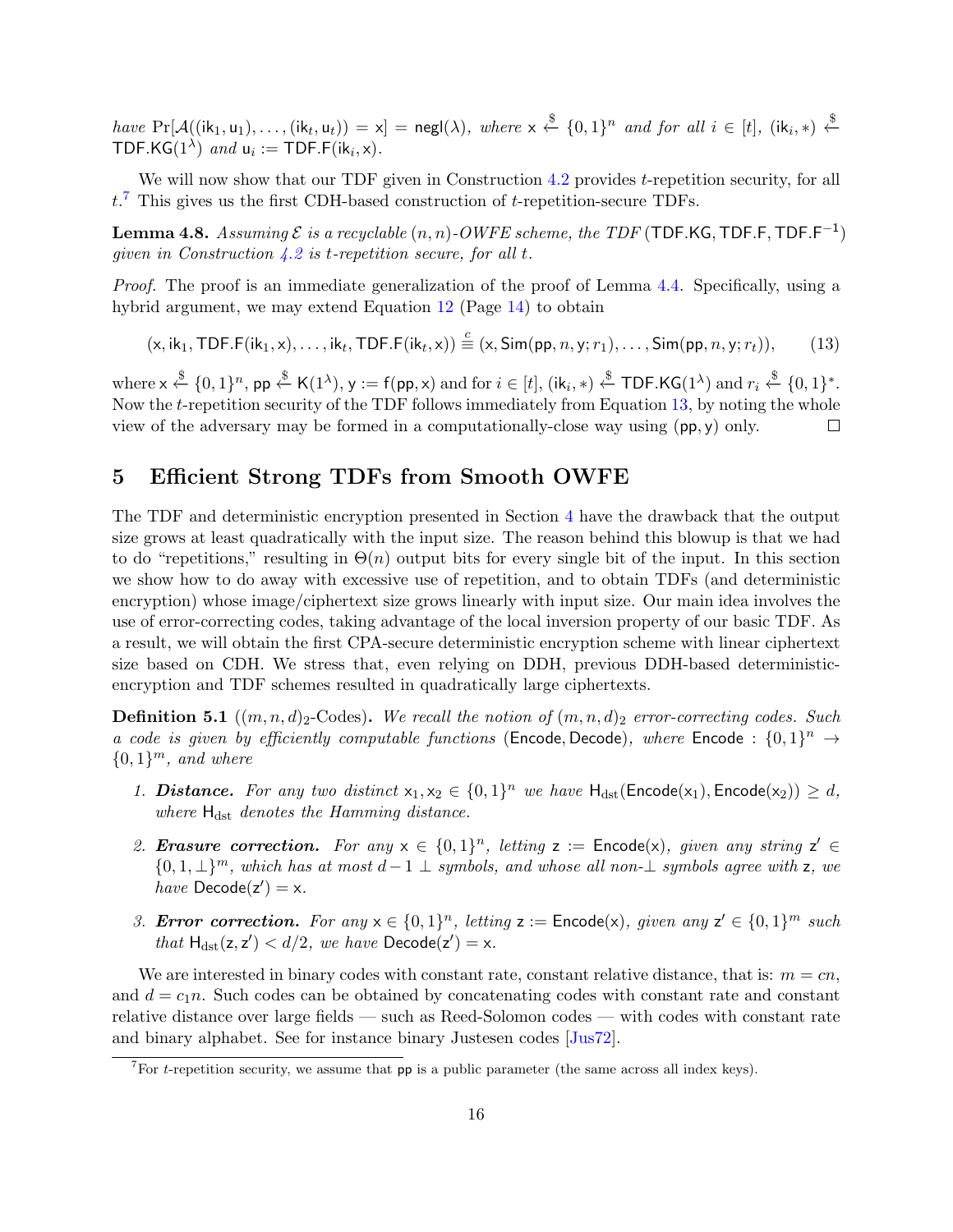<span id="page-16-0"></span>**Definition 5.2** (rECC code). We define a code that suites our purposes, which is the concatenation of an ECC code with a repetition code. Specifically, for a repetition constant  $t$ , a  $t$ -rECC code (Encode, Decode) consists of Encode:  $\{0,1\}^n \rightarrow \{0,1\}^m$ , which is obtained by first applying a  $(cn, n, c_1n)_2$  code and then repeating each bit of the cn bit codeword t times. Thus,  $m = tcn$ . Note that this code is now a  $(tcn, n, tc<sub>1</sub>n)<sub>2</sub>$ -code.

Looking ahead, we remark that the use of these repetition codes makes decoding later easier. Specifically, with this repetition, an  $m$  bit codeword can be viewed as having  $cn$  blocks of t bits each. Furthermore, for decoding it is enough to recover one bit per block for at least  $cn - c_1n + 1$ blocks.

In our constructions, it is instructive to think of  $c = 200$ ,  $c_1 = 20$  and  $t = 9$  for convenience in proofs.[8](#page-16-1)

Block index versus bit index. Having codes given as above based on repetition, for a codeword  $z \in \{0,1\}^m$  we talk about a jth block of z for  $j \in [m/t]$  to refer to the collections of the bits with indices  $\{(j-1)t + 1, \ldots, jt\}.$ 

<span id="page-16-3"></span>Construction 5.3 (TDF construction). We now describe our TDF construction.

**Base primitive.** A t-rECC code (Encode, Decode), where Encode:  $\{0,1\}^n \rightarrow \{0,1\}^m$ , and a recyclable OWFE scheme  $\mathcal{E} = (\mathsf{K}, \mathsf{f}, \mathsf{E}, \mathsf{D})$ , where f's input space is  $\{0,1\}^m$ . We will instantiate the value of constant t in the correctness proof. Let Rand be the randomness space of the encapsulation algorithm E.

#### Construction.

- TDF.KG $(1^{\lambda})$ :
	- 1. Sample  $pp \leftarrow K(1^{\lambda})$  and

<span id="page-16-2"></span>
$$
\mathbf{P} := \begin{pmatrix} \rho_{1,0}, \rho_{2,0}, \dots, \rho_{m,0} \\ \rho_{1,1}, \rho_{2,1}, \dots, \rho_{m,1} \end{pmatrix} \stackrel{\$}{\leftarrow} \text{Rand}^{2 \times m}, \tag{14}
$$

$$
CT := \begin{pmatrix} ct_{1,0}, ct_{2,0}, \dots, ct_{m,0} \\ ct_{1,1}, ct_{2,1}, \dots, ct_{m,1} \end{pmatrix},
$$
\n(15)

where for all  $i \in [m]$  and  $b \in \{0,1\}$ ,  $\mathsf{ct}_{i,b} := \mathsf{E}_1(\mathsf{pp},(i,b); \rho_{i,b})$ .

- 2. Sample  $\mathbf{a} \stackrel{\$}{\leftarrow} \{0,1\}^m$ .
- 3. Form the index key ik and the trapdoor key tk as follows:

$$
ik := (pp, \mathbf{a}, \mathbf{CT}) \qquad \mathsf{tk} := (pp, \mathbf{a}, \mathbf{P}). \tag{16}
$$

• TDF.F(ik, x): Parse ik := (pp,  $\mathbf{a}, \mathbf{CT}$ ). Let  $z :=$  Encode(x) and  $y := f(p, z)$ . Return

$$
\mathbf{u} := (\mathbf{y}, \text{Mir}(\mathsf{pp}, \mathbf{z}, \mathsf{CT}, \mathbf{a})). \tag{17}
$$

• TDF.F<sup> $-1$ </sup>(tk, u):

<span id="page-16-1"></span> ${}^{8}$ The choices of the constants were made as above so to have slackness in proofs — they have not been optimized for efficiency.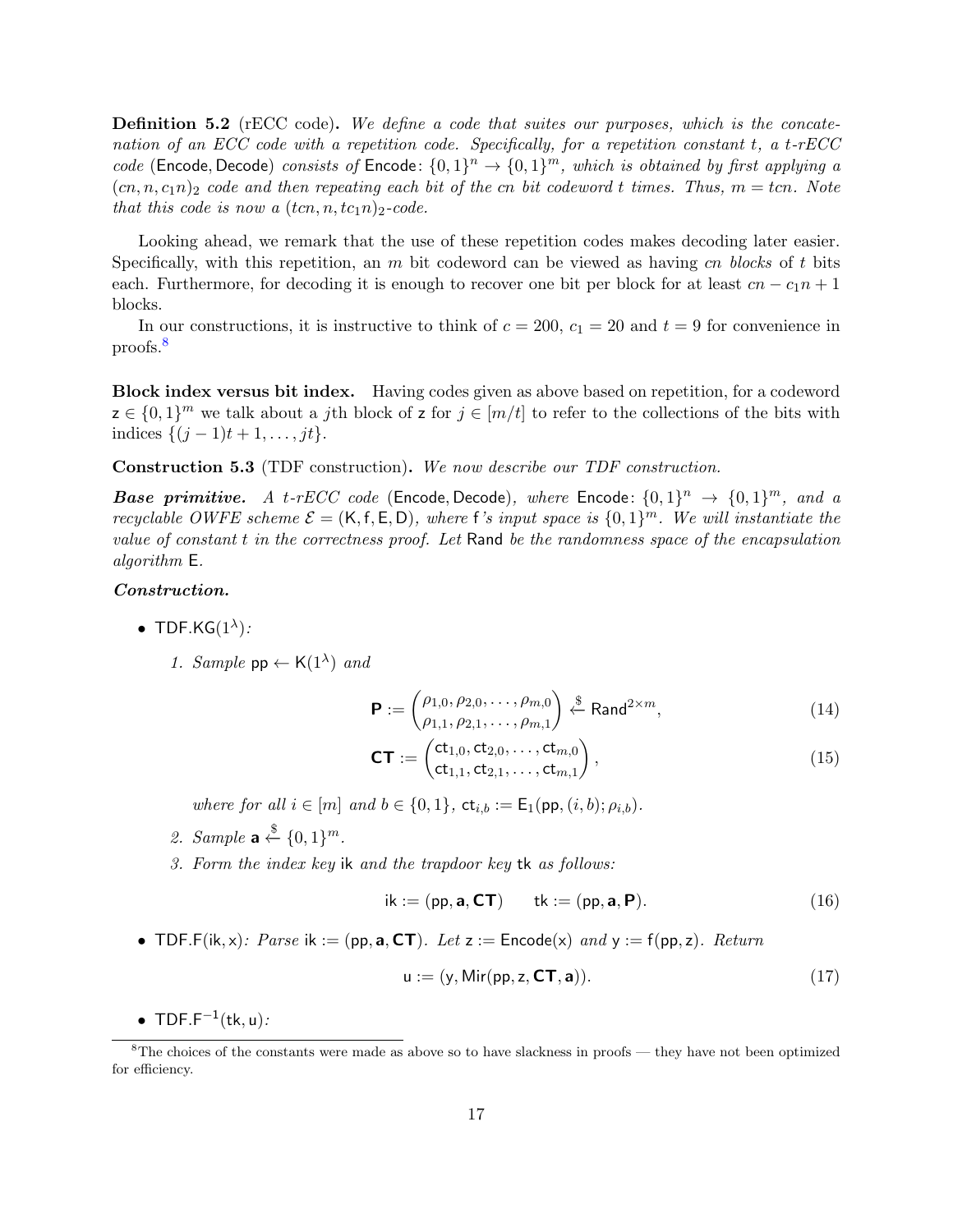- 1. Parse tk :=  $(pp, a, P)$  and parse P as in Equation [\(14\)](#page-16-2). Parse  $u := (y, M)$ , where  $\mathbf{M} \in \mathbb{Z}_2^{2 \times m}$ . If RSum $(\mathbf{M}) \neq \mathbf{a}$ , then return  $\perp$ .
- 2. Construct  $z' := z'_1 \cdots z'_m$  bit-by-bit as follows. To recover the ith bit of  $z'$ :

\n- (a) If 
$$
\mathbf{M}[i] = \begin{pmatrix} \mathsf{E}_2(\mathsf{pp},y,(i,0); \rho_{i,0}) \\ 1-\mathsf{E}_2(\mathsf{pp},y,(i,1); \rho_{i,1}) \end{pmatrix}
$$
, set  $\mathsf{z}'_i = 0$ . Here  $\mathbf{M}[i]$  denotes the *i*th column of  $\mathbf{M}$ .
\n- (b) Else if  $\mathbf{M}[i] = \begin{pmatrix} 1-\mathsf{E}_2(\mathsf{pp},y,(i,0); \rho_{i,0}) \\ \mathsf{E}_2(\mathsf{pp},y,(i,1); \rho_{i,1}) \end{pmatrix}$ , set  $\mathsf{z}'_i = 1$ .
\n- (c) Else, set  $\mathsf{z}'_i = \bot$ .
\n

3. Letting  $x := \text{Decode}(z')$ , if TDF.F(ik, x) = u, then return x. Otherwise, return  $\perp$ .

We will now give the correctness and security statements about our TDF, and will prove them in the subsequent subsections.

<span id="page-17-0"></span>**Lemma 5.4** (Correctness). Using a t-rECC code (Encode, Decode) with parameters  $(tc_1, n, tc_1n)_2$ (Definition [5.2\)](#page-16-0), we have

$$
\Pr_{(\mathbf{i}\mathbf{k},\mathbf{tk})}[\exists \mathbf{x} \in \{0,1\}^n \text{ s.t. } \mathsf{TDF}.\mathsf{F}^{-1}(\mathsf{tk}, (\mathsf{TDF}.\mathsf{F}(\mathsf{ik}, \mathbf{x}))) \neq \mathbf{x}] \leq 2^n \cdot e^{-\frac{(2^t c_1 - c)^2 n}{2^{2t - 1} c}}. \tag{18}
$$

In particular, by choosing the repetition constant t based on c and  $c_1$  in such a way that  $2^t c_1 > c$ and that  $\frac{(2^t c_1-c)^2}{2^{2t-1}c}$  $\frac{z^{c}c_{1}-c_{1}-c_{1}}{2^{2t-1}c} \geq 0.7$ , we will have a negligible error.

<span id="page-17-2"></span>**Lemma 5.5** (TDF one-wayness and CPA-indistinguishability security). Assuming  $\mathcal E$  is an  $(n, m)$ -OWFE scheme, the TDF (TDF.KG, TDF.F, TDF.F<sup>-1</sup>) given in Construction [4.2](#page-11-2) is one-way. That is, for any PPT adversary A

$$
\Pr[\mathcal{A}(ik, \text{TDF.F}(ik, x)) = x] = \text{negl}(\lambda),\tag{19}
$$

where (ik, tk)  $\xi$  TDF.KG(1<sup> $\lambda$ </sup>) and  $x \stackrel{\$}{\leftarrow} \{0,1\}^n$ . Moreover, assuming that the underlying OWFE scheme is  $(k, m)$ -smooth (Definition [3.3\)](#page-10-4), the constructed TDF is  $(k, n)$ -indistinguishable (Definition [2.3\)](#page-8-1).

<span id="page-17-1"></span>**Theorem 5.6** (CCA2-indistinguishability security). Assuming that the underlying OWFE scheme is  $(k, m)$ -smooth and by appropriately choosing the parameters (in particular we will have  $t, c, c_1 \in$  $O(1)$ , the constructed TDF is  $(k, n)$ -CCA2-indistinguishable.

We may now combine Lemmas [3.5,](#page-10-5) [5.4](#page-17-0) with Theorem [5.6](#page-17-1) to get the following corollary.

Corollary 5.7 (CDH implies efficient deterministic encryption). Let G be a CDH-hard group scheme. For any  $k \geq \log p + \omega(\log \lambda)$  and any  $n \geq k$  (where p is the order of the underlying group), there exists a  $(k, n)$ -CCA2-indistinguishable deterministic encryption scheme with plaintext size n (in bits) and ciphertext size  $\log p + O(n)$ .

#### 5.1 Proof of Correctness: Lemma [5.4](#page-17-0)

*Proof.* We will use notation and variables used in construction [5.3.](#page-16-3) For any  $x \in \{0,1\}^n$ , the inversion of u := TDF.F(ik, x) w.r.t. tk succeeds if the inversion algorithm can recover at least  $tcn - tc_1n + 1$ coordinates  $i \in [m]$  of  $z :=$  Encode(x). That is, for at least  $cn - c_1n + 1$  coordinates i from different blocks we should have  $z'_i \neq \bot$ , where recall that  $z'$  is constructed during TDF.F<sup>-1</sup>(tk, u).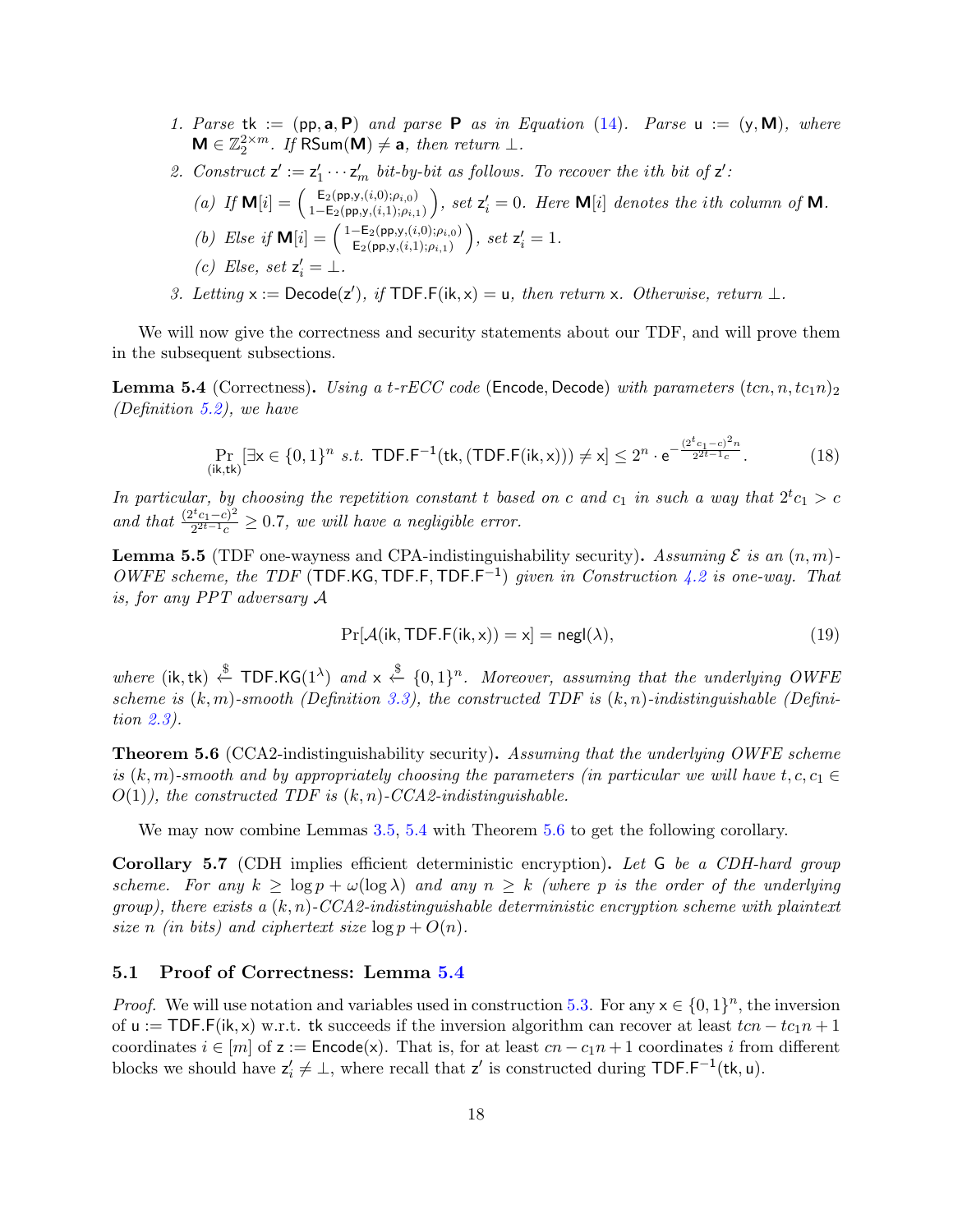Using the Boolean random variables  $X_j = 1$  for  $j \in [cn]$  if  $\exists i \in \{(j-1)t+1,\ldots, jt\}$  such that  $z'_i \neq \bot$ , and  $X_j = 0$  otherwise, we may write the probability of an inversion error for a given x as:  $Pr[\sum_{j=1}^{cn} X_j \leq cn - c_1 n].$ 

Let  $u := f(p, x)$ . For all j, we have  $X_j = 1$  iff there exists at least one  $i \in \{(j-1)t+1, \ldots, jt\}$ such that  $\mathbf{a}_i \neq \mathsf{E}_2(\mathsf{pp}, \mathsf{y}, (i, 0); \rho_{i,0}) + \mathsf{E}_2(\mathsf{pp}, \mathsf{y}, (i, 1); \rho_{i,1}),$  where  $\mathbf{a}_i \in \mathbb{Z}_2$  denotes the *i*'th bit of  $\mathbf{a} \in \mathbb{Z}_2$  $\mathbb{Z}_2^m$ . (Recall that **a** is given as part of the index key ik.) This is because, parsing  $u := (y, M)$ , for any *i*th column **M**[*i*], by design we have  $\mathbf{a}_i = \text{RSum}(\mathbf{M}[i])$ , and that we have  $\mathbf{M}[i] = \begin{pmatrix} \mathbf{E}_2(\mathbf{p}\mathbf{p},y, (i,0); \rho_{i,0}) \\ 1 - \mathbf{E}_2(\mathbf{p}\mathbf{p},y, (i,1); \rho_{i,0}) \end{pmatrix}$  $1-\mathsf{E}_2(\mathsf{pp},\mathsf{y},(i,1);\rho_{i,1})$  $\setminus$ or  $\mathbf{M}[i] = \begin{pmatrix} 1-\mathsf{E}_2(\mathsf{pp},y,(i,0);\rho_{i,0}) \\ \mathsf{E}_2(\mathsf{pp},y,(i,1);q_{i,0}) \end{pmatrix}$  $\mathsf{E}_2(\mathsf{pp},\mathsf{y},(i,1);\rho_{i,1})$ or  $\mathbf{M}[i] = \begin{pmatrix} \mathsf{E}_2(\mathsf{pp},y,(i,0);\rho_{i,0}) \\ \mathsf{E}_2(\mathsf{pp},y,(i,1);o_{i,1}) \end{pmatrix}$  $\mathsf{E}_2(\mathsf{pp},\mathsf{y},(i,1);\rho_{i,1})$ ). The first two cases lead to  $z'_{i} \neq \bot$ , and the last case causes  $z'_i = \bot$ .  $\prime$ 

Since the bits  $a_i$  are picked uniformly at random (independently of pp,  $\rho_{i,0}$  and  $\rho_{i,1}$ ), the Boolean variables  $X_j$  are independent and of same expected value  $1 - 1/2^t$ . We now have

$$
\Pr[\sum_{j=1}^{cn} X_j \le cn - c_1 n] = \Pr[\frac{1}{cn} \sum_{j=1}^{cn} X_j \le 1 - \frac{c_1}{c}]
$$
  
= 
$$
\Pr[\frac{1}{cn} \sum_{j=1}^{cn} X_j \le 1 - \frac{1}{2^t} - (\frac{c_1}{c} - \frac{1}{2^t})
$$
  

$$
\le \epsilon e^{-2(\frac{c_1}{c} - \frac{1}{2^t})^2 cn} = e^{-\frac{(2^t c_1 - c)^2 n}{2^{2t - 1} c}},
$$

where the inequality marked with  $*$  is obtained from Chernoff inequality (Theorem [2.5\)](#page-8-2) by setting  $p = 1 - 1/2^t$  and  $\varepsilon = c_1/c - 1/2^t$ .

We now conclude using a union bound over all  $x \in \{0,1\}^n$ .

In the proof of lemma above, we implicitly alluded to the notion of hung versus correct columns. We will now formalize these notions, because we will use them later in the paper.

<span id="page-18-1"></span>**Definition 5.8** (Hung and correct columns). Fix a trapdoor key tk := (pp, a,  $[\rho_{i,b}]$ ) and let ik be the corresponding index key. Let  $u := (y, M)$  be an (alleged) image point. We say that the ith column **M**[i] of **M** is correct if either **M**[i] =  $\begin{pmatrix} E_2(p,p,y,(i,0); \rho_{i,0}) \\ 1 - E_2(p,p,y,(i,1); \rho_{i,0}) \end{pmatrix}$  $1-\mathsf{E}_2(\mathsf{pp},\mathsf{y},(i,1);\rho_{i,1})$  $\int$  or  $\mathbf{M}[i] = \begin{pmatrix} 1-\mathsf{E}_2(\mathsf{pp},y,(i,0);\rho_{i,0}) \\ \mathsf{E}_2(\mathsf{pp},y,(i,1);\rho_{i,0}) \end{pmatrix}$  $E_2(pp,y,(i,1);\rho_{i,1})$  . We say that the ith column is hung if  $\mathbf{M}[i] = \begin{pmatrix} \mathsf{E}_2(\mathsf{pp},y,i,0); \rho_{i,0} \\ \mathsf{E}_2(\mathsf{pp},y,i,1); \rho_{i,0} \end{pmatrix}$  $\mathsf{E}_2(\mathsf{pp},\mathsf{y},(i,1);\rho_{i,1})$ ). Note that if  $\mathsf{u}$  is a true image (i.e.,  $u := \textsf{TDF}(\mathsf{ik}, \mathsf{x})$  for some  $\mathsf{x} \in \{0,1\}^n$ , then each column is either correct or hung.

Following the notation of Construction [5.3,](#page-16-3) an ith correct column means that the inversion algorithm  $\text{TOP.F}^{-1}(\text{tk}, \text{u})$  can recover the ith bit of z.

#### 5.2 Proof of CPA Security: Lemma [5.5](#page-17-2)

Proof. The proof of this lemma is similar to the proof of Lemma [4.4.](#page-12-2) More specifically, for any distribution S over  $\{0,1\}^n$ , in the same way as in the proof of Lemma [4.4,](#page-12-2) we may show that the sole security-for-encryption requirement of the OWFE implies that

<span id="page-18-0"></span>
$$
(\mathsf{x}, \mathsf{ik}, \mathsf{TDF.F}(\mathsf{ik}, \mathsf{x})) \stackrel{c}{\equiv} (\mathsf{x}, \mathsf{Sim}(\mathsf{pp}, m, \mathsf{y})), \tag{20}
$$

 $\Box$ 

where  $x \stackrel{\$}{\leftarrow} S$ , (ik, \*)  $\stackrel{\$}{\leftarrow}$  TDF.KG(1<sup> $\lambda$ </sup>), z := Encode(x) and y := f(pp, z), and recall that the algorithm Sim is defined in Definition [4.6.](#page-13-1)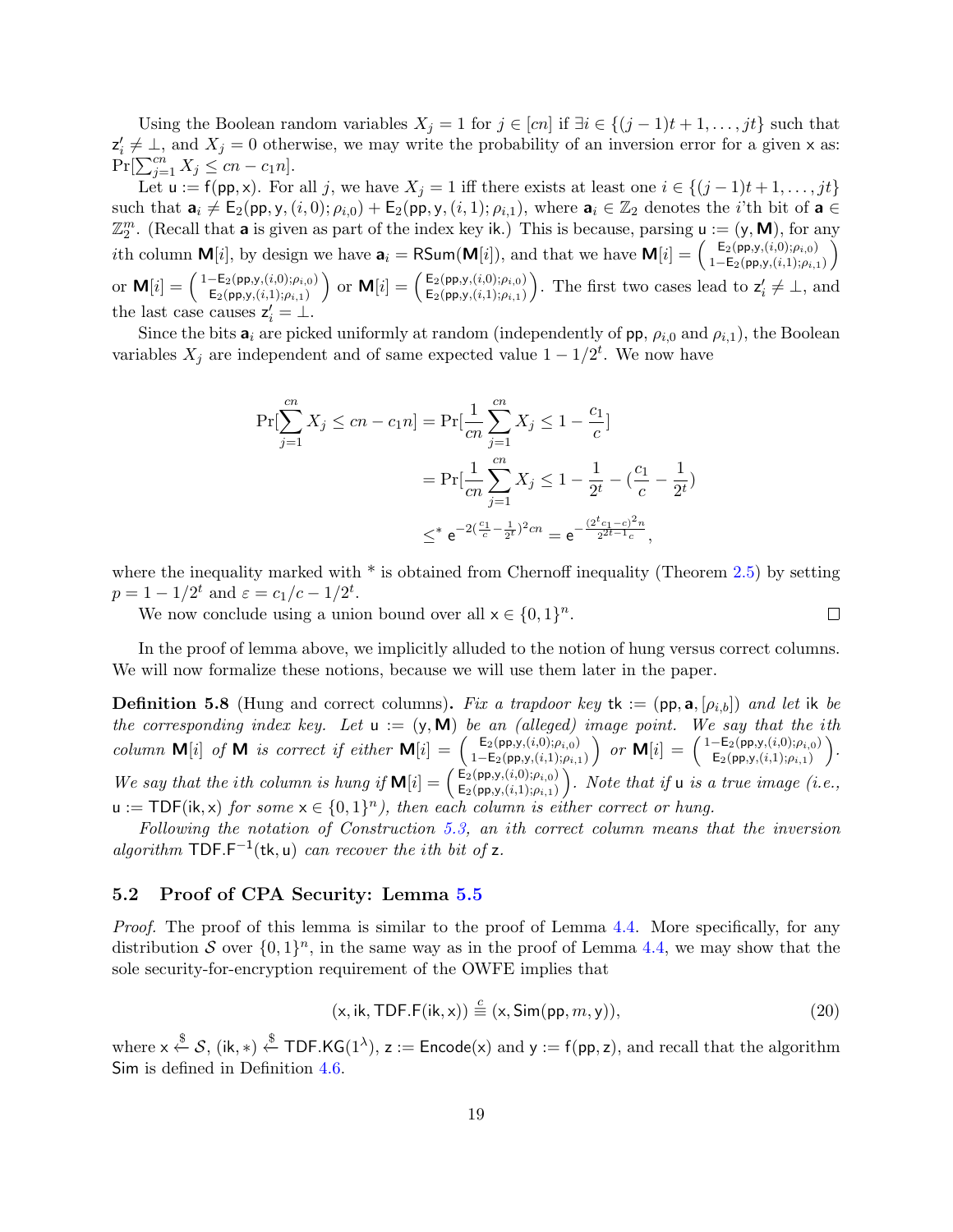Given Equation [20](#page-18-0) we show how to derive both the one-wayness and indistinguishability claims of the lemma.

For one-wayness, if there exists an inverter  $A$  that with non-negligible probability can compute  $x$ from (ik, TDF.F(ik, x)) — where (ik, \*)  $\xleftarrow{\$}$  TDF.KG(1<sup> $\lambda$ </sup>) and x  $\xleftarrow{\$}$  {0, 1}<sup>n</sup> — then Equation [20](#page-18-0) implies that with non-negligible probability the adversary A can compute x (and hence  $z :=$  Encode(x)) from  $\textsf{Sim}(pp, m, y)$ , where  $y := f(pp, z)$ . Now since  $z \in \{0, 1\}^m$  and z has min entropy n, this latter condition violates the  $(n, m)$ -one-wayness of f, because the computation of  $\textsf{Sim}(pp, m, y)$  may be done efficiently with knowledge of  $pp$ , m and y.

For indistinguishability security (Definition [2.3\)](#page-8-1) let  $S_0$  and  $S_1$  be two  $(k, n)$  sources on the TDF input and assume that the underlying OWFE scheme is  $(k, m)$ -smooth (Definition [3.3\)](#page-10-4).

 ${\rm Letting}\,\,({\sf i}{\sf k},*)\,\stackrel{\$}{\leftarrow}\,{\sf TDF}.\mathsf{KG}(1^\lambda),\,{\sf x}_0\stackrel{\$}{\leftarrow}\,\mathcal S_0,\,{\sf x}_1\stackrel{\$}{\leftarrow}\,\mathcal S_1,\,{\sf z}_0\,:=\,{\sf Encode}({\sf x}_0),\,{\sf z}_1\,:=\,{\sf Encode}({\sf x}_1),\,{\sf y}_0\,:=\,{\sf z}_0\,.$  $f(pp, z_0)$  and  $y_1 := f(pp, z_1)$ , by Equation [20](#page-18-0) we have

$$
(\mathsf{ik},\mathsf{TDF.F}(\mathsf{ik},\mathsf{x}_0)) \stackrel{c}{\equiv} \mathsf{Sim}(\mathsf{pp},m,\mathsf{y}_0) \stackrel{c}{\equiv} \mathsf{Sim}(\mathsf{pp},m,\mathsf{y}_1) \stackrel{c}{\equiv} (\mathsf{ik},\mathsf{TDF.F}(\mathsf{ik},\mathsf{x}_1)),
$$

where the second indistinguishability follows from the  $(k, m)$ -smoothness of the OWFE scheme, which states  $(pp, y_0) \stackrel{c}{\equiv} (pp, y_1)$ . The proof is now complete.  $\Box$ 

#### 5.3 Proof of CCA2 Security: Theorem [5.6](#page-17-1)

We give the proof of Theorem [5.6](#page-17-1) via a series of lemmas. We first start with the following notation.

<span id="page-19-1"></span>**Notation 5.9.** For an OWFE scheme  $(K, f, E_1, E_2, D)$ , letting  $P := \begin{pmatrix} \rho_{1,0}, \rho_{2,0}, ..., \rho_{m,0} \\ \rho_{1,1}, \rho_{2,1}, ..., \rho_{m,1} \end{pmatrix}$  we define

$$
\mathsf{E}(pp,\mathbf{y},\mathbf{P}) \stackrel{\triangle}{=} \left(\begin{matrix} \mathsf{E}_1(\mathsf{pp},(1,0);\rho_{1,0}),\ldots,\mathsf{E}_1(\mathsf{pp},(m,0);\rho_{m,0})\\ \mathsf{E}_1(\mathsf{pp},(1,1);\rho_{1,1}),\ldots,\mathsf{E}_1(\mathsf{pp},(m,1);\rho_{m,1}) \end{matrix}\right), \left(\begin{matrix} \mathsf{E}_2(\mathsf{pp},\mathsf{y},(1,0);\rho_{1,0}),\ldots,\mathsf{E}_2(\mathsf{pp},\mathsf{y},(m,0);\rho_{m,0})\\ \mathsf{E}_2(\mathsf{pp},\mathsf{y},(1,1);\rho_{1,1}),\ldots,\mathsf{E}_2(\mathsf{pp},\mathsf{y},(m,1);\rho_{m,1}) \end{matrix}\right)
$$

Half-trapdoor keys. In the proof of Theorem [5.6](#page-17-1) we will make use of an alternative way of inversion which works with respect to knowledge of half of all the randomness values that were fixed in the trapdoor key. We refer to such trapdoor keys as half trapdoor keys (or simulated trapdoor keys). Recall that a real trapdoor key is of the form

<span id="page-19-0"></span>
$$
(\mathsf{pp}, \mathbf{a}, (\rho_{1,0}, \rho_{1,1}), \dots, (\rho_{m,0}, \rho_{m,1})). \tag{21}
$$

.

A half-trapdoor key is a reduced version of a full trapdoor key in that we forget one randomness value from each pair, while remembering whether we chose to keep the first or the second coordinate of that pair. Formally, given a full trapdoor key as in Equation [\(21\)](#page-19-0), a half trapdoor key is obtained based on a string  $\mathbf{s} \in \{0,1\}^m$  as  $\mathsf{tk}_{\text{rd}} := (\mathsf{pp}, \mathsf{a}, \mathsf{s}, (\rho_1, \ldots, \rho_m)),$  where  $\rho_i = \rho_{i,\mathsf{s}_i}$ . (The subscript rd stands for "reduced.")

We will now define how to perform inversion w.r.t. half-trapdoor keys.

**Definition 5.10** (Half-trapdoor inversion  $\text{TOF.F}_{rd}^{-1}$ ). For an image  $u := (y, M)$  of our constructed TDF and a half-trapdoor key  $tk_{rd} := (pp, a, s, (\rho_1, \ldots, \rho_m))$  we define TDF.F<sup>-1</sup><sub>rd</sub> $(tk_{rd}, u)$  as follows:

1. If  $\textsf{RSum}(\textbf{M}) \neq \textbf{a} \in \mathbb{Z}_2^m$ , then return  $\perp$ .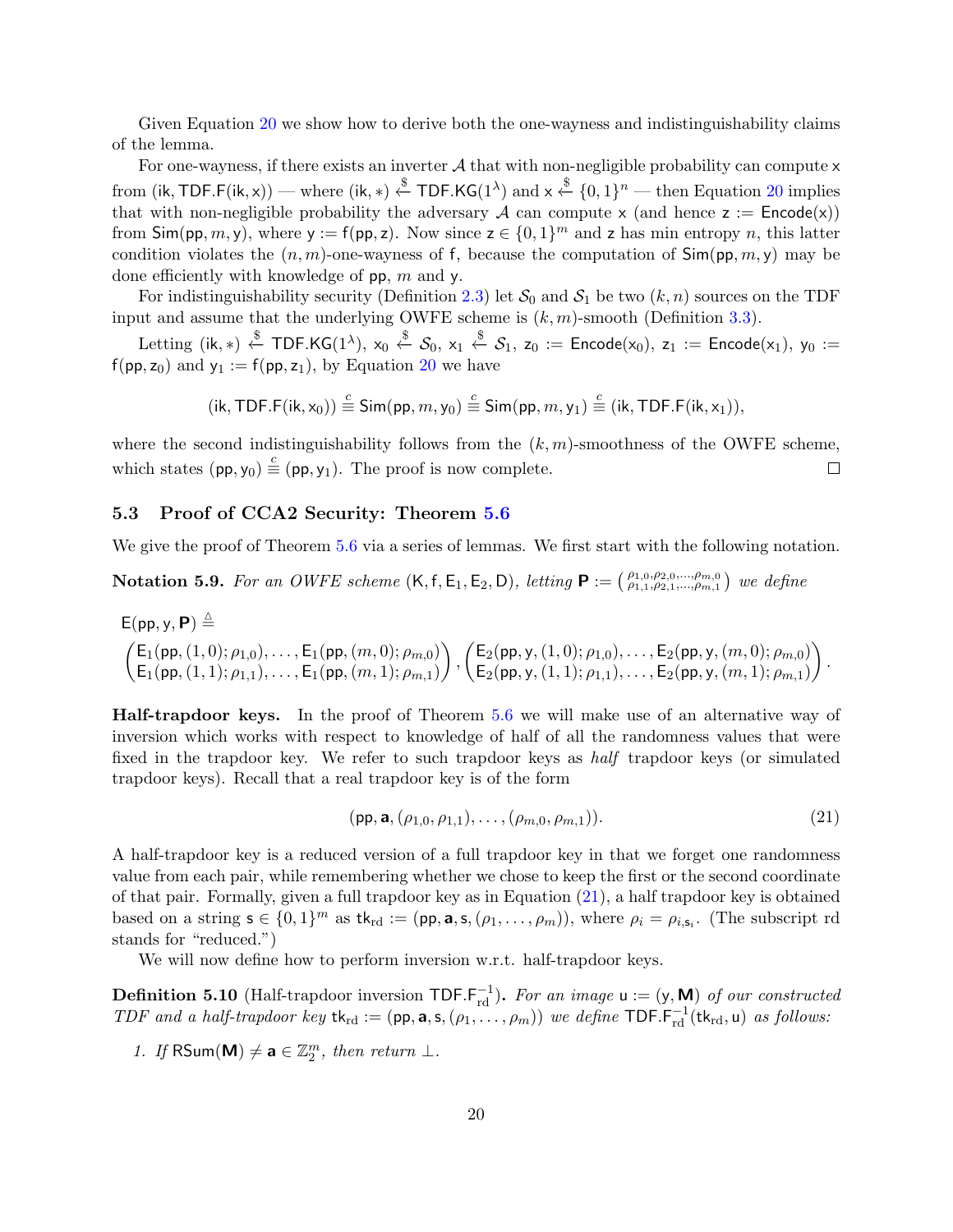- 2. Construct  $\mathsf{z}' \in \{0,1\}^m$  bit by bit as follows. For all  $i \in [m]$ , we denote by  $\mathsf{M}[i] = \begin{pmatrix} \mathsf{e}_{i,0} \\ \mathsf{e}_{i,1} \end{pmatrix}$  $\begin{array}{c} {\bf e}_{i,0}\ {\bf e}_{i,1} \end{array}$  the i'th column of **M**. If  $e_{i,s_i} = 1 - E_2(pp,y,(i,s_i); \rho_i)$ , then set  $z'_i = 1 - s_i$ ; otherwise set  $z'_i = \bot$ .
- 3. For all  $j \in [cn]$ , if  $\exists i^* \in \{(j-1)t+1,\ldots, jt\}$  such that  $z'_{i^*} \neq \bot$  then for all  $i \in \{(j-1)t+1,\ldots, jt\}$  $1, \ldots, jt\}$  set  $z_i'' = z_{i^*}'$ ; else set  $z_i'' = s_i$
- 4. Letting  $x := \text{Decode}(z'')$ , if TDF.F(ik, x) = u, return x. Otherwise, return  $\perp$ .

As terminology, we say that  $\textsf{TDF.F}_{rd}^{-1}(\mathsf{tk}_{rd},\mathsf{u})$  is able to open the ith column of  $\textsf{M}$  if  $\mathsf{z}_i' \neq \bot$  (i.e., if  $e_{i,s_i} = 1 - E_2(pp,y,(i,s_i); \rho_i)).$ 

We first fix some notation and will then prove a useful property about half-inversion simulation, which in turn will be used in the CCA2 proof.

<span id="page-20-0"></span>Notation 5.11 (Half trapdoor keys). For a given tk :=  $(pp, a, (\rho_{1,0}, \rho_{1,1}), \ldots, (\rho_{m,0}, \rho_{m,1}))$  and  $z \in \{0,1\}^m$  we define  $\mathsf{tk}/z \stackrel{\triangle}{=} (\mathsf{pp}, \mathsf{a}, z, \rho_{1,z_1}, \ldots, \rho_{m,z_m}).$ 

We now give the following lemma about the effectiveness of the half-trapdoor inversion procedure.

<span id="page-20-1"></span>**Lemma 5.12** (Half-trapdoor inversion). Fix  $x \in \{0, 1\}^n$  and let  $z :=$  Encode(x). Using a t-rECC code (Encode, Decode) with parameters  $(tcn, n, tc_1n)_2$  and setting t such that  $1 - 2^{-t} \ge \frac{1}{2} + \frac{c_1}{2c} - \frac{2}{c_1}$  $\frac{2}{c_1}$ we have

$$
\Pr_{(\mathsf{ik},\mathsf{tk})}[\exists \mathsf{x}'\in\{0,1\}^n\setminus\{\mathsf{x}\}\ s.t.\ \mathsf{TDF}.\mathsf{F}^{-1}(\mathsf{tk},\mathsf{u}')\neq\mathsf{TDF}.\mathsf{F}_{\rm rd}^{-1}(\mathsf{tk}_{\rm rd},\mathsf{u}')]\leq 2^n\mathsf{e}^{-\frac{(c_1-4)^2n}{2c_1}},
$$

where  $(ik, tk) \stackrel{\$}{\leftarrow} TDF.KG(1^{\lambda}), u' := TDF.F(ik, x')$  and  $tk_{rd} := tk/z$ . Thus, by appropriately choosing  $c_1$  and c (and t based on these two values) the above probability will be negligible.

*Proof.* Fix  $x \in \{0,1\}^n$  and let  $z :=$  Encode(x). For a sampled (ik, tk) we define the event Bad as

$$
\mathrm{Bad}:=\exists x'\in (\{0,1\}^n\setminus\{x\})\ \mathrm{s.t.}\ \mathsf{TDF}.\mathsf{F}^{-1}(\mathsf{t}\mathsf{k},\mathsf{u}')\neq\mathsf{TDF}.\mathsf{F}_{\mathrm{rd}}^{-1}(\mathsf{t}\mathsf{k}_{\mathrm{rd}},\mathsf{u}'),
$$

where  $u' := \textsf{TDF.F}(\mathsf{ik}, x')$  and  $\mathsf{tk}_{\text{rd}} := \mathsf{tk}/z$ .

First, note that if  $\textsf{TDF.F}^{-1}(\textsf{tk},\textsf{TDF.F}(\textsf{ik},\textsf{x}')) = \bot$ , then  $\textsf{TDF.F}^{-1}_{\text{rd}}(\textsf{tk}_{\textsf{rd}},\textsf{TDF.F}(\textsf{ik},\textsf{x}')) = \bot$ , and if TDF.F<sup>-1</sup>(tk<sub>rd</sub>,TDF.F(ik,x'))  $\neq \bot$ , then TDF.F<sup>-1</sup>(tk,TDF.F(ik,x')) = x' = TDF.F<sub>rd</sub><sup>1</sup>(tk<sub>rd</sub>,TDF.F(ik,x')). This follows from the descriptions of  $TDF.F_{rd}^{-1}$  and  $TDF.F^{-1}$ , and from the correctness property of  $TDF.F^{-1}$ .

Thus, defining

$$
\text{Bad}' \colon \exists x' \in (\{0,1\}^n \setminus \{x\}) \text{ s.t. } (\mathsf{TDF.F}_{rd}^{-1}(\mathsf{tk}_{rd}, (\mathsf{TDF}(\mathsf{ik}, x'))) = \bot),
$$

we have  $Pr[Bad] \leq Pr[Bad']$ . In what follows, for any fixed  $x' \in \{0,1\}^n$  we will show

$$
\Pr[{\rm Bad}_{x'}] \leq e^{-\frac{(c_1-4)^2n}{2c_1}},
$$

where we define  $Bad_{x'} := TDF.F_{rd}^{-1}(tk_{rd}, (TDF(ik, x'))) = \bot$ . This will complete the proof.

For the fixed  $x' \in \{0,1\}^n$ , let  $u' := \text{TDF.F}(ik, x')$  and  $z' := \text{Encode}(x')$ . Parse  $u' := (y', M')$ .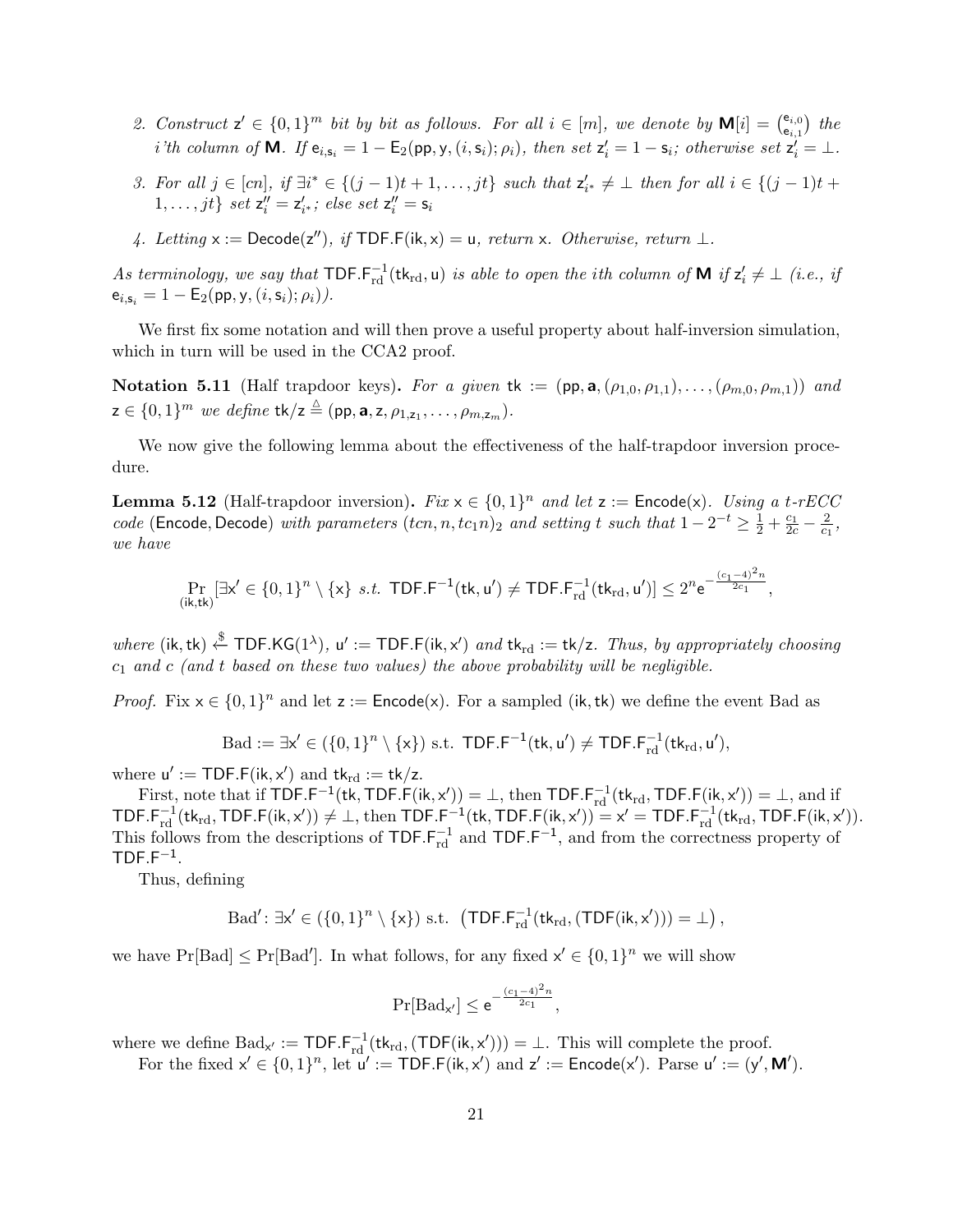In order to argue about the correctness of the output of  $\text{TDF.F}_{\text{rd}}^{-1}(\text{tk}_{\text{rd}}, u')$ , let  $z^*$  denote the string that is constructed bit-by-bit during the execution of  $\text{TOF.F}_{rd}^{-1}(tk_{rd}, u')$ . We will show that the fractional distance  $\frac{H_{dst}(z^*,z')}{m} \leq \frac{c_1}{2c}$ , and thus by the error-correction property of the underlying code (Item [3](#page-15-4) of Definition [5.1\)](#page-15-0) we will have  $\text{TOF.F}_{rd}^{-1}(\text{tk}_{rd}, \text{u}') = x'$ , as desired.

Let  $S \subseteq [cn]$  be the set of block indices on which z and z' are different. (Recall the notion of block index from the paragraphs after Definition [5.1.](#page-15-0)) Suppose  $|S| = v$  and let  $S := \{u_1, \ldots, u_v\}$ . Note that  $v \geq c_1 n$ . We have

- 1. For any block index  $j \in [cn] \setminus S$ , all those t bits of z' which come from its jth block will be equal to those of  $z^*$ . Namely, for any  $j \in [cn] \setminus S$  and for all  $i \in \{(j-1)t+1,\ldots,jt\}$  we have  $z'_i = z^*_i.$
- 2. For any block index  $j \in S$ , if the jth block of z' is different from that of z<sup>\*</sup>, then all the columns of the jth block of **M'** are hung; Namely, for all  $i \in \{(j-1)t+1,\ldots,jt\}$ , **M'**[i] is hung. (See Definition [5.8](#page-18-1) for the definition of hung.) This fact follows easily by inspection.

With the above intuition in mind, for  $j \in [v]$  let  $W_j$  be a Boolean random variable where  $W_j = 0$  if the entire  $u_j$ 'th block of **M'** is hung (i.e., all the corresponding t columns are hung), and  $\mathbf{W}_j = 1$ , otherwise. Note that for all j:  $Pr[W_j = 1] = 1 - 2^{-t}$ ; this follows from the random choice of the vector **a** which is fixed in ik. Thus, by the bounds fixed in the lemma we have  $Pr[W_j = 1] \ge$  $rac{1}{2} + \frac{c_1}{2c} - \frac{2}{c_1}$  $\frac{2}{c_1}$ . Let  $p := 1 - 2^{-t}$ . We have

$$
\Pr[\text{Bad}_{x'}] \le \Pr[\frac{1}{v} \sum_{j=1}^{v} W_j < \frac{c_1}{2c}] \le \Pr[\frac{1}{v} \sum_{j=1}^{v} W_j < p - (\frac{1}{2} - \frac{2}{c_1})] \le \epsilon^{-2(\frac{1}{2} - \frac{2}{c_1})^2 v} \le \epsilon^{-2(\frac{1}{2} - \frac{2}{c_1})^2 c_1 n} = \epsilon^{-\frac{2(c_1 - 4)^2 c_1 n}{4c_1^2}} = \epsilon^{-\frac{(c_1 - 4)^2 n}{2c_1}}, \quad (22)
$$

where the probability marked with ∗ follows from the Chernoff bounds. The proof is now complete.  $\Box$ 

Our CCA2 hybrids will also make use of a simulated way of producing index/trapdoor keys. This procedure is described below.

<span id="page-21-0"></span>**Definition 5.13** (Simulated TDF key generation). We define a simulated key-generation algorithm for the TDF given in Construction [5.3.](#page-16-3) Let  $(K, f, E_1, E_2, D)$  be the underlying OWFE scheme. The simulated key generation algorithm  $\text{TDF.KG}_{sim}(\text{pp}, \text{y})$  takes  $\text{pp}$  and an image y of the function f as input, and outputs (ik, tk) formed as follows. Sample  $\mathsf{P} \stackrel{\$}{\leftarrow}$  Rand<sup>2×m</sup> and set ( $\mathsf{CT}, \mathsf{M}$ ) := E(pp, y,  $\mathsf{P}$ ). (See Notation [5.9.](#page-19-1)) Set ik := (pp, RSum(M),  $CT$ ) and tk := (pp, RSum(M), P).

We will now describe the hybrids for proving CCA2 security of the deterministic encryption scheme. We define the hybrids with respect to a distribution  $D$  and will then instantiate the distribution in the subsequent lemmas.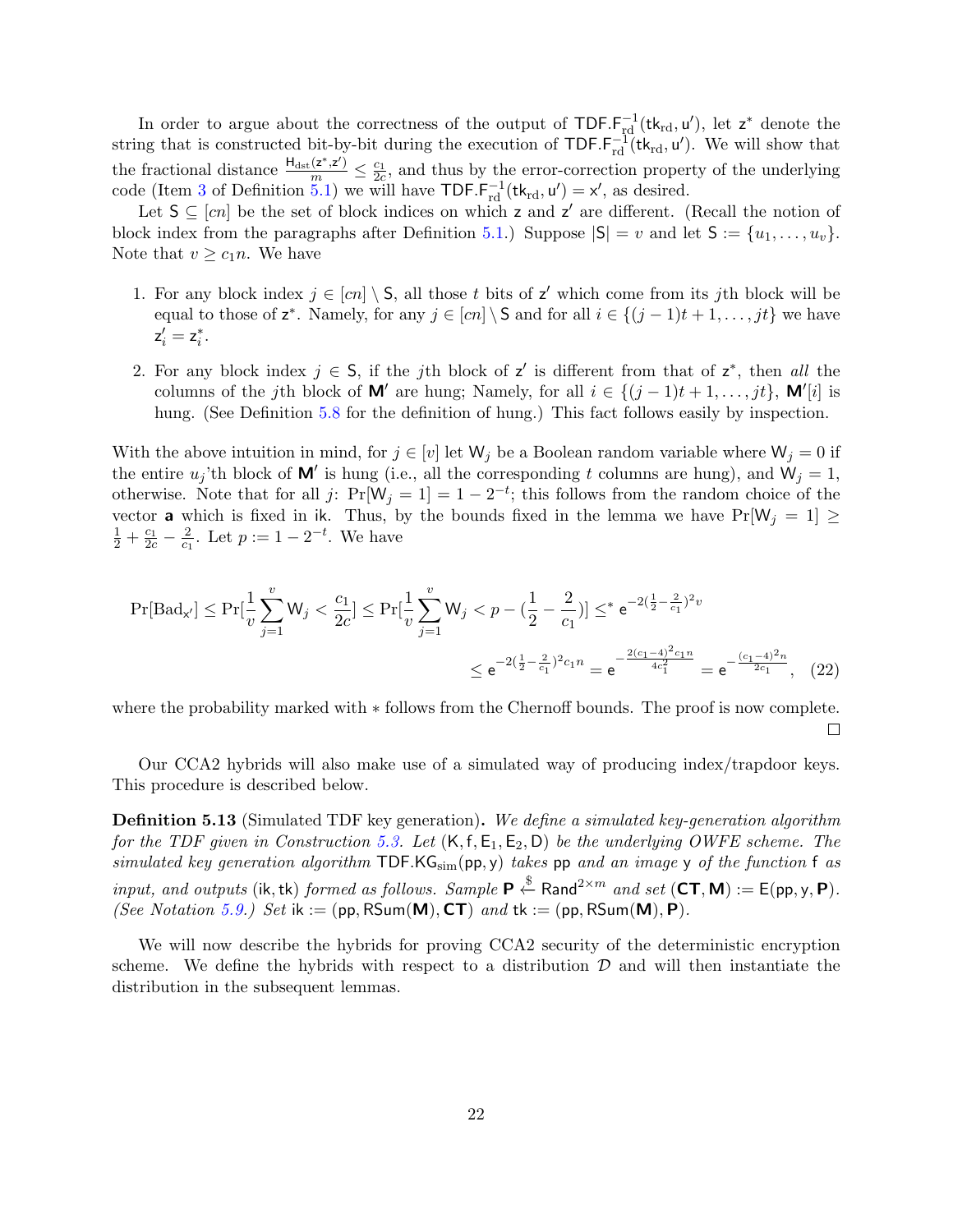Hybrid  $H_0[D]$ : real game.

- Index/trapdoor keys. Sample (ik, tk)  $\xleftarrow{\$}$  TDF.KG(1<sup> $\lambda$ </sup>).
- Challenge ciphertext. Set  $u := \text{TDF.F}(ik, x)$ , where  $x \leftarrow \mathcal{D}$ .
- CCA2 inversion queries. Reply to each inversion query  $u' \neq u$  with TDF.F<sup>-1</sup>(tk, u').

**Hybrid H<sub>1</sub>[D]: half-trapdoor inversion.** Same as  $H_0$  except we reply to inversion queries using a half trapdoor and by using the algorithm  $\text{TDF.F}^{-1}_{\text{rd}}$ .

- Index/trapdoor keys. Sample (ik, tk)  $\xi$  TDF.KG(1<sup> $\lambda$ </sup>). Set the index key to be ik and form the trapdoor key as follows: sample  $x \leftarrow \mathcal{D}$ , let  $z :=$  Encode(x) and set the trapdoor key to be  $tk_{rd} := tk/z$  (Notation [5.11\)](#page-20-0).
- Challenge ciphertext. Return  $u := TDF.F(ik, x)$ , where recall that x was sampled in the previous step.
- CCA2 inversion queries. Reply to each inversion query  $u' \neq u$  with TDF. $F_{rd}^{-1}(tk_{rd}, u')$ .

Hybrid  $H_2[D]$ : half-trapdoor inversion with a simulated index key. Same as  $H_1[D]$  except that we sample the index key and the challenge ciphertext jointly in a simulated way.

- Index/trapdoor keys:
	- 1. Sample  $x \leftarrow \mathcal{D}$ , and let  $z :=$  Encode(x). Set  $y := f(p, z)$ .
	- 2. Sample (ik, tk)  $\xleftarrow{\$} \mathsf{TDF}.\mathsf{KG}_{\mathrm{sim}}(\mathsf{pp}, \mathsf{y}).$
	- 3. Set the index key to be ik and the trapdoor key to be  $tk_{rd} := tk/z$ .
- Challenge ciphertext. Return  $u := \text{TOF.F}(ik, x)$ , where recall that x was sampled above.
- CCA2 inversion queries. Reply to each inversion query  $u' \neq u$  with TDF. $F_{rd}^{-1}(tk_{rd}, u')$ .

Hybrid  $H_3[D]$ : Full trapdoor inversion with a simulated index key. Same as  $H_2[D]$  except we use tk as the trapdoor key (instead of  $tk_{rd}$ ) and will reply to each CCA2 inversion query  $u' \neq u$ with  $\text{TOF.F}^{-1}(\text{tk}, \text{u}^{\prime})$ . That is:

- Index/trapdoor keys:
	- 1. Sample  $x \leftarrow \mathcal{D}$ , and let  $z :=$  Encode(x). Set  $y := f(p, z)$ .
	- 2. Let the index/trapdoor key be (ik, tk)  $\xleftarrow{\$}$  TDF.KG<sub>sim</sub>(pp, y).
- Challenge ciphertext. Return  $u := \text{TDF.F}(ik, x)$ .
- CCA2 inversion queries. Reply to each inversion query  $u' \neq u$  with  $D(\mathsf{tk}, u')$ .

The above concludes the description of the hybrids. We now define some notation and will then prove some lemmas.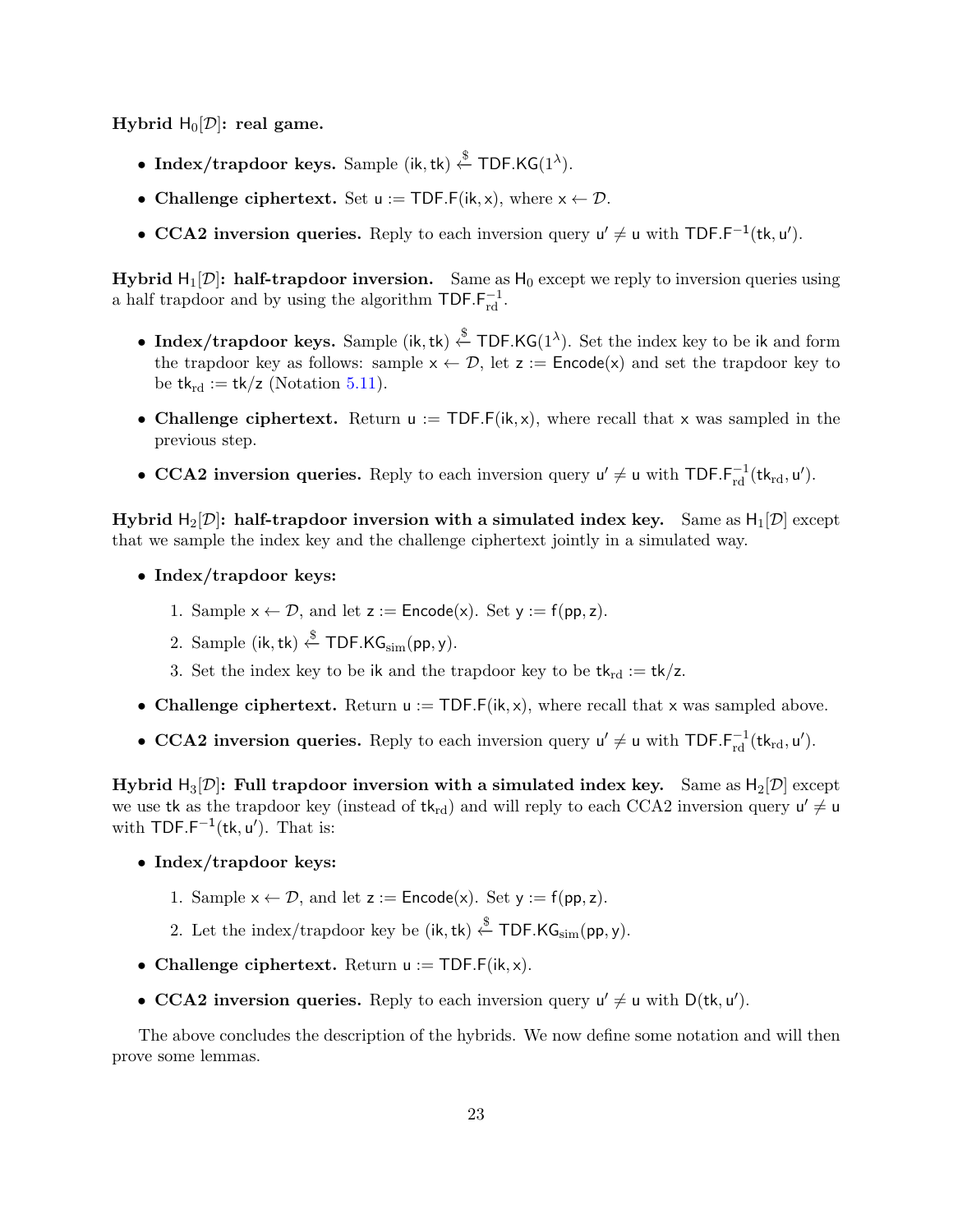**Notation.** For  $i \in \{0, 1, 2, 3\}$  we use  $\text{out}_i[\mathcal{D}]$  to denote the output bit of an underlying adversary in hybrid  $H_i[\mathcal{D}]$ . For  $i, j \in \{0, 1, 2, 3\}$  and two distributions  $\mathcal{S}_0$  and  $\mathcal{S}_1$ , we write  $H_i[\mathcal{S}_0] \equiv H_j[\mathcal{S}_1]$  to mean that for all PPT adversaries A we have  $|\Pr[\text{out}_i[\mathcal{S}_0] = 1] - \Pr[\text{out}_j[\mathcal{S}_1] = 1]| = \text{negl}(\lambda)$ .

The proof of Theorem [5.6](#page-17-1) follows from the following lemmas.

<span id="page-23-1"></span>**Lemma 5.14** (Indistinguishability of Hybrids  $H_0$  and  $H_1$ ). By appropriately choosing the parameters for c, c<sub>1</sub> and t, for any PPT adversary A we have  $|\Pr[\text{out}_0[\mathcal{D}] = 1] - \Pr[\text{out}_1[\mathcal{D}] = 1]| = \text{negl}(\lambda)$ .

<span id="page-23-2"></span>**Lemma 5.15** (Indistinguishability of Hybrids  $H_1$  and  $H_2$ ). If the OWFE satisfies the security-forencryption property, then for any distribution  $D$  and any PPT adversary  $A$ , we have  $|Pr[out_1[D] =$  $1] - Pr[out_2[\mathcal{D}] = 1]| = negl(\lambda).$ 

<span id="page-23-3"></span>**Lemma 5.16** (Indistinguishability of Hybrids  $H_2$  and  $H_3$ ). If the OWFE satisfies the security-forencryption property and by choosing the parameters appropriately, then for any distribution  $\mathcal D$  and any PPT adversary A, we have  $|\Pr[\text{out}_2[\mathcal{D}] = 1] - \Pr[\text{out}_3[\mathcal{D}] = 1]| = \text{negl}(\lambda)$ .

<span id="page-23-0"></span>**Lemma 5.17** (CCA2 Security in H<sub>3</sub>). If the OWFE is  $(k, m)$ -smooth, then for any two  $(k, n)$ sources  $S_0$  and  $S_1$  and any PPT adversary A, we have  $|\Pr[\text{out}_3|S_0] = 1] - \Pr[\text{out}_3|S_1] = 1|$  $negl(\lambda)$ .

**Proof of Theorem [5.6.](#page-17-1)** By applying the above lemmas, for any  $(k, n)$ -sources  $S_0$  and  $S_1$ , we have:

 $H_0[\mathcal{S}_0] \stackrel{c}{\equiv} H_1[\mathcal{S}_0] \stackrel{c}{\equiv} H_2[\mathcal{S}_0] \stackrel{c}{\equiv} H_3[\mathcal{S}_0] \stackrel{c}{\equiv} H_3[\mathcal{S}_1] \stackrel{c}{\equiv} H_2[\mathcal{S}_1] \stackrel{c}{\equiv} H_1[\mathcal{S}_1] \stackrel{c}{\equiv} H_0[\mathcal{S}_1]$ 

We first give the proof of Lemma [5.17](#page-23-0) and then will give the proofs of the other lemmas.

#### Proof of Lemma [5.17](#page-23-0)

*Proof.* The proof of this lemma follows from the fact that in Hybrid  $H_3$  the whole view of a CCA2 adversary with a challenge ciphertext  $u := TDF(ik, x)$  may be simulated via knowledge of  $y := f(pp, \text{Encode}(x))$ , and specially without knowing x.

Concretely, suppose for two  $(k, n)$  sources  $S_0$  and  $S_1$ , and for a PPT adversary A we have  $|\Pr[\mathsf{out}_3[\mathcal{S}_0] = 1] - \Pr[\mathsf{out}_3[\mathcal{S}_1] = 1]| > \mathsf{negl}(\lambda)$ . Let  $\mathcal{S}'_0 := \mathsf{Encode}(\mathcal{S}_0)$  and  $\mathcal{S}'_1 := \mathsf{Encode}(\mathcal{S}_1)$ , and note that both  $S'_0$  and  $S'_1$  are  $(k,m)$ -sources. We build an adversary  $\mathcal B$  that breaks the  $(k,m)$ smoothness of the underlying OWFE scheme  $\mathcal{E} = (\mathsf{K}, \mathsf{f}, \mathsf{E}, \mathsf{D})$  w.r.t. the distributions  $\mathcal{S}'_0$  and  $\mathcal{S}'_1$ .

Letting  $(pp, y)$  be the challenge input of  $\beta$ ,  $\beta$  does the following:

- 1. Sample  $\mathsf{P} \stackrel{\$}{\leftarrow} \text{Rand}^{2\times m}$  and set  $(\mathsf{CT}, \mathsf{M}) := \mathsf{E}(p p, y, \mathsf{P})$  (Notation [5.9\)](#page-19-1). Set ik := (pp, RSum(M),  $\mathsf{CT}$ ) and  $tk := (pp, RSum(M), P)$ .
- 2. Set  $u := (y, M)$ .
- 3. Run the CCA2 adversary A on input (ik, ct) and reply to to each inversion query  $u' \neq u$  with  $D$ (tk, u'). Return the bit output by  $\mathcal{A}$ .

It is now easy to verify that if y corresponds to  $f(p, \mathcal{S}'_b)$  for  $b \in \{0, 1\}$ , then the output of A will be equally distributed to out<sub>3</sub>[ $\mathcal{S}_b$ ]. The proof is now complete.  $\Box$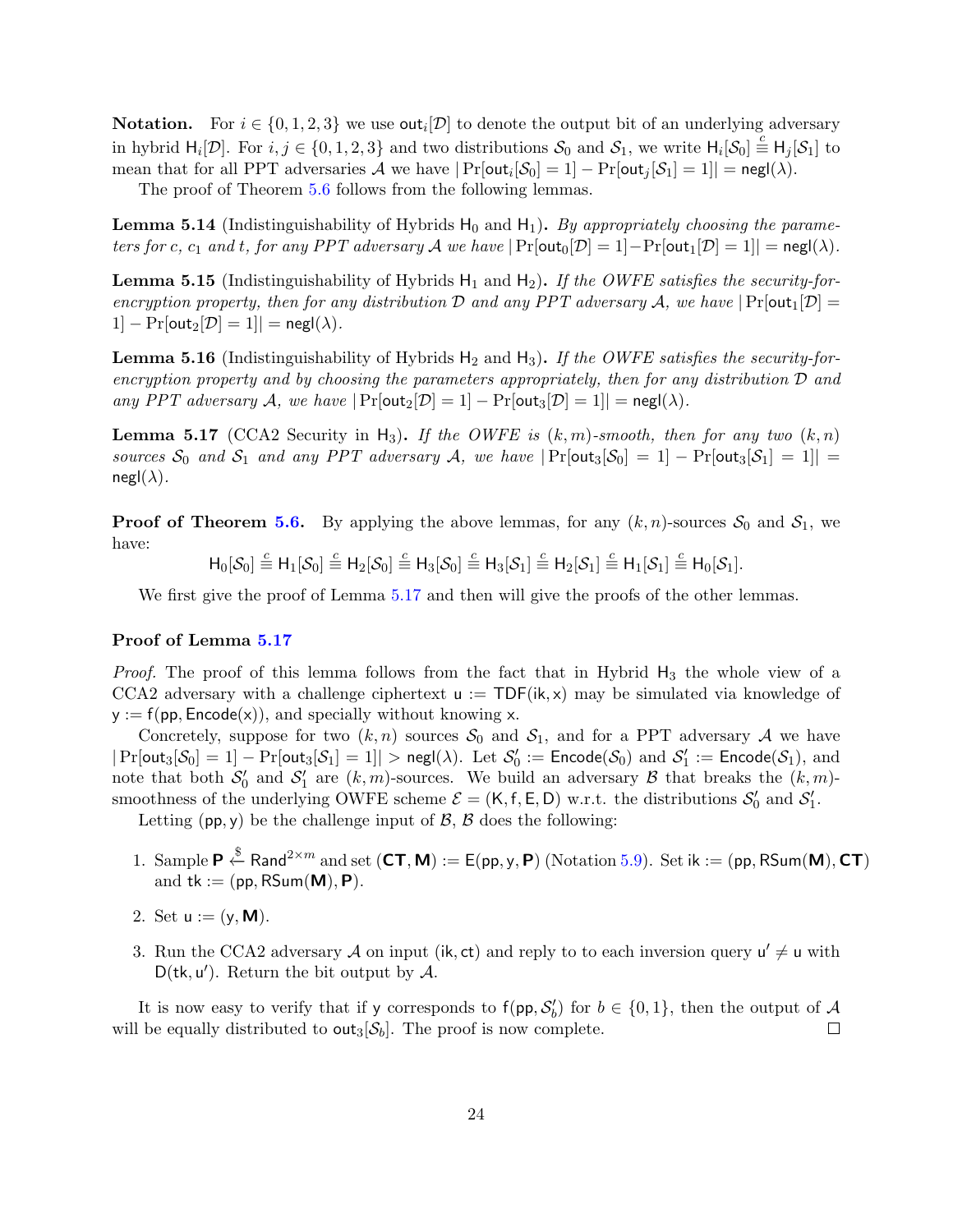#### Proof of Lemma [5.14](#page-23-1)

*Proof.* Notice that the only difference between  $H_0$  and  $H_1$  lies in the way CCA2 decryption queries are handled: we reply to a permitted (i.e different from the challenge ciphertext) CCA2 query  $u' := (y, M')$  with TDF.F<sup>-1</sup>(tk, u') in H<sub>0</sub> and reply to it with TDF.F<sub>rd</sub><sup>1</sup>(tk<sub>rd</sub>, u') in H<sub>1</sub>.

We prove that this difference is negligible, using Lemma [5.12.](#page-20-1) Notice that for a given CCA2 query  $u'$ , if  $u' = u$  (i.e.,  $u'$  is the challenge image) or if  $u'$  is not a valid image (i.e., if there does not exist any x such that  $\mathsf{TDF.F}(ik, x) = u'$ , then in both  $H_0$  and  $H_1$  we reply to u' with  $\perp$ . The reason for the latter is that at the end of both  $\text{TDF.F}^{-1}$  and  $\text{TDF.F}^{-1}_{rd}$  we will check whether the evaluation of TDF.F(ik,  $\cdot$ ) on the recovered string gives back  $u'$ . Also, if  $u'$  is a valid image and  $u' \neq u$ , then Lemma [5.12](#page-20-1) implies that this query is replied to with the same answer in both hybrids.

 $\Box$ 

#### Proof of Lemma [5.15](#page-23-2)

For this proof, we need the following lemma.

<span id="page-24-2"></span>**Lemma 5.18.** Let  $(K, f, E_1, E_2, D)$  be an OWFE scheme. For any  $z \in \{0, 1\}^m$  we have

<span id="page-24-1"></span>
$$
(\mathsf{pp}, \mathbf{a}_1, \rho_{1,\mathsf{z}_1}, \dots, \rho_{m,\mathsf{z}_m}, \mathsf{z}, \mathsf{CT}) \stackrel{c}{\equiv} (\mathsf{pp}, \mathbf{a}_2, \rho_{1,\mathsf{z}_1}, \dots, \rho_{m,\mathsf{z}_m}, \mathsf{z}, \mathsf{CT}), \tag{23}
$$

where  $pp \stackrel{\$}{\leftarrow} K(1^{\lambda}), \; y := f(pp, z), \; \mathbf{P} := \begin{pmatrix} \rho_{1,0}, \rho_{2,0}, \ldots, \rho_{m,0} \\ \rho_{1,1}, \rho_{2,1}, \ldots, \rho_{m,1} \end{pmatrix} \stackrel{\$}{\leftarrow} \text{Rand}^{2 \times m}, \; (\mathbf{CT}, \mathbf{M}) \stackrel{\$}{\leftarrow} E(pp, y, \mathbf{P}),$  $\mathbf{a}_1 \overset{\$}{\leftarrow} \mathbb{Z}_2^m$  and  $\mathbf{a}_2 := \mathsf{RSum}(\mathsf{M}).$ 

Proof. First, note that the security-for-encryption requirement of the OWFE implies that

<span id="page-24-0"></span>
$$
\left(z, \mathsf{pp}, \{\mathsf{E}_1(\mathsf{pp}, (i, 1 - z_i)), \mathsf{e}_i\}_{i \in [m]}\right) \stackrel{c}{=} \left(z, \mathsf{pp}, \{\mathsf{E}_1(\mathsf{pp}, (i, 1 - z_i)), \mathsf{E}_2(\mathsf{pp}, \mathsf{y}, (i, 1 - z_i))\}_{i \in [m]}\right), \tag{24}
$$

where  $y := f(pp, z)$  and  $e_1, \ldots, e_m \stackrel{\$}{\leftarrow} \{0, 1\}.$ 

Given a sample  $(z, pp, \{ct_i, u_i\}_{i \in [m]})$  from either side of Equation  $(24)$ , we show how to turn it into a sample from the same side of Equation  $(23)$ . As notation, for two elements w<sub>1</sub> and w<sub>2</sub> and a bit b we define  $\text{Perm}(w_1, w_2, b)$  to output  $(w_1, w_2)$  if  $b = 0$ , and  $(w_2, w_1)$  otherwise.

To this end,

1. Sample 
$$
\rho_1, \ldots, \rho_m \stackrel{\$}{\leftarrow} \mathsf{Rand}
$$
. For  $i \in [m]$  let  $(\mathsf{ct}'_i, \mathsf{e}'_i) := (\mathsf{E}_1(\mathsf{pp}, (i, z_i)), \mathsf{E}_2(\mathsf{pp}, y, (i, z_i))).$ 

2. Let **a** := 
$$
(u_1, ..., u_m) + (e'_1, ..., e'_m)
$$
.

3. Return  $(\mathsf{pp}, \mathbf{a}, \rho_1, \ldots, \rho_m, \mathsf{z}, \mathsf{Perm}(\mathsf{ct}_1, \mathsf{ct}_1', \mathsf{z}_1), \ldots, \mathsf{Perm}(\mathsf{ct}_m, \mathsf{ct}_m', \mathsf{z}_m)).$ 

Using simple inspection we may verify that starting from a sample from either side of Equation [\(24\)](#page-24-0), the above procedure produces a sample from the same side of Equation [\(23\)](#page-24-1). The proof is now complete.  $\Box$ 

We now proceed to prove Lemma [5.15](#page-23-2) (indistinguishability of  $H_1[\mathcal{D}]$  and  $H_2[\mathcal{D}]$ ).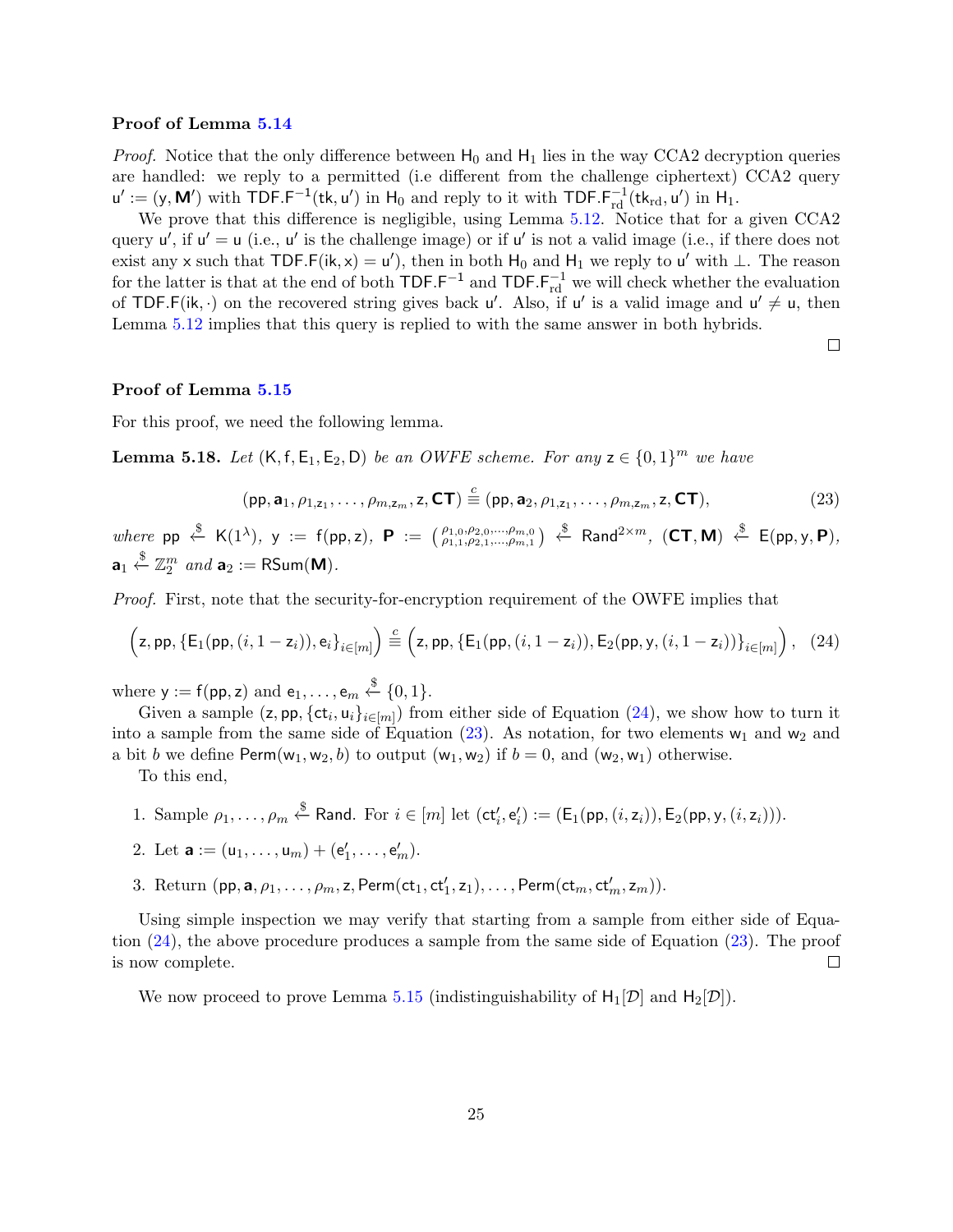*Proof.* We will prove this by showing that  $(ik, tk_{rd}, u)$  — which is the joint distribution of the index key, the simulated half-trapdoor key and the challenge ciphertext — is computationally indistinguishable between  $H_1[\mathcal{D}]$  and  $H_2[\mathcal{D}]$ . This will imply the statement of the claim, because the entire view in either hybrid can be constructed via knowledge of the corresponding tuple  $(ik, tk_{rd}, u)$ .

By Lemma [5.18,](#page-24-2) we have:

<span id="page-25-0"></span>
$$
(\mathsf{pp}, \mathbf{a}_1, \rho_{1,\mathsf{z}_1}, \dots, \rho_{m,\mathsf{z}_m}, \mathsf{z}, \mathsf{CT}) \stackrel{c}{\equiv} (\mathsf{pp}, \mathbf{a}_2, \rho_{1,\mathsf{z}_1}, \dots, \rho_{m,\mathsf{z}_m}, \mathsf{z}, \mathsf{CT}), \tag{25}
$$

where  $pp \stackrel{\$}{\leftarrow} K(1^{\lambda}), x \stackrel{\$}{\leftarrow} \mathcal{D}, z := \mathsf{Encode}(x), y := f(pp, z), \ \mathsf{P} \stackrel{\$}{\leftarrow} \mathsf{Rand}^{2 \times m}, (\mathsf{CT}, \mathsf{M}) \stackrel{\$}{\leftarrow} \mathsf{E}(pp, y, \mathsf{P}),$  $\mathbf{a}_1 \overset{\$}{\leftarrow} \mathbb{Z}_2^m$  and  $\mathbf{a}_2 := \mathsf{RSum}(\mathsf{M}).$ 

Given a sample  $\mathbf{v} := (pp, \mathbf{a}, \rho_{1, z_1}, \dots, \rho_{m, z_m}, \mathbf{z}, \mathbf{CT})$  from an unknown side of Equation [\(25\)](#page-25-0) we may form (ik,  $tk_{rd}$ ) as follows. Let ik := (pp,  $a, CT$ ),  $tk_{rd}$  := (pp,  $a, z, \rho_{1,z_1}, \ldots, \rho_{m,z_m}$ ) and  $u := (y, M)$ , where  $y := f(pp, z)$ , and M is formed as follows. Parse  $a := (a_1, \ldots, a_m)$  and for  $i \in [m]$ let  $e_i := E_2(pp, y, (1, z_1); \rho_{1, z_1})$  and set

$$
\mathbf{M} := \left(\mathsf{Perm}(e_1, a_1 - e_1, z_1), \ldots, \mathsf{Perm}(e_m, a_m - e_m, z_m)\right).
$$

It is now easy to verify that if  $\bf{v}$  is a sample from the left-side (resp., right-side) part of Equa-tion [\(25\)](#page-25-0), then the produced (ik,  $tk_{rd}$ , u) corresponds to  $H_1[\mathcal{D}]$  (resp.,  $H_2[\mathcal{D}]$ ). The proof is now complete.  $\Box$ 

**Proof of Lemma [5.16:](#page-23-3) indistinguishability of**  $H_2[\mathcal{D}]$  **and**  $H_3[\mathcal{D}]$ **.** The proof of the final hop follows similarly to that of the first hop, except with one difference. The difference is that the index keys are now generated in a simulated way (Definition [5.13\)](#page-21-0) and thus the counting strategies given earlier do not immediately apply.

We first start with the following lemma.

<span id="page-25-3"></span>**Lemma 5.19.** Let  $(K, f, E_1, E_2, D)$  be an OWFE scheme. . Fix  $x, x' \in \{0, 1\}^n$  and let  $z :=$  Encode $(x)$ and  $z' :=$  Encode(x'). Fix  $i \in [m]$  to be an index for which  $z_i \neq z'_i$ . We have

<span id="page-25-2"></span>
$$
(\text{pp}, z, z', e_{i,0} + e_{i,1}, e'_{i,0} + e'_{i,1}) \stackrel{c}{=} (\text{pp}, z, z', \text{b}, \text{b}'),
$$
\n(26)

 $where \text{ pp} \stackrel{\$}{\leftarrow} \text{K}(1^{\lambda}), \text{ y} := \text{f(\text{pp}, z)}, \text{ y}' := \text{f(\text{pp}, z'), } \rho_0, \rho_1 \stackrel{\$}{\leftarrow} \{0, 1\}^*, \text{ e}_{i, 0} \stackrel{\$}{\leftarrow} \text{E}_2(\text{pp}, \text{y}, (i, 0); \rho_0), \text{ e}_{i, 1} \stackrel{\$}{\leftarrow}$  $\mathsf{E}_2(\mathsf{pp}, \mathsf{y}, (i, 1); \rho_1), \, \mathsf{e}'_{i, 0}$  $\xleftarrow{\$}$  E<sub>2</sub>(pp, y',  $(i, 0)$ ;  $\rho_0$ ), e'<sub>i,1</sub>  $\xleftarrow{\$}$   $\mathsf{E}_2(\mathsf{pp}, \mathsf{y}', (i, 1); \rho_1)$  and  $\mathsf{b}, \mathsf{b}' \xleftarrow{\$} \{0, 1\}.$ In particular, letting  $p_i := \Pr[e_{i,0} + e_{i,1} = e'_{i,0} + e'_{i,1}]$  we have  $|p_i - 1/2| = \mathsf{negl}(\lambda)$ .

Proof. The "in particular" part follows immediately from the first part, and so we focus on proving the first part of the lemma.

For the first part, by the security-for-encryption requirement of the OWFE we have

<span id="page-25-1"></span>
$$
(pp, z, z', ct, ct', e, e') \equiv (pp, z, z', ct, ct', b, b'), \qquad (27)
$$

where  $\rho, \rho' \stackrel{\$}{\leftarrow} \{0,1\}^*, \text{ (ct, e) } \stackrel{\$}{\leftarrow} E(\text{pp}, y, (i, 1 - z_i); \rho), \text{ (ct', e')} \stackrel{\$}{\leftarrow} E(\text{pp}, y', (i, 1 - z'_i); \rho) \text{ and } \text{b}, \text{b'} \stackrel{\$}{\leftarrow} E(\text{pp}, y', (i, 1 - z'_i); \rho)$  $\{0,1\}$ . Recall that we have  $1 - z_i = z'_i$ . Thus, by the correctness of the OWFE we have  $\mathsf{E}_2(\mathsf{pp}, \mathsf{y}, (i, \mathsf{z}_i); \rho') = \mathsf{D}(\mathsf{pp}, \mathsf{z}, \mathsf{ct}')$  and  $\mathsf{E}_2(\mathsf{pp}, \mathsf{y}', (i, \mathsf{z}'_i); \rho) = \mathsf{D}(\mathsf{pp}, \mathsf{z}', \mathsf{ct})$ . With this intuition in mind,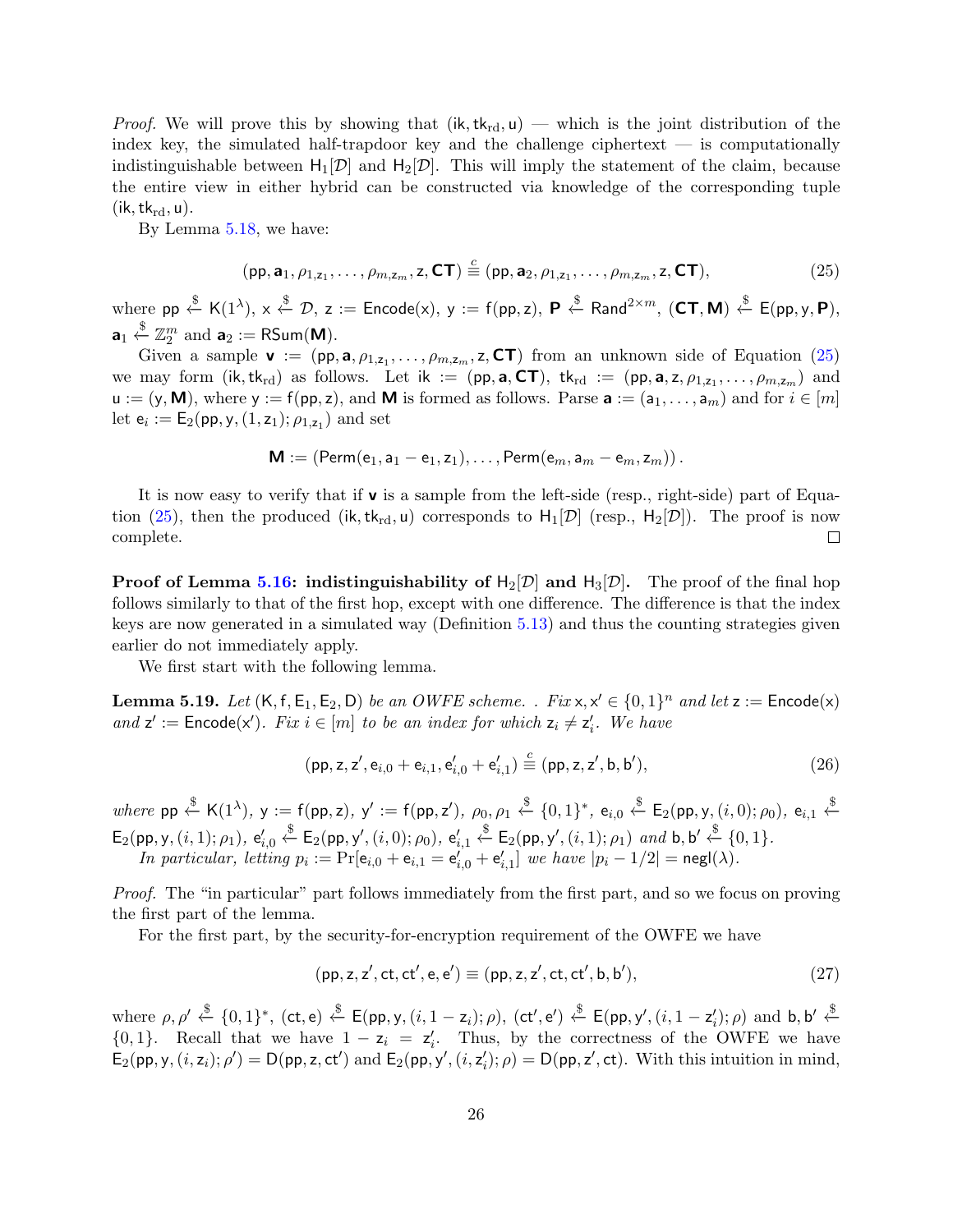we show how to generically turn a sample from either side of Equation [\(27\)](#page-25-1) into a sample from the same side of Equation  $(26)$ .

Given  $(pp, z, z', ct, ct', e_1, e'_1)$  return

$$
(\mathsf{pp},\mathsf{z},\mathsf{z}',\mathsf{e}_1+D(\mathsf{pp},\mathsf{z},\mathsf{ct}'),\mathsf{e}_1'+D(\mathsf{pp},\mathsf{z}',\mathsf{ct})).
$$

The proof is now complete.

Equipped with the above lemma we now give the proof for the last hybrid hop. The proof of Lemma [5.16](#page-23-3) follows immediately from the following lemma.

**Lemma 5.20.** Choosing the parameters of the code (Encode, Decode) such that  $2^n e^{-\frac{(c_1-4)^2n}{2c_1}}$  $\overline{a}$ <sup>2c<sub>1</sub></sub> =</sup> negl( $\lambda$ ) and choosing t such that  $1 - (4/7)^t \ge \frac{1}{2} + \frac{c_1}{2c} - \frac{2}{c_1}$  $\frac{2}{c_1}$ , the following holds: For any distribution  ${\cal D}$  and any PPT adversary  ${\cal A},$  we have  $|\Pr[\textsf{out}_2[{\cal D}]=1]-\Pr[\textsf{out}_3[{\cal D}]=1]|=\mathsf{negl}(\lambda).$ 

*Proof.* The only difference between  $H_2$  and  $H_3$  lies in the way CCA2 queries are handled: we reply to a permitted CCA2 query  $u' := (y, M')$  with TDF.F<sup>-1</sup>(tk<sub>rd</sub>, u') in H<sub>2</sub> and reply to it with  $\mathsf{TDF.F^{-1}_{rd}(tk,u')\text{ in }\mathsf{H}_3\text{, where }x\overset{\$}{\leftarrow}\mathcal{D}\text{, }z:=\mathsf{Encode}(x)\text{, }y:=\mathsf{f(pp,z)}\text{, }(\mathsf{ik},\mathsf{tk})\overset{\$}{\leftarrow}\mathsf{TDF.KG}_{\text{sim}}(\mathsf{pp},y)\text{ and }y$  $tk_{rd} := tk/z$ . (See Notation [5.11.](#page-20-0))

To prove that this difference is negligible, we will largely proceed as in the proof of Lemma [5.12.](#page-20-1) Namely, exactly as in the proof of Lemma [5.12,](#page-20-1) it suffices to show that for any fixed  $x' \in \{0,1\}^n$ we have

$$
\Pr[\mathsf{TDF.F}_{rd}^{-1}(tk_{rd},(\mathsf{TDF}(ik,x')))=\bot] \leq e^{-\frac{(c_1-4)^2n}{2c_1}},
$$

where  $y := f(pp, \textsf{Encode}(x)),$   $(ik, tk) \overset{\$}{\leftarrow} \textsf{TDF.KG}_{sim}(pp, y), u' := \textsf{TDF.F}(ik, x')$  and  $tk_{rd} := tk/z$ . Define  $\text{Bad}_{x'} := \text{TDF.F}_{rd}^{-1}(\text{tk}_{rd},(\text{TDF}(\text{ik}, x'))) = \bot.$ 

For the fixed  $x' \in \{0,1\}^n$ , let  $u' := \textsf{TDF.F}(ik, x')$  and  $z' := \textsf{Encode}(x')$ . Parse  $u' := (y', \mathbf{M}') :=$  $[e'_{i,b}])$ .

Let  $S \subseteq [cn]$  be the set of block indices on which z and z' are different. Suppose  $|S| = v$  and parse  $S := \{u_1, \ldots, u_v\}$ . Note that  $v \geq c_1 n$ .

For  $j \in [v]$  let  $W_j$  be a Boolean random variable where  $W_j = 0$  if the entire  $u_j$ 'th block of  $M'$ is hung (i.e., all the corresponding t columns of the block with index  $u_j$  are hung), and  $W_j = 1$ , otherwise. As in the proof of Lemma [5.12](#page-20-1) we just need to show  $Pr[\sum_{j=1}^{v} W_j < \frac{c_1}{2c}] < e^{-\frac{(c_1-4)^2n}{2c_1}}$  $\overline{\overline{2c_1}}$ .

We claim that for all j:  $Pr[W_j = 1] \ge 1 - (4/7)^t$ . The reason for this is that a jth block is hung if all its t columns  $j_1, \ldots, j_t$  are hung. In turn, we know that an ith column is hung iff  $e_{i,0} + e_{i,1} = e'_{i,0} + e'_{i,1}$ , where  $e_{i,b} := E_2(y,(i,b); \rho_{i,b})$ . The rest follows by Lemma [5.19,](#page-25-3) noting that  $|1/2 - 4/7| > \mathsf{negl}(\lambda)$ .

Thus, by the bounds fixed in the lemma we have  $Pr[W_j = 1] \ge \frac{1}{2} + \frac{c_1}{2c} - \frac{2}{c_1}$  $\frac{2}{c_1}$ . Let  $p := 1 - (4/7)^t$ . We have

$$
\Pr[\text{Bad}_{x'}] \le \Pr[\frac{1}{v} \sum_{j=1}^{v} W_j < \frac{c_1}{2c}] \le \Pr[\frac{1}{v} \sum_{j=1}^{v} W_j < p - (\frac{1}{2} - \frac{2}{c_1})] \le \epsilon e^{-2(\frac{1}{2} - \frac{2}{c_1})^2 v} \le e^{-2(\frac{1}{2} - \frac{2}{c_1})^2 c_1 n} = e^{-\frac{2(c_1 - 4)^2 c_1 n}{4c_1^2}} = e^{-\frac{(c_1 - 4)^2 n}{2c_1}}, \quad (28)
$$

as desired.

 $\Box$ 

 $\Box$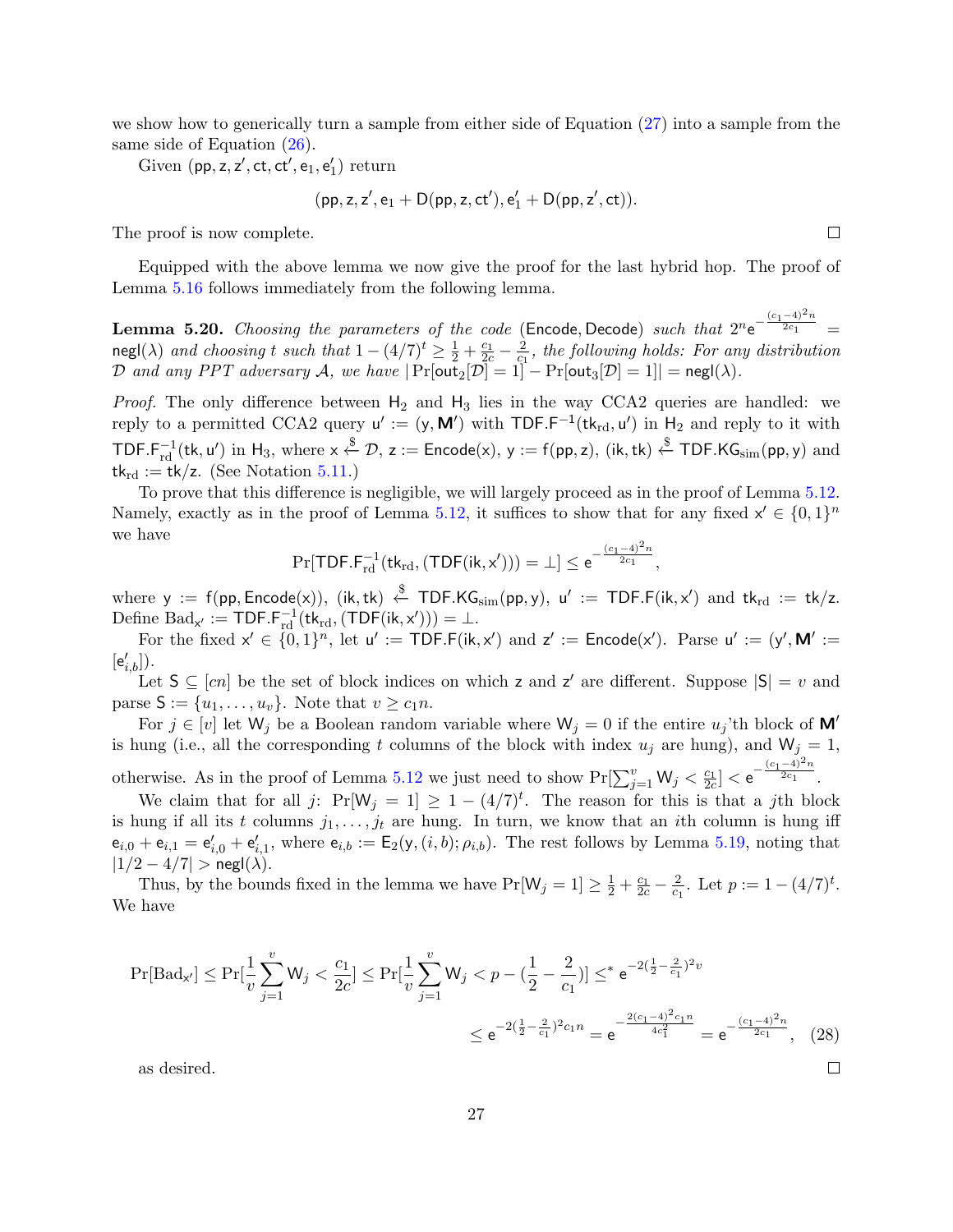### <span id="page-27-1"></span><span id="page-27-0"></span>6 Lossy TDFs with Linear-Image Size

In this section, using our erasure-resilient code techniques, we show how to adapt a variant of the TDFs from  $[PW08, FGK^+10, PW11]$  $[PW08, FGK^+10, PW11]$  $[PW08, FGK^+10, PW11]$  $[PW08, FGK^+10, PW11]$  $[PW08, FGK^+10, PW11]$  to obtain the first lossy trapdoor functions with images growing linearly in their inputs, based on the DDH assumption. This improves upon all previous lossy TDFs, as their output size is quadratic in the input size. We first recall the definition of lossy TDF from [\[PW08,](#page-33-1) [PW11\]](#page-33-2).

**Definition 6.1** (Lossy TDFs [\[PW08,](#page-33-1) [PW11\]](#page-33-2)). An  $(n, k)$ -lossy TDF  $((n, k)$ -LTDF) is given by four PPT algorithms TDF.KG, TDF.KG<sub>ls</sub>, TDF.F, TDF.F<sup>-1</sup>, where TDF.KG<sub>ls</sub>(1<sup> $\lambda$ </sup>) only outputs a single key (as opposed to a pair of keys), and where the following properties hold:

- Correctness in real mode. The TDF (TDF.KG, TDF.F, TDF.F<sup>-1</sup>) satisfies correctness in the sense of Definition [2.1.](#page-7-1)
- k-Lossiness. For all but negligible probability over the choice of  $ik_{\text{ls}} \overset{\$}{\leftarrow} \textsf{TDF.KG}_{\text{ls}}(1^{\lambda}),$  we have  $|TDF.F(ik_{ls}, \{0,1\}^n)| \leq 2^k$ , where we use  $TDF.F(ik_{ls}, \{0,1\}^n)$  to denote the set of all *images of* TDF.F( $ik_{ls}, \cdot$ ).
- Indistinguishability of real and lossy modes. We have ik  $\stackrel{c}{\equiv}$  ik<sub>ls</sub>, where (ik, \*)  $\stackrel{\$}{\leftarrow}$ TDF.KG $(1^{\lambda})$  and ik<sub>ls</sub>  $\stackrel{\$}{\leftarrow}$  TDF.KG<sub>ls</sub> $(1^{\lambda})$ .

**Lossiness rate.** In the definition above, we refer to the fraction  $1 - k/n$  as the lossiness rate, describing the fraction of the bits lost. Ideally, we want this fraction to be as close to 1 as possible, e.g.,  $1 - o(1)$ .

### 6.1 Lossy TDF from DDH

Our LTDF construction makes use of the following notation.

**Notation.** Letting  $x \in \{0,1\}^n$  and  $\mathbf{M} := \left(\begin{matrix} g_{1,0}, g_{2,0}, \ldots, g_{n,0} \\ g_{1,1}, g_{2,1}, \ldots, g_{n,1} \end{matrix}\right)$  we define  $x \odot \mathbf{M} = \prod g_{j, x_j}$ . For  $i \in [n]$ ,  $j \in [n]$ 

 $b \in \{0,1\}$  and M as above, we define the matrix  $\mathsf{M}' := (\mathsf{M} \xrightarrow[i,b] g')$  to be the same as M except that instead of  $g_{i,b}$  we put g' in M'. If M is matrix of group elements, then M<sup> $\rho$ </sup> denotes entry-wise  $\prime$ exponentiation to the power of  $\rho$ .

Overview of the construction and techniques. Let us first demonstrate the idea for retrieving the first bit of the input. Imagine two  $2 \times n$  matrices **M** and **M'**, where **M** :=  $\left(\begin{matrix} g_{1,0},...,g_{n,0} \\ g_{1,1},...,g_{n,1} \end{matrix}\right)$  is chosen at random and where  $\mathsf{M}' := (\mathsf{M}^\rho \longrightarrow g_1)$ , where  $\rho \stackrel{\$}{\leftarrow} \mathbb{Z}_p$ ,  $b \stackrel{\$}{\leftarrow} \{0,1\}$  and  $g_1 \stackrel{\$}{\leftarrow} \mathbb{G}$ . That is,  $\mathsf{M}'$  is a perturbed  $\rho$ th power of **M**, in that we replace one of the two elements of the first column of the exponentiated matrix with a random group element.

Think of  $(M, M')$  as the index key. Suppose an evaluator TDF.F with input  $x \in \{0, 1\}^n$  wants to use (M, M') to communicate her first bit  $x_1$  to an inverter who has knowledge of b,  $g_1$  and  $\rho$ . A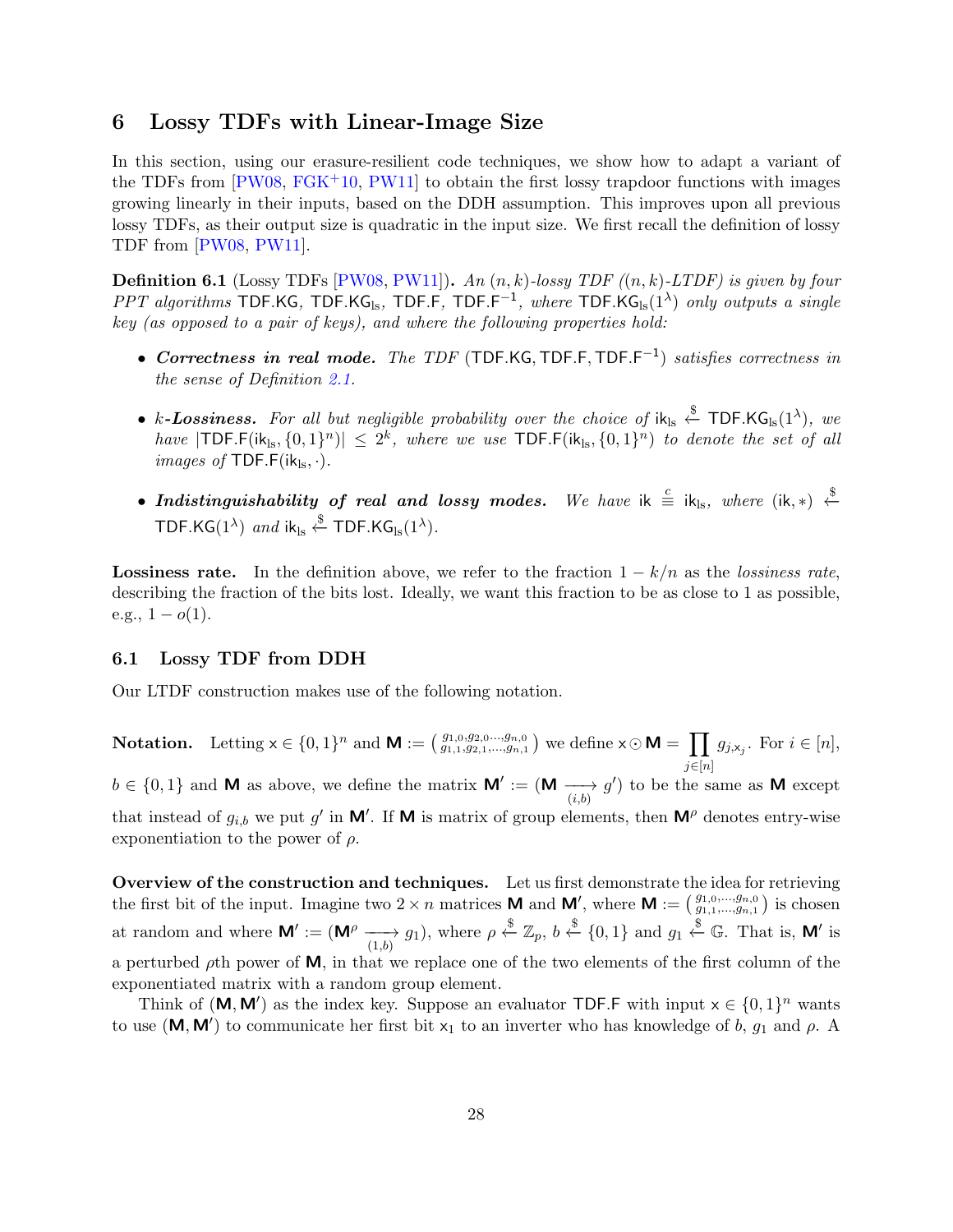<span id="page-28-3"></span>first attempt for TDF.F would be to output two group elements  $(\tilde{g}, g'_1) := (x \odot \mathbf{M}, x \odot \mathbf{M}')$ . Given  $(\tilde{g}, g'_1)$ , if  $g'_1 = \tilde{g}^\rho$ , then  $x_1 = 1 - b$ ; otherwise,  $x_1 = b$  — hence allowing TDF.F<sup>-1</sup> to recover  $x_1$ .<sup>[9](#page-28-0)</sup>

The above method is in fact what used (implicitly) in all previous approaches  $[PW08, FGK^+10,$  $[PW08, FGK^+10,$  $[PW08, FGK^+10,$  $[PW08, FGK^+10,$ [PW11\]](#page-33-2). However, the cost paid is high: for communicating one bit of information we need to output (at least) one group element.

We will now illustrate our main idea. Let  $BL : \mathbb{G} \to \{0,1\}$  be a deterministic *balanced* predicate. meaning that  $BL(g^*)$  on a randomly generated  $g^*$  is a completely random bit.<sup>[10](#page-28-1)</sup> Returning to the above idea, instead of sending  $(\tilde{g}, g'_1)$  we will send  $(\tilde{g}, BL(g'_1)) \in (\mathbb{G}, \{0,1\})$ . Before arguing correctness and security, note that this method yields linear image size for the whole input, because the group element  $\tilde{g}$  can be re-used across all indices.

To argue correctness, let us see how  $\text{TDF.F}^{-1}$  — given b,  $\rho$  and  $g_1$  — may invert an encoding  $(\tilde{g}, b')$  of the first bit of x. To this end, note the following two facts:

- 1. If  $x_1 = 1 b$ , then  $b' = BL(\tilde{g}^{\rho})$ .
- 2. If  $x_1 = b$ , then  $b' = BL(\frac{\tilde{g}^{\rho}g_1}{\rho^{\rho}})$  $\frac{g^{\rho}g_{1}}{g_{1,b}^{\rho}}).$

Thus, if  $BL(\tilde{g}^{\rho}) \neq BL(\frac{\tilde{g}^{\rho}g_1}{\rho^{\rho}})$  $\frac{g^{\nu}g_1}{g_{1,b}^{\rho}}$ , then we can determine the value of  $x_1$ . This is because in this case we either have

- $b' = BL(\tilde{g}^{\rho})$  and  $b' \neq BL(\frac{\tilde{g}^{\rho}g_1}{\rho^{\rho}})$  $\frac{g^{\nu}g_1}{g_{1,b}^{\rho}}$ : which implies  $x_1 = 1 - b$ ; or
- $b' \neq BL(\tilde{g}^{\rho})$  and  $b' = BL(\frac{\tilde{g}^{\rho}g_1}{\rho^{\rho}})$  $\frac{g^{\rho}g_1}{g_{1,b}^{\rho}}$ : which implies  $x_1 = b$ .

Summing up the above discussion, we will fail to determine the value of  $x_1$  only when  $BL(\tilde{g}^{\rho}) =$  $BL(\frac{\tilde{g}^{\rho}g_1}{g^{\rho}})$  $\frac{g^{\nu}g_1}{g_{1,b}^{\rho}}$ ). This happens with probability 1/2 because the predicate BL is balanced and because the two input group elements are random and independent. For any constant  $t$ , we may reduce this probability to  $(1/2)^t$  via repetition for t times. Thus, by choosing the constant t appropriately, and doing the above procedure for every index, we will be able to retrieve a good fraction of all the bits of x, which will make the rest retrievable using erasure correction.

For security, we will show that this method admits a simple lossy way of generating public keys.

We now formally define the notion of balanced predicates, which will be used in our LTDF construction.

<span id="page-28-2"></span>**Definition 6.2** (Balanced predicates). We say a randomized predicate  $P : S \times \{0,1\}^* \rightarrow \{0,1\}$ is balanced over set S if for any two different  $x_1, x_2 \in S$ :  $Pr[P(x_1; r) = P(x_2; r)] = 1/2$ , where  $r \stackrel{\$}{\leftarrow} \{0,1\}^*.$ 

For our LTDF construction, we require the existence of a balanced predicate for the underlying group G. Assuming any 1-1 mapping  $\mathbb{G} \to \{0,1\}^n$  (which may not be surjective), we may define the predicate P as the inner product function over F<sub>2</sub>: i.e.,  $P(x, r) = \langle x, r \rangle \mod 2$ .

<span id="page-28-1"></span><span id="page-28-0"></span><sup>&</sup>lt;sup>9</sup>For simplicity assume  $g_1 \neq g_{1,b}^{\rho}$ , hence we will not have a hung situation.

<sup>&</sup>lt;sup>10</sup>We will show that a randomized version of BL will also be sufficient, and will show how to build this object unconditionally. But for now assume that BL is deterministic.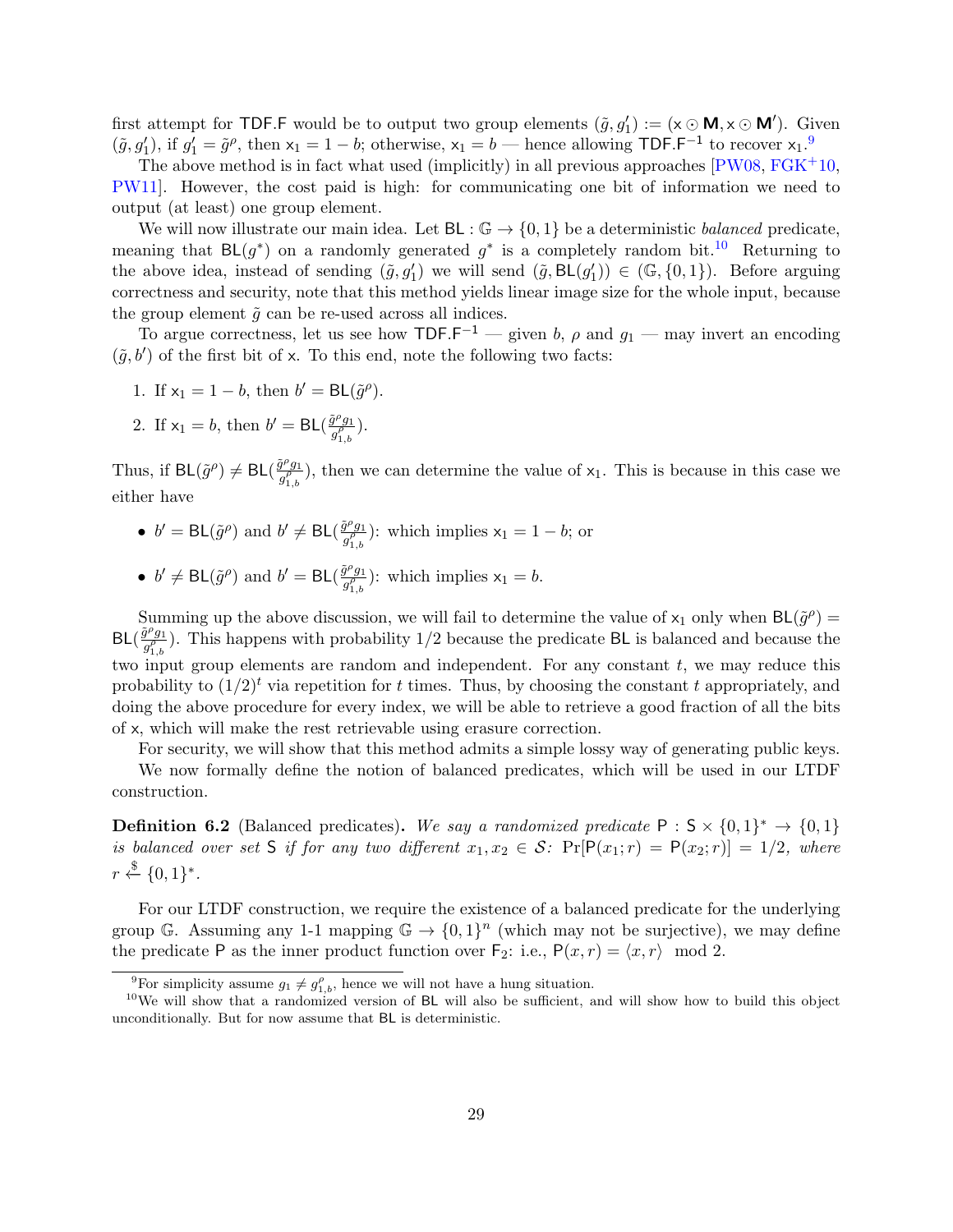<span id="page-29-1"></span>Construction 6.3 (Linear-image lossy TDF). Let G be a group scheme and let (Encode, Decode) for Encode:  $\{0,1\}^n \to \{0,1\}^m$  be a t-rECC code (Definition [5.2\)](#page-16-0) for some constant t that we will instantiate in the correctness proof. Also, let BL be a balanced predicate for the underlying group (Definition [6.2\)](#page-28-2).

We define our LTDF construction (TDF.KG, TDF.KG $_{ls}$ , TDF.F, TDF.F<sup>-1</sup>) as follows.

- TDF.KG $(1^{\lambda})$ :
	- 1. Sample  $(\mathbb{G}, p, g) \stackrel{\$}{\leftarrow} \mathsf{G}(1^{\lambda}),$  and

<span id="page-29-0"></span>
$$
\mathbf{M} := \begin{pmatrix} g_{1,0}, g_{2,0}, \dots, g_{m,0} \\ g_{1,1}, g_{2,1}, \dots, g_{m,1} \end{pmatrix} \xleftarrow{\$} \mathbb{G}^{2 \times m}.
$$
 (29)

- 2. For all  $i \in [m]$ , sample  $g_i \stackrel{\$}{\leftarrow} \mathbb{G}$ ,  $\rho_i \stackrel{\$}{\leftarrow} \mathbb{Z}_p$  and  $b_i \stackrel{\$}{\leftarrow} \{0,1\}$ .
- 3. Sample m random strings  $r_1, \ldots, r_m$  for the underlying function BL.
- 4. Set the index and trapdoor keys as

ik :=
$$
(\mathbf{M}, (\mathbf{M}^{\rho_1} \xrightarrow{(1,b_1)} g_1), \dots, (\mathbf{M}^{\rho_m} \xrightarrow{(m,b_m)} g_m), \{r_i\}_{i \in [m]})
$$
 (30)

tk :=
$$
(\mathbf{M}, (\rho_1, b_1, g_1), \ldots, (\rho_m, b_m, g_m), \{r_i\}_{i \in [m]})
$$
. (31)

- TDF.K $G_{ls}(1^{\lambda})$ : Return  $ik_{ls} := (M, M^{\rho_1}, \ldots, M^{\rho_m}, \{r_i\}_{i \in [m]})$ , where M,  $\rho_i$  and  $r_i$  for  $i \in [m]$ are sampled as above.
- TDF.F(ik,  $x \in \{0,1\}^n$ ): Parse ik :=  $(M, M_1, \ldots, M_m, \{r_i\}_{i \in [m]})$ . Set  $z$  := Encode(x) and return

$$
\mathsf{u} := (\mathsf{z} \odot \mathsf{M}, \mathsf{BL}(\mathsf{z} \odot \mathsf{M}_1; r_1), \dots, \mathsf{BL}(\mathsf{z} \odot \mathsf{M}_m; r_m)),\tag{32}
$$

- TDF.F<sup> $-1$ </sup>(tk, u):
	- 1. Parse tk :=  $(\mathbf{M}, (\rho_1, b_1, g_1), \ldots, (\rho_m, b_m, g_m), \{r_i\})$  and  $\mathbf{u} := (g_c, b'_1, \ldots, b'_m)$ . Parse M as in Equation [29.](#page-29-0)
	- 2. Construct  $\mathsf{z}':=\mathsf{z}'_1\cdots\mathsf{z}'_m\in\{0,1,\perp\}^m$  as follows. For  $i\in[m]$ :
	- (a) Set  $g'_i := g_c^{\rho_i}$  and  $g''_i := \frac{g_c^{\rho_i}}{g_{i,b_i}^{\rho_i}} \cdot g_i$ . Then *i.* If  $\text{BL}(g'_i; r_i) = \text{BL}(g''_i; r_i)$ , set  $z'_i = \bot$ ; *ii.* Else, if  $b'_i = BL(g'_i; r_i)$ , set  $z_i = 1 - b_i$ . Else (i.e.,  $b'_i = BL(g''_i; r_i)$ ), set  $z_i = b_i$ . 3. Return Decode(z').

The following theorem gives the lossiness property of the scheme.

**Theorem 6.4** (Linear-image LTDF from DDH). Using a t-rECC code (Encode, Decode) with parameters  $(tcn, n, tc_1n)_2$  such that  $4^tc_1 > 3^tc$  and that  $\frac{(4^tc_1-3^tc)^2}{2^{4t-1}c}$  $\frac{c_1 - 3^c c_1^2}{2^{4t-1}c} \geq 0.7$ , the LTDF of Construc-tion [6.3](#page-29-1) is  $(n, \log p)$ -lossy with image size  $\log p + cn \in \Theta(n)$ . By setting  $n \in \omega(\log p)$  we obtain  $1 - o(1)$  lossiness rate.

We prove all the required properties below.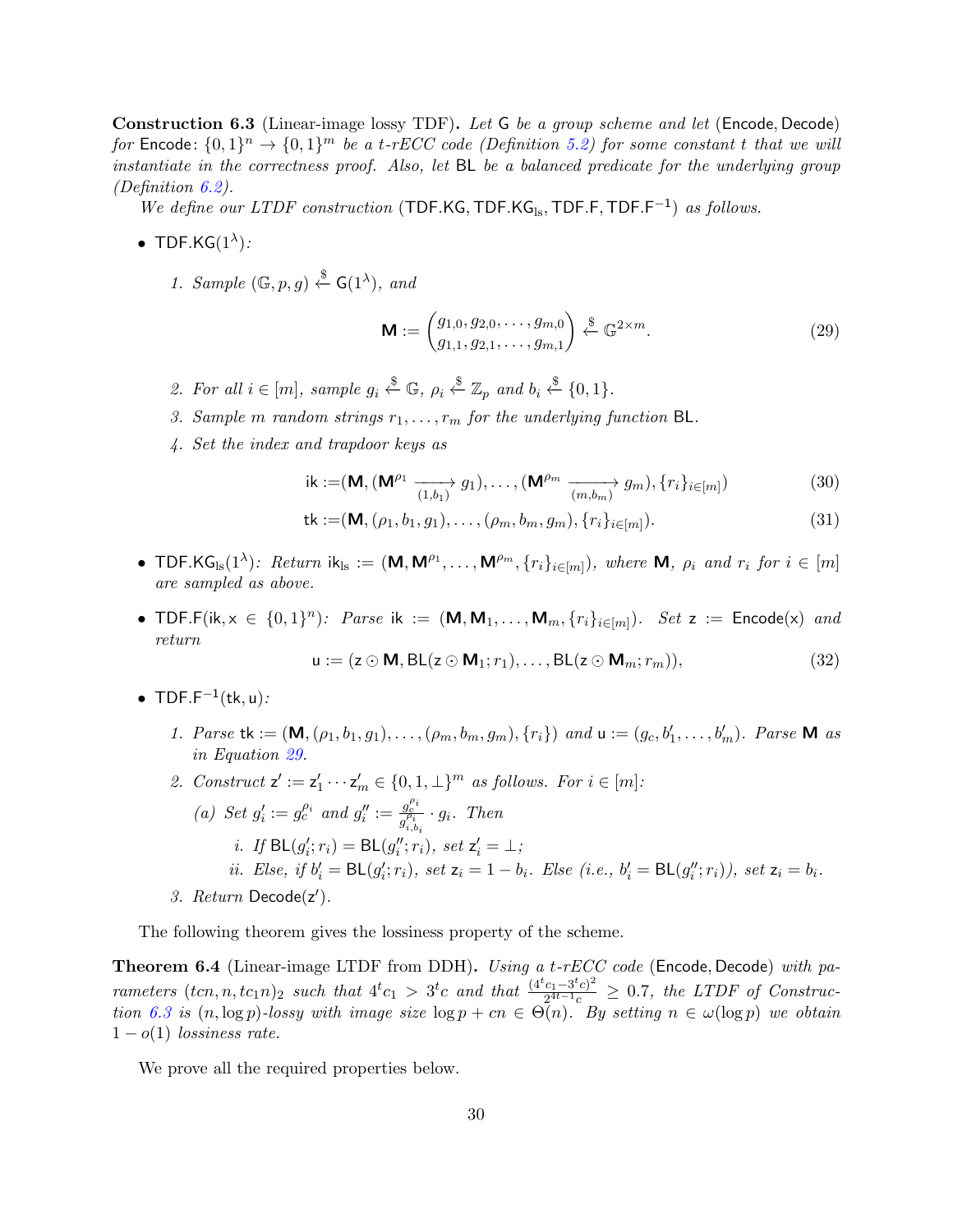**Lemma 6.5** (log p-Lossiness). For any i $\mathsf{k}_{\text{ls}} \in \textsf{TDF.KG}_{\text{ls}}(1^{\lambda})$  we have  $|\textsf{TDF.F}(\textsf{ik}_{\text{ls}},\{0,1\}^{n})| \leq p, where$ recall that p is the order of the underlying group.

*Proof.* Parse  $ik_{ls} := (M, M_1, \ldots, M_m)$ . It is easy to verify that for any two  $x, x' \in \{0, 1\}^n$ 

$$
\mathsf{TDF.F}(ik_{\mathrm{ls}}, x) \neq \mathsf{TDF.F}(ik_{\mathrm{ls}}, x') \Longleftrightarrow x \odot \mathsf{M} \neq x' \odot \mathsf{M}.\tag{33}
$$

 $\Box$ 

The statement of the lemma now follows, since  $\{x \odot \mathbf{M} \mid x \in \{0,1\}^n\} \subseteq \mathbb{G}$ , and thus we have  $|\{x \odot \mathbf{M} \mid x \in \{0,1\}^n\}| \leq p.$  $\Box$ 

**Lemma 6.6** (Indistinguishability of real and lossy modes). We have ik  $\stackrel{c}{\equiv}$  ik<sub>ls</sub>, where (ik, \*)  $\stackrel{\$}{\leftarrow}$ TDF.KG $(1^{\lambda})$  and ik<sub>ls</sub>  $\stackrel{\$}{\leftarrow}$  TDF.KG<sub>ls</sub> $(1^{\lambda})$ .

Proof. Immediate by the DDH assumption using standard techniques.

**Lemma 6.7** (Correctness in real mode). Using a t-rECC code (Encode, Decode) with parameters  $(tcn, n, tc_1n)_2$  such that such that  $2^tc_1 > c$  we have

<span id="page-30-0"></span>
$$
\Pr_{(\mathbf{i}\mathbf{k},\mathbf{tk})}[\exists \mathbf{x} \in \{0,1\}^n \text{ s.t. } \mathsf{TDF.F^{-1}}(\mathsf{tk}, (\mathsf{TDF.F}(\mathsf{ik}, \mathbf{x}))) \neq \mathbf{x}] \leq 2^n \cdot e^{-\frac{(2^t c_1 - c)^2}{2^{2t - 1}c}n}.\tag{34}
$$

In particular, by choosing the repetition constant t such that  $2^t c_1 > c$  and that  $\frac{(2^t c_1 - c)^2}{2^{2t-1} c}$  $\frac{C^c c_1 - c)^2}{2^{2t-1}c} \ge 0.7$ , the probability in Equation [\(34\)](#page-30-0) will be negligible.

*Proof.* Fix  $x \in \{0,1\}^n$  and let  $z :=$  **Encode**(x). All probabilities below are taken over the random choice of (ik,tk). Parse

$$
{\sf tk}:=\left({\sf M}:=\begin{pmatrix}g_{1,0},g_{2,0},\ldots,g_{m,0}\\ g_{1,1},g_{2,1},\ldots,g_{m,1}\end{pmatrix},(\rho_1,b_1,g_1),\ldots,(\rho_m,b_m,g_m),\{r_i\}_{i\in[m]}\right).
$$

For input  $x \in \{0,1\}^n$ , let Fail<sub>x</sub> be the event that TDF.F<sup>-1</sup>(tk, TDF.F(ik, x))  $\neq$  x. Fix  $x \in \{0,1\}^n$ and let  $z := \textsf{Encode}(x) \in \{0, 1\}^m$ . Also, let  $u := \textsf{TOP}(ik, x) := (g_c, b'_1, \ldots, b'_m)$ .

Recall that z consists of cn blocks, where each block consists of t identical bits (Definition [5.2\)](#page-16-0). For each block index  $j \in [cn]$  we define an event  $Bad_j$ , which corresponds to the event that the inversion algorithm fails to recover the bit that corresponds to the jth block. That is,  $Bad<sub>j</sub>$  occurs if all the t repetitions inside block  $j$  lead to failure during inversion. More formally:

• Bad<sub>j</sub>: The event that for all  $i \in \{(j-1)t+1,\ldots,jt\}$ : BL $(g'_i;r_i) = BL(g''_i;r_i)$ , where  $g'_i := g_c^{\rho_i}$ and  $g_i'' := \frac{g_c^{\rho_i}}{g_{i,b_i}^{\rho_i}} \cdot g_i$ .

Note that all Bad<sub>j</sub> are i.i.d. events and we have  $Pr[Bad_j] = (1/2)^t$ . The reason for this is that all of  $(g_1, \ldots, g_n)$  are sampled uniformly at random independently of all other values, and thus the two group elements  $g_i'$  and  $g_i''$  are independent.

Let  $\textsf{Good}_j = \overline{\textsf{Bad}_j}$  and note that  $\Pr[\textsf{Good}_j] = 1 - (1/2)^t$ . We now have

$$
\Pr[\mathsf{Fall}_{x}] \le \Pr[\sum_{j=1}^{cn} \mathsf{Good}_{j} \le cn - c_{1}n] = \Pr[\frac{1}{cn} \sum_{j=1}^{cn} \mathsf{Good}_{j} \le 1 - \frac{c_{1}}{c}]
$$
\n
$$
= \Pr[\frac{1}{cn} \sum_{j=1}^{cn} \mathsf{Good}_{j} \le 1 - \frac{1}{2^{t}} - (\frac{c_{1}}{c} - \frac{1}{2^{t}})] \le \epsilon e^{-2cn(\frac{2^{t}c_{1} - c}{2^{t}c})^{2}} \le e^{-\frac{(2^{t}c_{1} - c)^{2}}{2^{2t-1}c}n}, \quad (35)
$$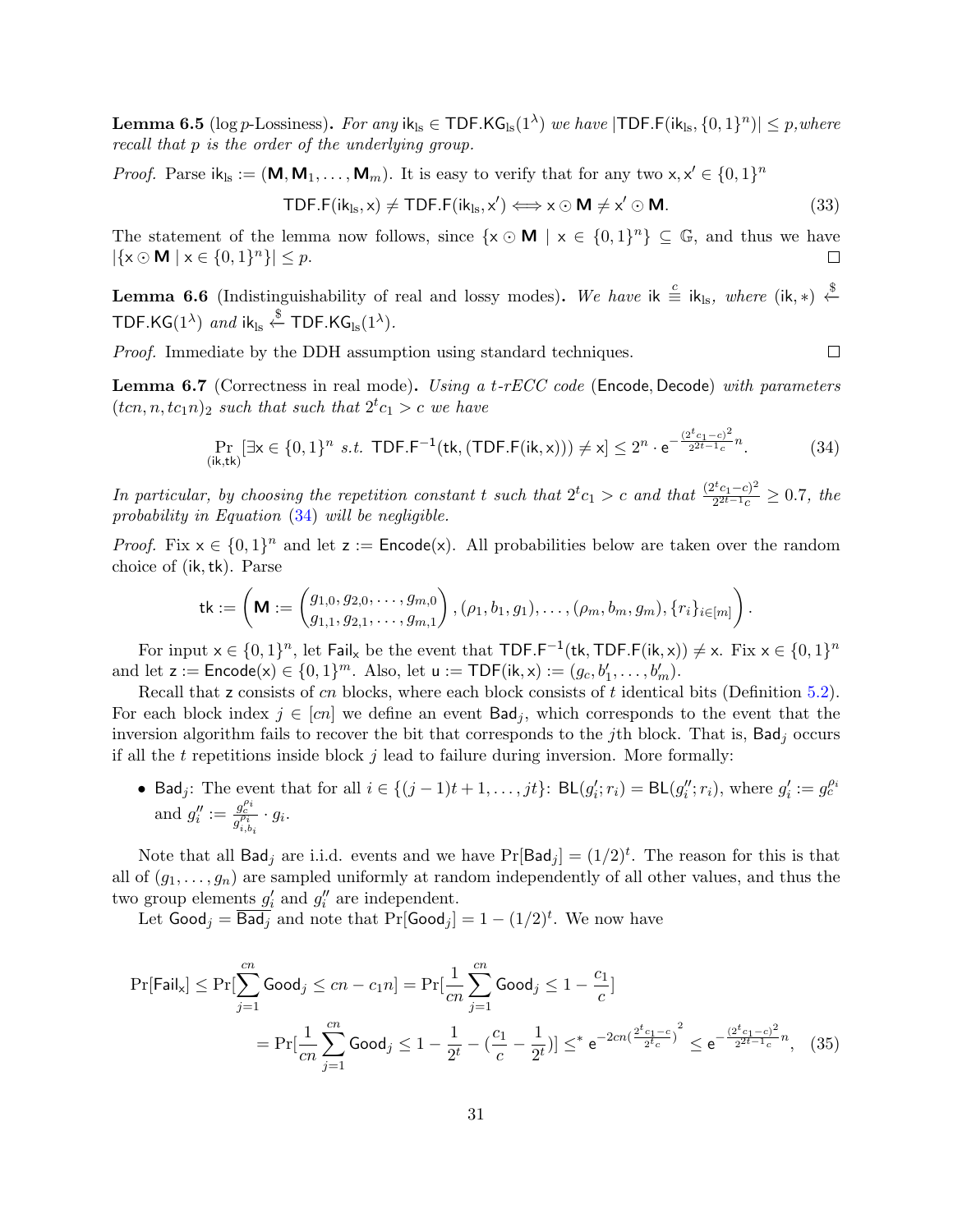where the inequality marked with  $*$  follows from the Chernoff inequality (Theorem [2.5](#page-8-2) with  $p =$  $1 - 1/2^t$  and  $\varepsilon = c_1/c - 1/2^t$ . Note that since we must have  $\epsilon > 0$ , we should have  $2^t c_1 > c$ .)

 $\Box$ 

We conclude using a union bound over all  $x \in \{0,1\}^n$ .

## 7 Acknowledgements

We thank Xiao Liang for suggesting a simplification to Construction [4.2](#page-11-2) and thank Alain Passelègue for pointing out an issue with the previous definition of balanced perdicates (Definition [6.2\)](#page-28-2). We are also grateful to the anonymous reviewers for their comments.

## References

- <span id="page-31-4"></span>[BBN+09] M. Bellare, Z. Brakerski, M. Naor, T. Ristenpart, G. Segev, H. Shacham, and S. Yilek. Hedged public-key encryption: How to protect against bad randomness. In ASI-ACRYPT 2009, LNCS 5912, pages 232–249, Tokyo, Japan, December 6–10, 2009. Springer, Heidelberg, Germany. [2](#page-1-1)
- <span id="page-31-0"></span>[BBO07] M. Bellare, A. Boldyreva, and A. O'Neill. Deterministic and efficiently searchable encryption. In CRYPTO 2007, LNCS 4622, pages 535–552, Santa Barbara, CA, USA, August 19–23, 2007. Springer, Heidelberg, Germany. [2,](#page-1-1) [4](#page-3-2)
- <span id="page-31-5"></span>[BCPT13] E. Birrell, K.-M. Chung, R. Pass, and S. Telang. Randomness-dependent message security. In TCC 2013, LNCS 7785, pages 700–720, Tokyo, Japan, March 3–6, 2013. Springer, Heidelberg, Germany. [2](#page-1-1)
- <span id="page-31-2"></span>[BFO08] A. Boldyreva, S. Fehr, and A. O'Neill. On notions of security for deterministic encryption, and efficient constructions without random oracles. In CRYPTO 2008, LNCS 5157, pages 335–359, Santa Barbara, CA, USA, August 17–21, 2008. Springer, Heidelberg, Germany. [2,](#page-1-1) [3,](#page-2-1) [4,](#page-3-2) [5,](#page-4-1) [9](#page-8-3)
- <span id="page-31-1"></span>[BFOR08] M. Bellare, M. Fischlin, A. O'Neill, and T. Ristenpart. Deterministic encryption: Definitional equivalences and constructions without random oracles. In CRYPTO 2008, LNCS 5157, pages 360–378, Santa Barbara, CA, USA, August 17–21, 2008. Springer, Heidelberg, Germany. [2,](#page-1-1) [4](#page-3-2)
- <span id="page-31-3"></span>[BHY09] M. Bellare, D. Hofheinz, and S. Yilek. Possibility and impossibility results for encryption and commitment secure under selective opening. In EUROCRYPT 2009, LNCS 5479, pages 1–35, Cologne, Germany, April 26–30, 2009. Springer, Heidelberg, Germany. [2](#page-1-1)
- <span id="page-31-7"></span>[BLSV18] Z. Brakerski, A. Lombardi, G. Segev, and V. Vaikuntanathan. Anonymous IBE, leakage resilience and circular security from new assumptions. In EUROCRYPT 2018, Part I, LNCS 10820, pages 535–564, Tel Aviv, Israel, April 29 – May 3, 2018. Springer, Heidelberg, Germany. [7](#page-6-0)
- <span id="page-31-6"></span>[BS11] Z. Brakerski and G. Segev. Better security for deterministic public-key encryption: The auxiliary-input setting. In CRYPTO 2011, LNCS 6841, pages 543–560, Santa Barbara, CA, USA, August 14–18, 2011. Springer, Heidelberg, Germany. [4](#page-3-2)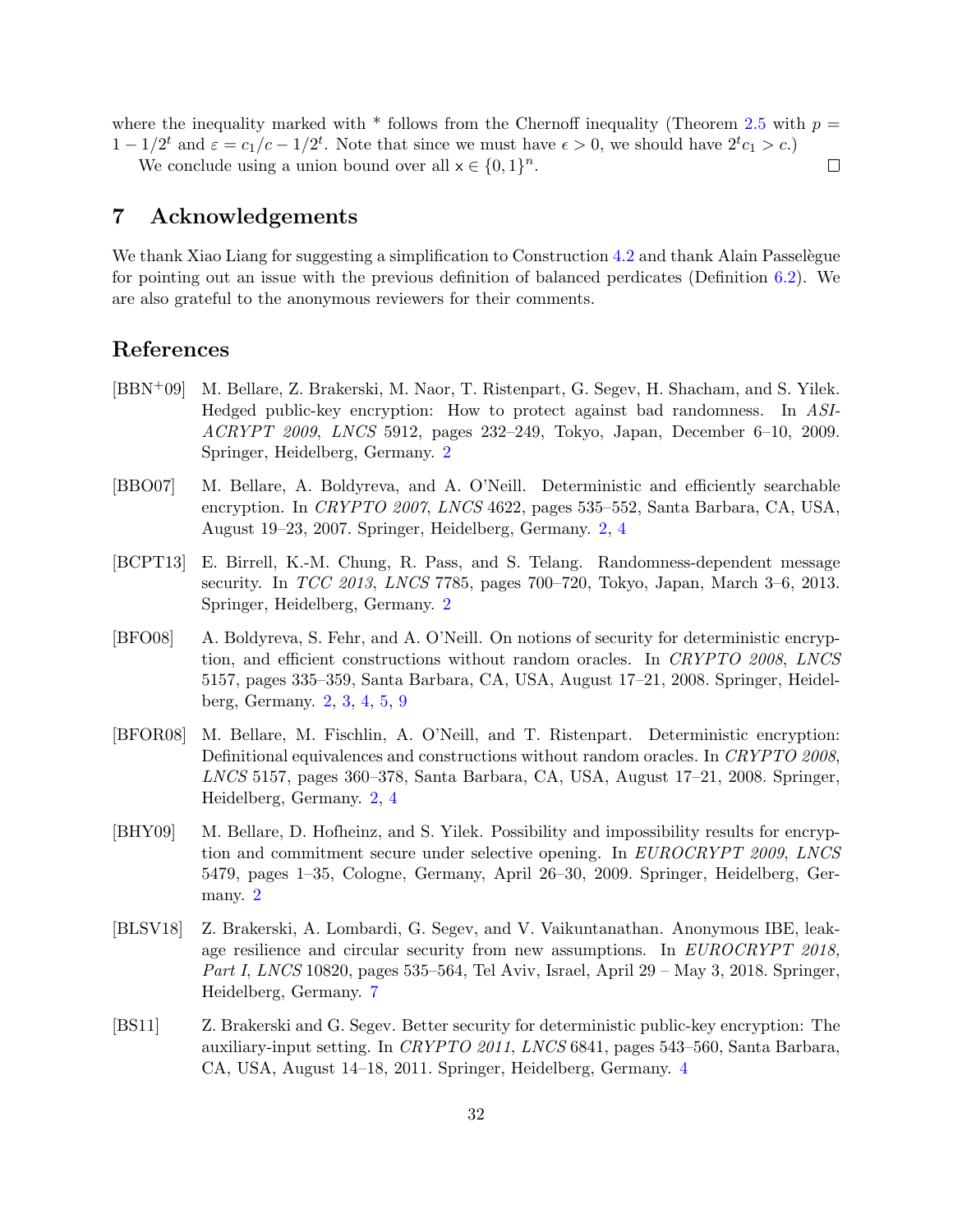- <span id="page-32-10"></span>[BW10] X. Boyen and B. Waters. Shrinking the keys of discrete-log-type lossy trapdoor functions. In ACNS 10, LNCS 6123, pages 35–52, Beijing, China, June 22–25, 2010. Springer, Heidelberg, Germany. [7](#page-6-0)
- <span id="page-32-4"></span> $[CDG<sup>+</sup>17]$  C. Cho, N. Döttling, S. Garg, D. Gupta, P. Miao, and A. Polychroniadou. Laconic oblivious transfer and its applications. In CRYPTO 2017, Part II, LNCS 10402, pages 33–65, Santa Barbara, CA, USA, August 20–24, 2017. Springer, Heidelberg, Germany. [7](#page-6-0)
- <span id="page-32-6"></span>[DG17a] N. Döttling and S. Garg. From selective IBE to full IBE and selective HIBE. In TCC 2017, Part I, LNCS 10677, pages 372–408, Baltimore, MD, USA, November 12– 15, 2017. Springer, Heidelberg, Germany. [7](#page-6-0)
- <span id="page-32-5"></span>[DG17b] N. Döttling and S. Garg. Identity-based encryption from the Diffie-Hellman assumption. In CRYPTO 2017, Part I, LNCS 10401, pages 537–569, Santa Barbara, CA, USA, August 20–24, 2017. Springer, Heidelberg, Germany. [7](#page-6-0)
- <span id="page-32-7"></span>[DGHM18] N. Döttling, S. Garg, M. Hajiabadi, and D. Masny. New constructions of identity-based and key-dependent message secure encryption schemes. In PKC 2018, Part I, LNCS 10769, pages 3–31, Rio de Janeiro, Brazil, March 25–29, 2018. Springer, Heidelberg, Germany. [7](#page-6-0)
- <span id="page-32-0"></span>[DH76] W. Diffie and M. E. Hellman. New directions in cryptography. IEEE Transactions on Information Theory, 22(6):644–654, 1976. [1](#page-0-0)
- <span id="page-32-3"></span>[FGK+10] D. M. Freeman, O. Goldreich, E. Kiltz, A. Rosen, and G. Segev. More constructions of lossy and correlation-secure trapdoor functions. In PKC 2010, LNCS 6056, pages 279–295, Paris, France, May 26–28, 2010. Springer, Heidelberg, Germany. [3,](#page-2-1) [7,](#page-6-0) [28,](#page-27-1) [29](#page-28-3)
- <span id="page-32-2"></span>[GH18] S. Garg and M. Hajiabadi. Trapdoor functions from the computational Diffie-Hellman assumption. In CRYPTO 2018, Part II, LNCS 10992, pages 362–391, Santa Barbara, CA, USA, August 19–23, 2018. Springer, Heidelberg, Germany. [2,](#page-1-1) [3,](#page-2-1) [4,](#page-3-2) [5,](#page-4-1) [7,](#page-6-0) [9,](#page-8-3) [10,](#page-9-4) [11,](#page-10-6) [12](#page-11-3)
- <span id="page-32-1"></span>[GMR01] Y. Gertner, T. Malkin, and O. Reingold. On the impossibility of basing trapdoor functions on trapdoor predicates. In 42nd FOCS, pages 126–135, Las Vegas, NV, USA, October 14–17, 2001. IEEE Computer Society Press. [2](#page-1-1)
- <span id="page-32-8"></span>[HO12] B. Hemenway and R. Ostrovsky. Extended-DDH and lossy trapdoor functions. In PKC 2012, LNCS 7293, pages 627–643, Darmstadt, Germany, May 21–23, 2012. Springer, Heidelberg, Germany. [7](#page-6-0)
- <span id="page-32-9"></span>[HO13] B. Hemenway and R. Ostrovsky. Building lossy trapdoor functions from lossy encryption. In ASIACRYPT 2013, Part II, LNCS 8270, pages 241–260, Bengalore, India, December 1–5, 2013. Springer, Heidelberg, Germany. [7](#page-6-0)
- <span id="page-32-11"></span>[ILL89] R. Impagliazzo, L. A. Levin, and M. Luby. Pseudo-random generation from one-way functions (extended abstracts). In 21st ACM STOC, pages 12–24, Seattle, WA, USA, May 15–17, 1989. ACM Press. [10](#page-9-4)